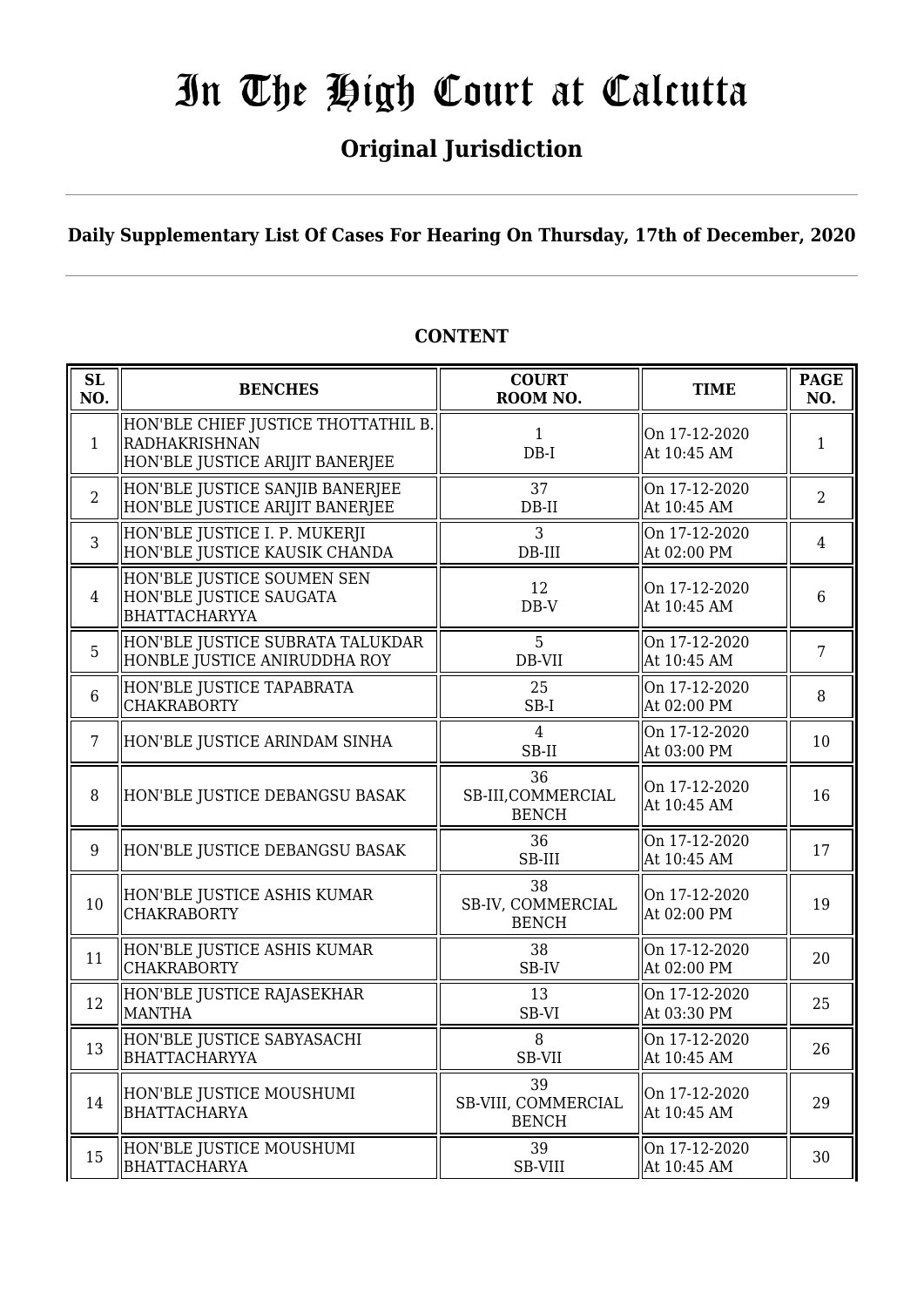| <b>SL</b><br>NO. | <b>BENCHES</b>                                 | <b>COURT</b><br>ROOM NO. | <b>TIME</b>                     | <b>PAGE</b><br>NO. |
|------------------|------------------------------------------------|--------------------------|---------------------------------|--------------------|
| 16               | HON'BLE JUSTICE SHEKHAR B. SARAF               | 26<br>SB-IX              | On 17-12-2020<br>  At 03:00 PM  | 33                 |
| 17               | HON'BLE JUSTICE RAVI KRISHAN KAPUR             | 10<br>SB-XII             | On 17-12-2020<br>  At 10:45 AM  | 34                 |
| 18               | HON'BLE JUSTICE ARINDAM<br>MUKHERJEE           | 23<br>SB-XIII            | On 17-12-2020<br>  At 02:00 PM  | 39                 |
| 19               | HON'BLE JUSTICE AMRITA SINHA                   | 24<br>SB-XV              | lOn 17-12-2020<br>  At 10:45 AM | 40                 |
| 20               | HON'BLE JUSTICE ABHIJIT<br><b>GANGOPADHYAY</b> | 22<br><b>SB-XVI</b>      | On 17-12-2020<br>  At 03:30 PM  | 41                 |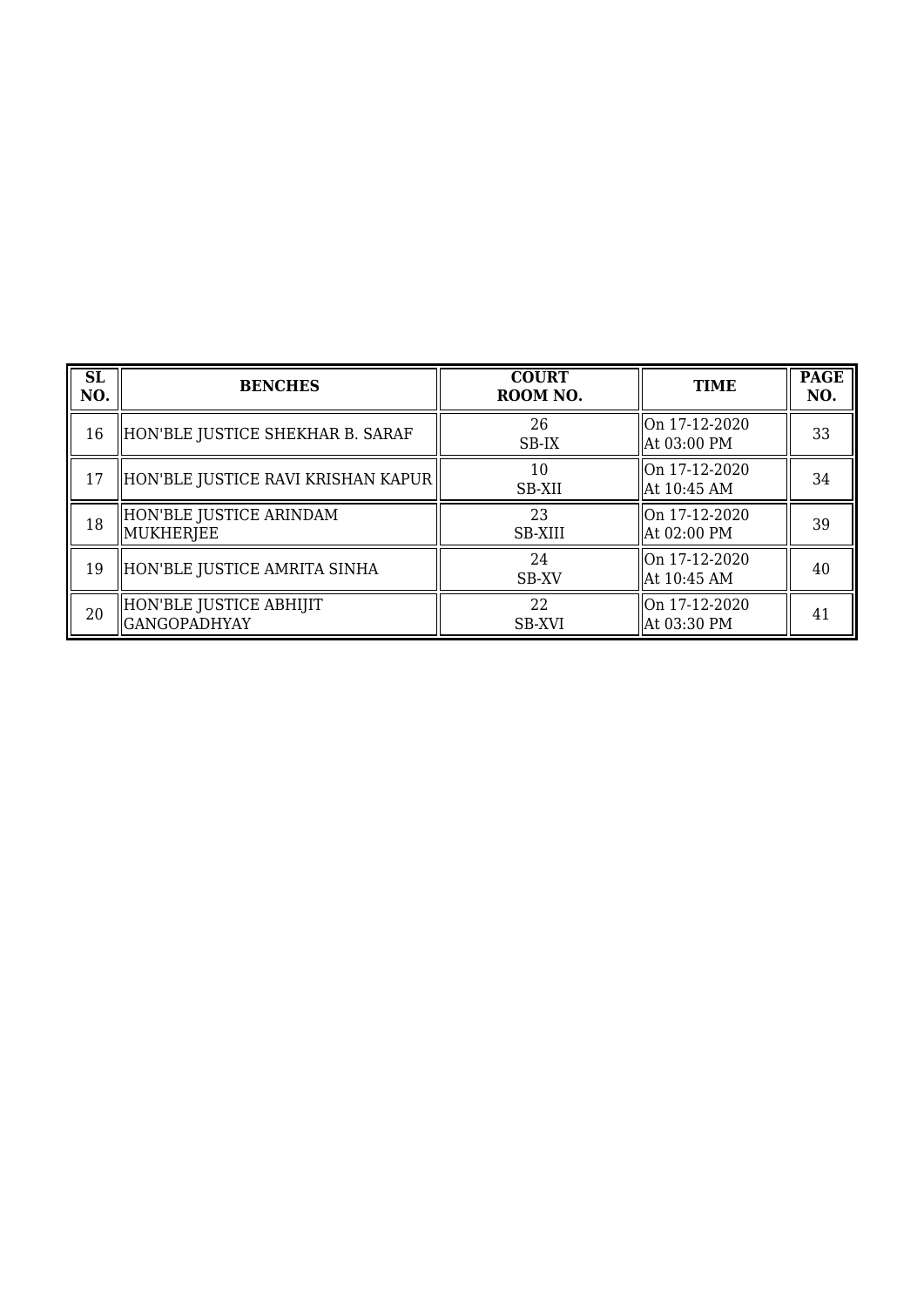

### **Original Side**

**DAILY CAUSELIST For Thursday The 17th December 2020**

**COURT NO. 1**

#### **DIVISION BENCH (DB-I)**

**AT 10:45 AM**

**HON'BLE CHIEF JUSTICE THOTTATHIL B. RADHAKRISHNAN HON'BLE JUSTICE ARIJIT BANERJEE**

**(VIA VIDEO CONFERENCE) NOTE:MATTERS WILL BE TAKEN UP THROUGH PHYSICALHEARING ONLY WHEN BOTH THE PARTIES ARE AGREED.**

**NOTE: THE HON'BLE THE CHIEF JUSTICE AND THE HON'BLE JUSTICE ARIJIT BANERJEE WILL TAKE PUBLIC INTEREST LITIGATIONS IN THE FIRST HALF ON AND FROM DECEMBER 9, 2020 UNTIL FURTHER ORDERS.**

**NOTE: AS LONG AS THE DIVISION BENCH OF THE HON'BLE THE CHIEF JUSTICE AND HON'BLE JUSTICE ARIJIT BANERJEE DOES NOT SIT - HON'BLE JUSTICE SANJIB BANERJEE AND HON'BLEJUSTICE ARIJIT BANERJEE - WILL SIT TOGETHER AND TAKE THE LIST ANDDETERMINATION OF HON'BLE THE CHIEF JUSTICE AND HON'BLE JUSTICE ARIJIT BANERJEE IN ADDITION TO THE LIST AND DETERMINATION OF HON'BLE JUSTICE SANJIB BANERJEE AND HON'BLE JUSTICE ANIRUDDHA ROY.**

**NOTE: NO MENTIONING IN COURT.**

**NOT SITTING.**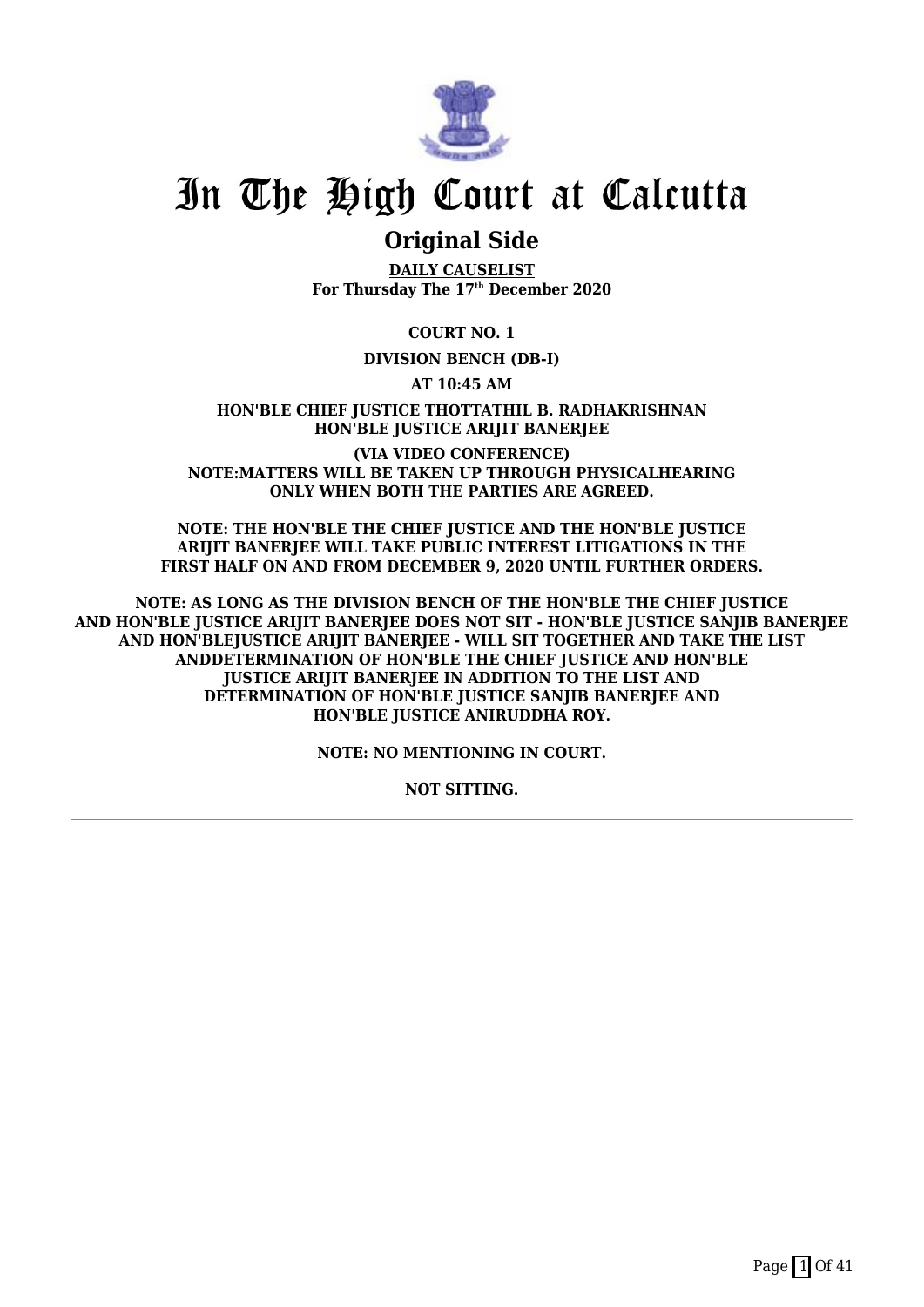

### **Original Side**

**DAILY CAUSELIST For Thursday The 17th December 2020**

**COURT NO. 37**

#### **DIVISION BENCH (DB-II)**

**AT 10:45 AM**

**HON'BLE JUSTICE SANJIB BANERJEE HON'BLE JUSTICE ARIJIT BANERJEE (VIA VIDEO CONFERENCE)**

#### **NOTE:MATTERS WILL BE TAKEN UP THROUGH PHYSICAL HEARING ONLY WHEN BOTH THE PARTIES ARE AGREED.**

#### **NOTE: THE HON'BLE THE CHIEF JUSTICE AND THE HON'BLE JUSTICE ARIJIT BANERJEE WILL TAKE PUBLIC INTEREST LITIGATIONS IN THE FIRST HALF ON AND FROM DECEMBER 9, 2020 UNTIL FURTHER ORDERS.**

**NOTE: AS LONG AS THE DIVISION BENCH OF THE HON'BLE THE CHIEF JUSTICE AND HON'BLE JUSTICE ARIJIT BANERJEEDOES NOT SIT - WILL SIT TOGETHER AND TAKE THE LIST AND DETERMINATION OF HON'BLE THE CHIEF JUSTICE AND HON'BLE JUSTICE ARIJIT BANERJEE IN ADDITION TO THE LIST AND DETERMINATION OF HON'BLE JUSTICE SANJIB BANERJEE AND HON'BLE JUSTICE ANIRUDDHA ROY.**

**NOTE : ON AND FROM MONDAY, 14TH DECEMBER, 2020 TO THURSDAY 24TH DECEMBER,2020 - WILL SIT TOGETHER AND IN ADDITION TO THEIR OWN LIST, TAKE ALL THE APPEALS RELATING TO LAND UNDER GROUP - I AND APPEALS RELATING TO TRANSPORT AND TELECOMMUNICATION UNDER GROUP - VII AND REGULATION OF INDUSTRIES AND ESSENTIAL COMMODITIES AND VARIOUS CENTRAL ORDERS UNDER GROUP - VIII AND CONNECTED APPLICATIONS.**

**NOTE: ON AND FROM i.e., 11TH DECEMBER, 2020 ORIGINAL SIDE MATTERS WILL BE TAKEN UP TILL 12 NOON IN COURT ROOM NO. 37**

#### **APPEALS FROM ORDERS**

MISS PARNA ROY **CHOUDHURY** 

1 APO/24/2020 WITH CS/188/2017 PUNJAB NATIONAL BANK VS N. S. ENGINEERING PROJECT PVT. LTD. AND ORS.

IA NO: GA/1/2020, GA/2/2020

#### **WRIT APPEALS**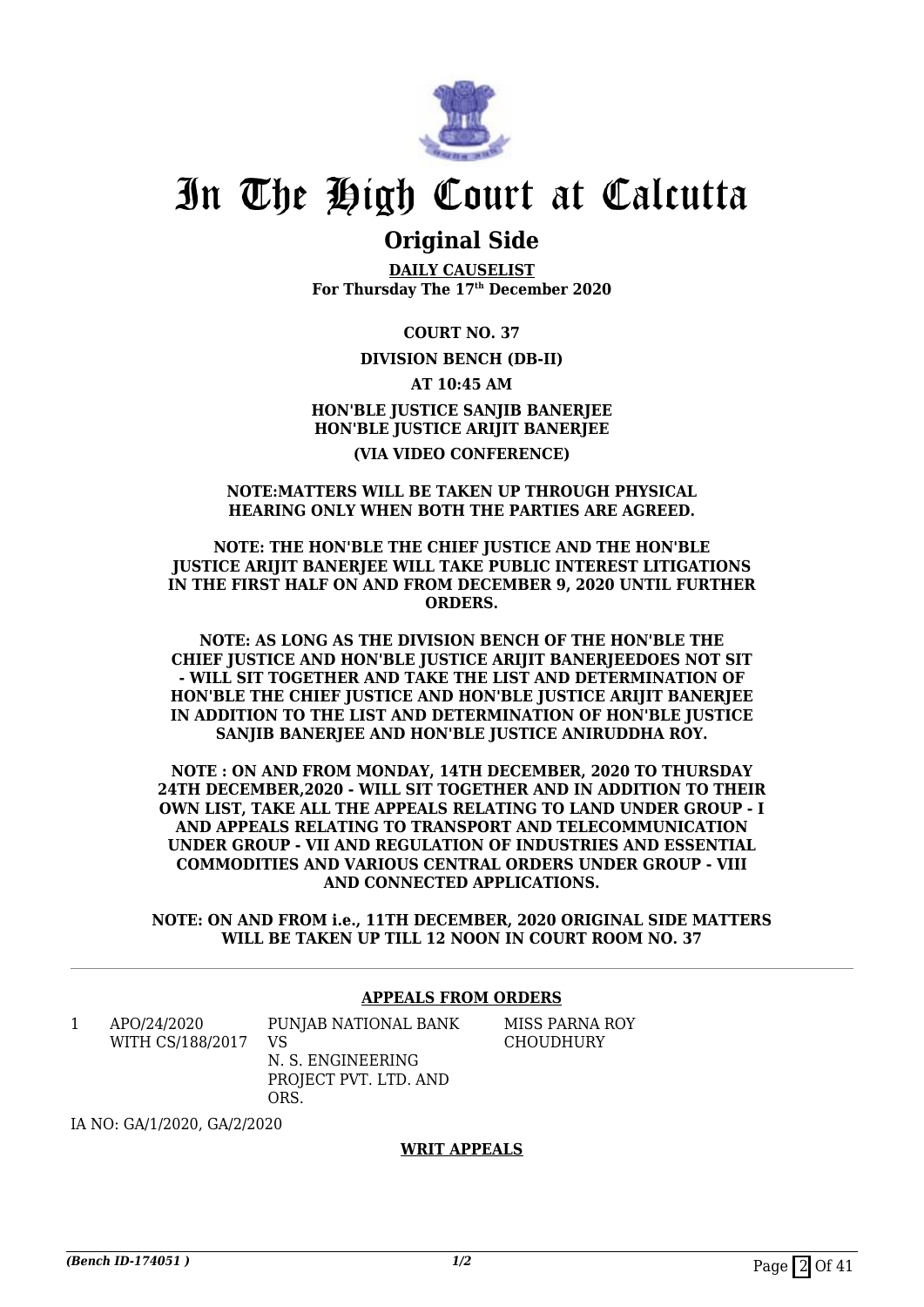2 APO/463/2014 WITH WPO 420/2013 CHENNAI NETWORK INFRASTRUCTURE LIMITED &ANR. VS KOLKATA MUNICIPAL CORPORATION & ORS. H.N. DATTA & CO.

IA NO: GA/2/2019

|   | APO/467/2014<br>WITH WPO | DISHNET WIRELESS<br>LIMITED & ORS.          | ATISH GHOSH &<br><b>ASSOCIATES</b> |  |
|---|--------------------------|---------------------------------------------|------------------------------------|--|
|   | 388/2014                 | VS                                          |                                    |  |
|   |                          | THE KOLKATA MUNICIPAL<br>CORPORATION & ORS. |                                    |  |
|   |                          |                                             |                                    |  |
| 4 | APO/471/2014             | INDUS TOWERS LTD & ORS.                     | KHAITAN & CO                       |  |

| MATTERS)            |                                        |  |
|---------------------|----------------------------------------|--|
| 11536/2014 (A/S     | CORPORATION & ORS.                     |  |
|                     | FMA 807/2015 CAN THE KOLKATA MUNICIPAL |  |
| WITH WPO 11/2013 VS |                                        |  |
|                     |                                        |  |

| 5 | APO/475/2014 | VIOM NET WORKS LIMITED | H.N. DATTA & CO. |
|---|--------------|------------------------|------------------|
|   | WITH WPO     | AND ANOTHER            |                  |
|   | 339/2014     | VS                     |                  |
|   |              | KOLKATA MUNICIPAL      |                  |
|   |              | CORPORATION AND        |                  |
|   |              | <b>OTHERS</b>          |                  |

IA NO: GA/3/2019

| APO/34/2020 | COMMISSIONER OF         | <b>BHASKAR PROSAD</b> |
|-------------|-------------------------|-----------------------|
| WITH WPO    | CENTRAL EXCISE,         | BANERJEE              |
| 1442/2008   | KOLKATA-IV.             |                       |
|             | COMMISSIONERATE,        |                       |
|             | VS                      |                       |
|             | ASSAM TUBES LTD. & ORS. |                       |
|             |                         |                       |

IA NO: GA/1/2017(Old No:GA/1892/2017), GA/2/2017(Old No:GA/1893/2017)

| APO/112/2020<br><b>WITH</b><br>WPO/1111/2011 | PREMCHAND JUTE AND<br><b>INDUSTRIES PRIVATE</b><br>LIMITED AND ANR<br>VS<br>THE EMPLOYEES STATE<br>INSURANCE CORPORATION<br>AND ORS | DEEPAK KUMAR JAIN |
|----------------------------------------------|-------------------------------------------------------------------------------------------------------------------------------------|-------------------|
|                                              |                                                                                                                                     |                   |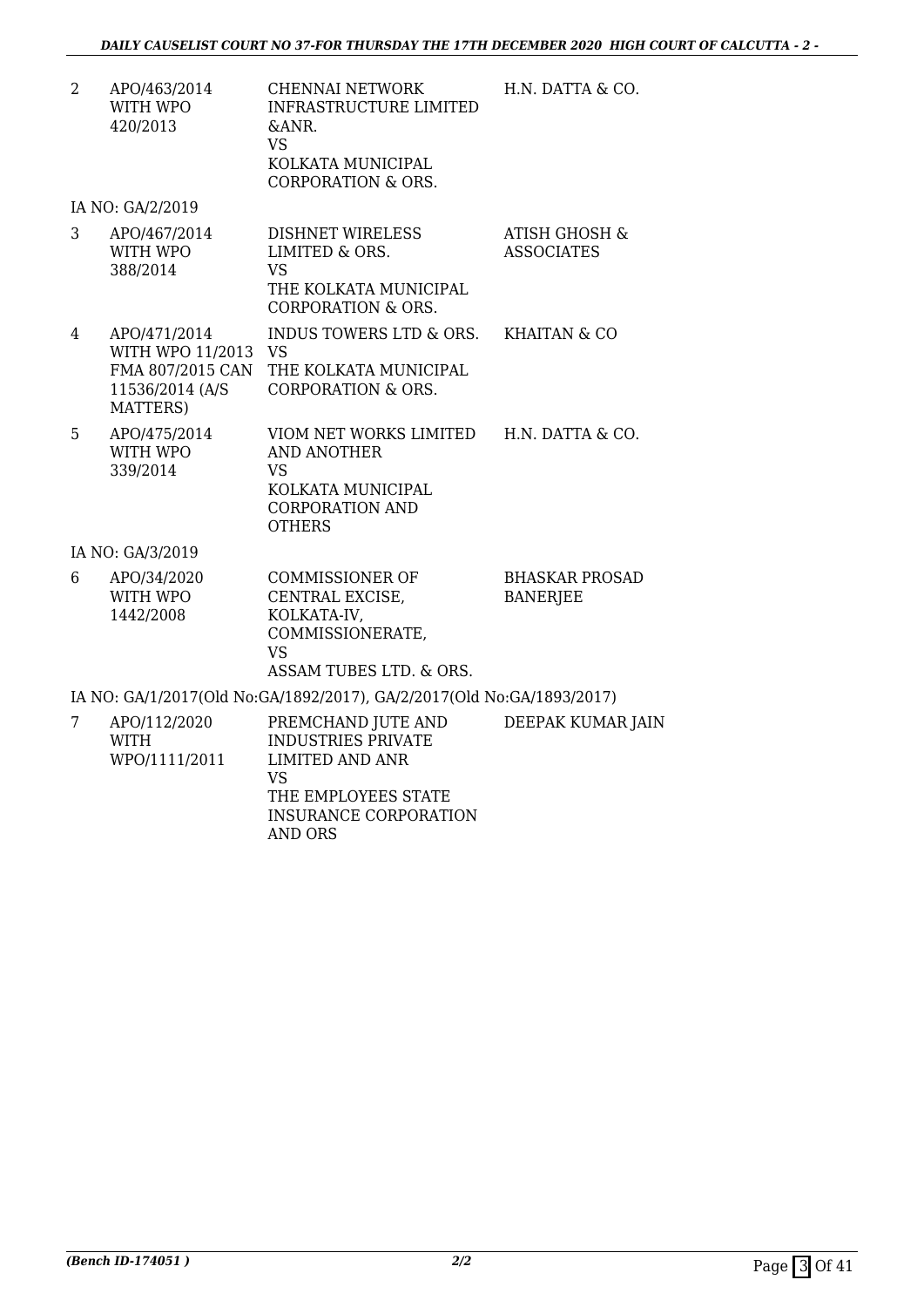

### **Original Side**

**DAILY CAUSELIST For Thursday The 17th December 2020**

**COURT NO. 3**

#### **DIVISION BENCH (DB-III)**

**AT 2:00 PM**

#### **HON'BLE JUSTICE I. P. MUKERJI HON'BLE JUSTICE KAUSIK CHANDA (VIA VIDEO CONFERENCE)**

#### **NOTE:MATTERS WILL BE TAKEN UP THROUGH PHYSICAL HEARING ONLY WHEN BOTH THE PARTIES ARE AGREED.**

**NOTE: (1) ORIGINAL SIDE MATTERS WILL BE TAKEN UP AT 2:00 P.M. EVERYDAY EXCEPT FRIDAY.**

**(2) MENTIONING WILL BE ALLOWED ON EVERY MONDAY AND THURSDAY AT 2:00 P.M.**

**(3) ORIGINAL SIDE MATTERS WILL BE CALLED ON AT 2:00 P.M. OR UPON EXHAUSTION OF APPELLATE SIDE MATTERS WHICHEVER IS EARLIER.**

**NOTE: ON AND FROM MONDAY, 14TH DECEMBER, 2020 TO THURSDAY, 24TH DECEMBER, 2020 - WILL SIT TOGETHER AND TAKE THE DETERMINATION OF HON'BLE JUSTICE I. P. MUKHERJI AND HON'BLE JUSTICE MD. NIZAMUDDIN.**

**ON AND FROM MONDAY, 14TH DECEMBER, 2020 THE DIVISION BENCH PRESIDED OVER BY HON'BLE JUSTICE I. P. MUKERJI - WILL TAKE IN ADDITION TO THEIR OWN LIST, WILL TAKE ALL THE APPEALS RELATING TO MATRIMONIAL & FAMILY COURT & MATTERS RELATING TO GUARDIANSHIP INCLUDING APPLICATIONS CONNECTED THERETO;**

**ADMISSION OF APPEALS UNDER SECTION 30 OF THE EMPLOYEES' COMPENSATION ACT, 1923**

**NOTE: APPEALS EXCLUDED FROM THE LIST WILL BE INCLUDED IN DUE COURSE.**

#### **NEW APPLICATIONS**

1 APO/195/2014 [S.A.] WITH WPO/400/2014 SABI KORA AND ANR  $V<sup>Q</sup>$ COAL INDIA LTD AND ORS PARTHA GHOSH

IA NO: GA/1/2014(Old No:GA/1787/2014)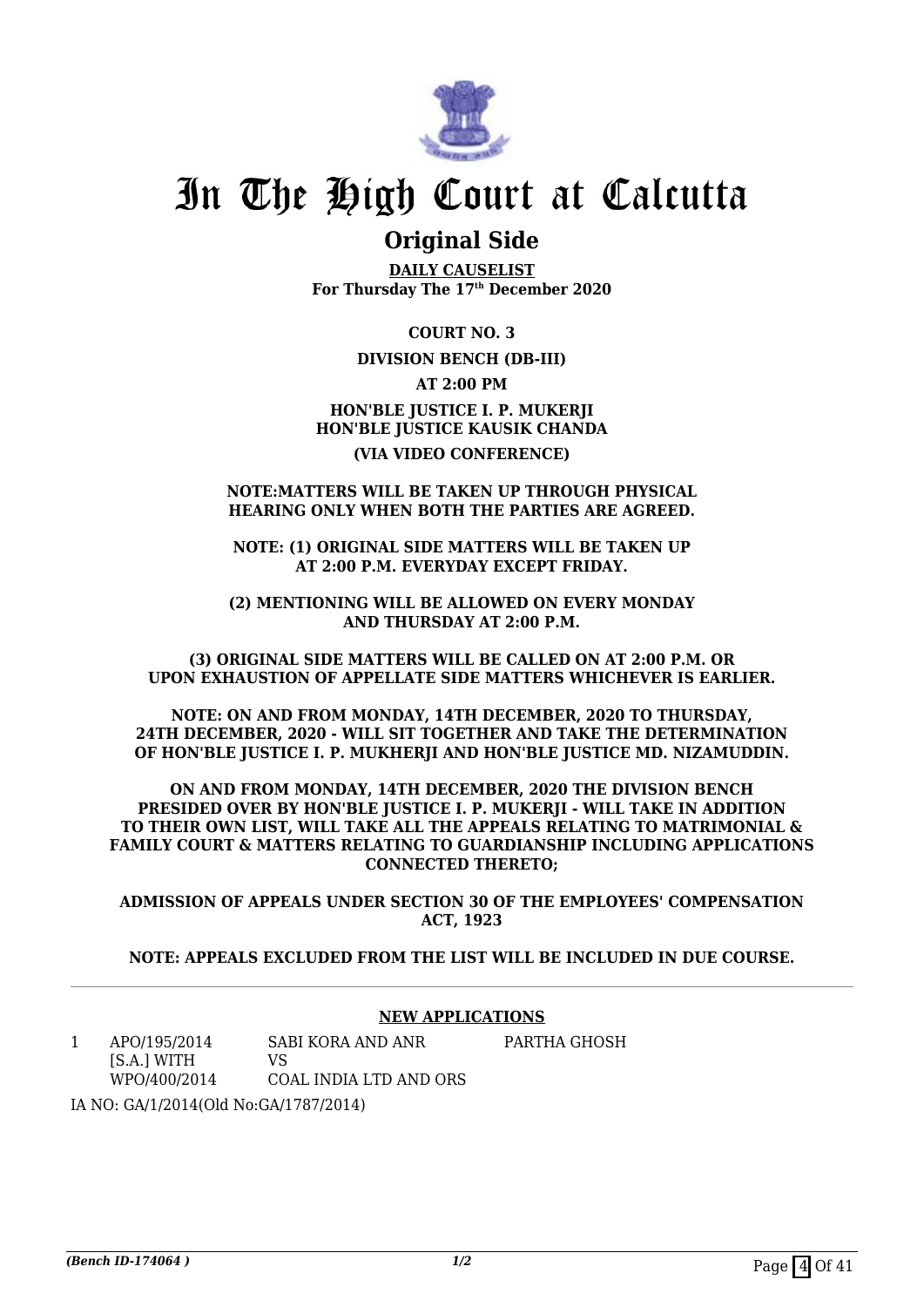| 2 | IA NO. GA/2/2018<br>(Old No:<br>GA/911/2018) | PR. C.I.T. (CENTRAL)-1,<br><b>KOLKATA</b><br><b>Vs</b><br>M/S. NEZONE INDUSTRIES<br>LTD.                          | YOGESH VATS<br>YOGESH VATS               |                                   |
|---|----------------------------------------------|-------------------------------------------------------------------------------------------------------------------|------------------------------------------|-----------------------------------|
|   | In ITAT/131/2018                             |                                                                                                                   |                                          |                                   |
| 3 | IA NO. GA/2/2019                             | <b>COMMISSIONER OF</b><br>CUSTOMS (PREVENTIVE)<br><b>Vs</b>                                                       | KAUSIK KANTI MAITI<br>KAUSIK KANTI MAITI |                                   |
|   | In CUSTA/37/2019                             | M/S. ASHOKA ENTERPRISE                                                                                            |                                          |                                   |
| 4 | ITAT/153/2019                                | PRINCIPAL COMMISSIONER<br>OF INCOME TAX-5,<br><b>KOLKATA</b><br><b>VS</b><br>M/S. ANAND ENTERPRISES<br><b>LTD</b> | YOGESH VATS                              |                                   |
|   |                                              | IA NO: GA/1/2019(Old No:GA/1905/2019), GA/2/2019(Old No:GA/1906/2019)                                             |                                          |                                   |
| 5 | ITAT/175/2019                                | WEST BENGAL HOUSING<br><b>INFRASTRUCTURE</b><br>DEVELOPMENT<br>CORPORATION<br><b>VS</b>                           | KHAITAN AND CO                           |                                   |
|   |                                              | DEPUTY COMMISSIONER<br>OF INCOME TAX- CIRCLE<br>14(2)                                                             |                                          |                                   |
|   | IA NO: GA/1/2019(Old No:GA/2436/2019)        |                                                                                                                   |                                          |                                   |
| 6 | IA NO. GA/2/2020<br>(Old No:<br>GA/320/2020) | PRINCIPAL COMMISSIONER<br>OF INCOME TAX-5,<br><b>KOLKATA</b><br><b>Vs</b>                                         | YOGESH VATS<br>YOGESH VATS               |                                   |
|   | In ITAT/3/2020                               | L D S CITY PROJECTS PVT<br><b>LTD</b>                                                                             |                                          |                                   |
| 7 | IA NO. GA/1/2020<br>(Old No:<br>GA/319/2020) | PRINCIPAL COMMISSIONER<br>OF INCOME TAX-5,<br>KOLKATA<br>Vs                                                       | YOGESH VATS<br>YOGESH VATS               |                                   |
|   | In ITAT/3/2020                               | L D S CITY PROJECTS PVT<br><b>LTD</b>                                                                             |                                          |                                   |
|   |                                              | <b>FOR HEARING</b>                                                                                                |                                          |                                   |
| 8 | ITA/176/2018                                 | <b>COMMISSIONER OF</b><br>INCOME TAX(IT & TP),<br><b>KOLKATA</b><br><b>VS</b><br>SRI HARTAJ SEWA SINGH            | YOGESH VATS                              | <b>BHASKAR</b><br><b>SENGUPTA</b> |
| 9 | CUSTA/12/2019                                | <b>COMMISSIONER OF</b><br><b>CUSTOMS PORT (KOL)</b><br><b>VS</b><br>M/S NIMALIGARH<br>REFINERIES LTD              | <b>BHASKAR PROSAD</b><br><b>BANERJEE</b> |                                   |

IA NO: GA/2/2019(Old No:GA/608/2019)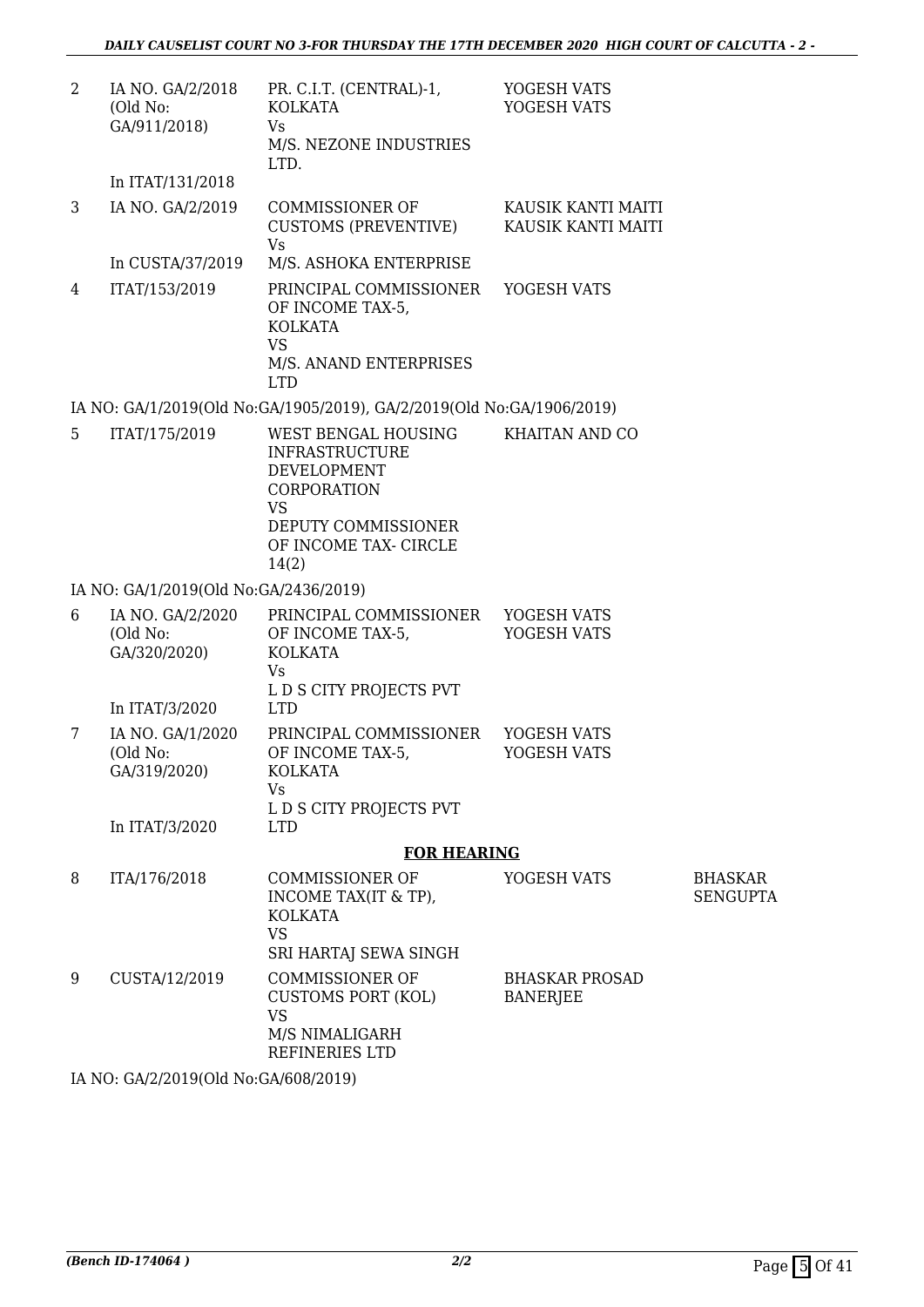

### **Original Side**

**DAILY CAUSELIST For Thursday The 17th December 2020**

**COURT NO. 12**

**DIVISION BENCH (DB-V)**

**AT 10:45 AM**

**HON'BLE JUSTICE SOUMEN SEN HON'BLE JUSTICE SAUGATA BHATTACHARYYA (VIA VIDEO CONFERENCE)**

**NOTE:MATTERS WILL BE TAKEN UP THROUGH PHYSICAL HEARING ONLY WHEN BOTH THE PARTIES ARE AGREED.**

**NOTE: ORIGINAL SIDE MATTERS SHALL BE TAKEN UP ON TUESDAY AT THE FIRST SITTING OFTHE COURT.**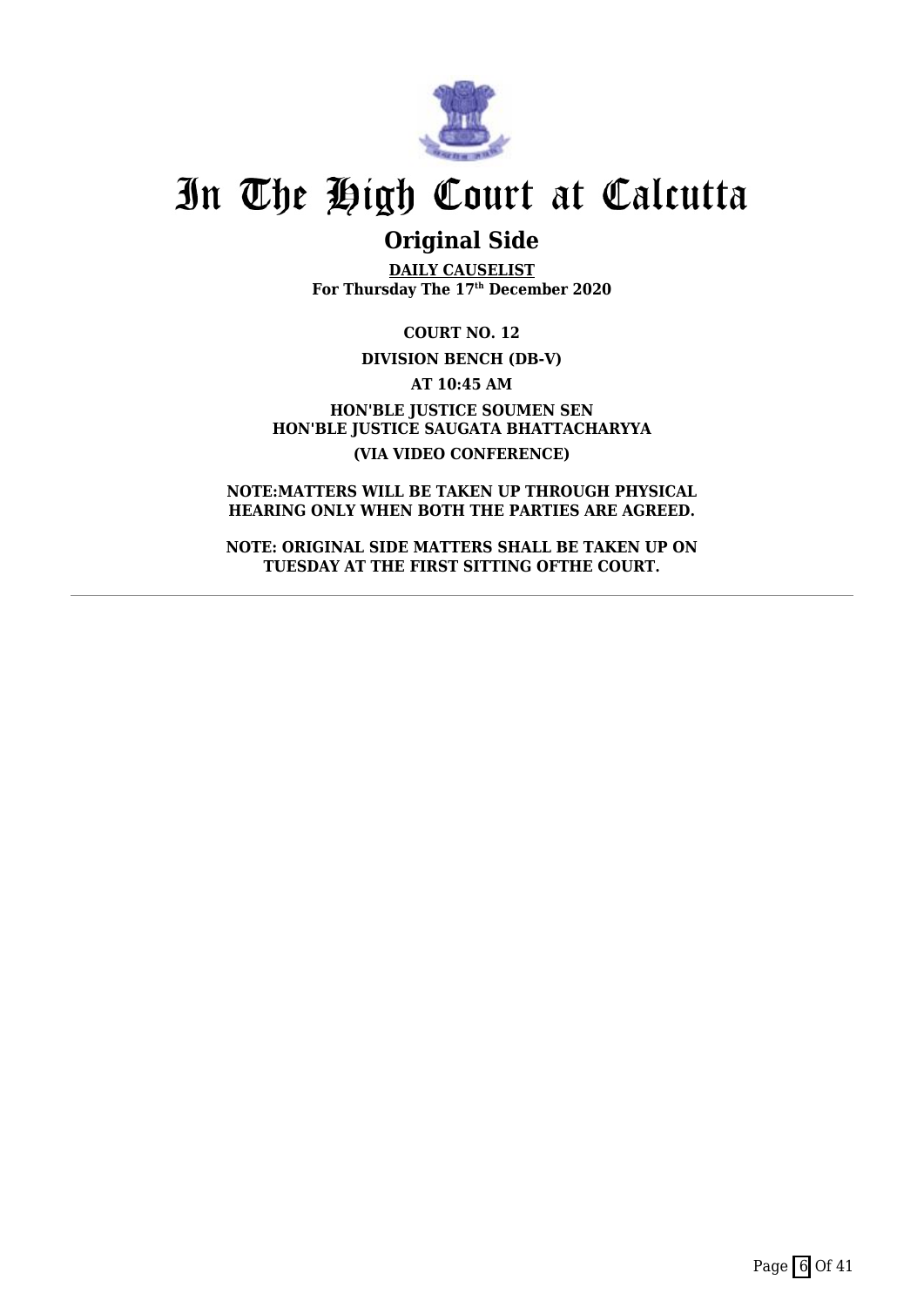

### **Original Side**

**DAILY CAUSELIST For Thursday The 17th December 2020**

**COURT NO. 5**

**DIVISION BENCH (DB-VII)**

**AT 10:45 AM**

**HON'BLE JUSTICE SUBRATA TALUKDAR HONBLE JUSTICE ANIRUDDHA ROY (VIA VIDEO CONFERENCE)**

#### **NOTE:MATTERS WILL BE TAKEN UP THROUGH PHYSICALHEARING**

**ON AND FROM WEDNESDAY, 9TH DECEMBER,2020 TO THURSDAY, 24TH DECEMBER, 2020 - WILL SIT TOGETHER AND TAKE THE DETERMINATION OF HON'BLE JUSTICE SUBRATA TALUKDAR AND HON'BLE JUSTICE SUBHASIS DASGUPTA**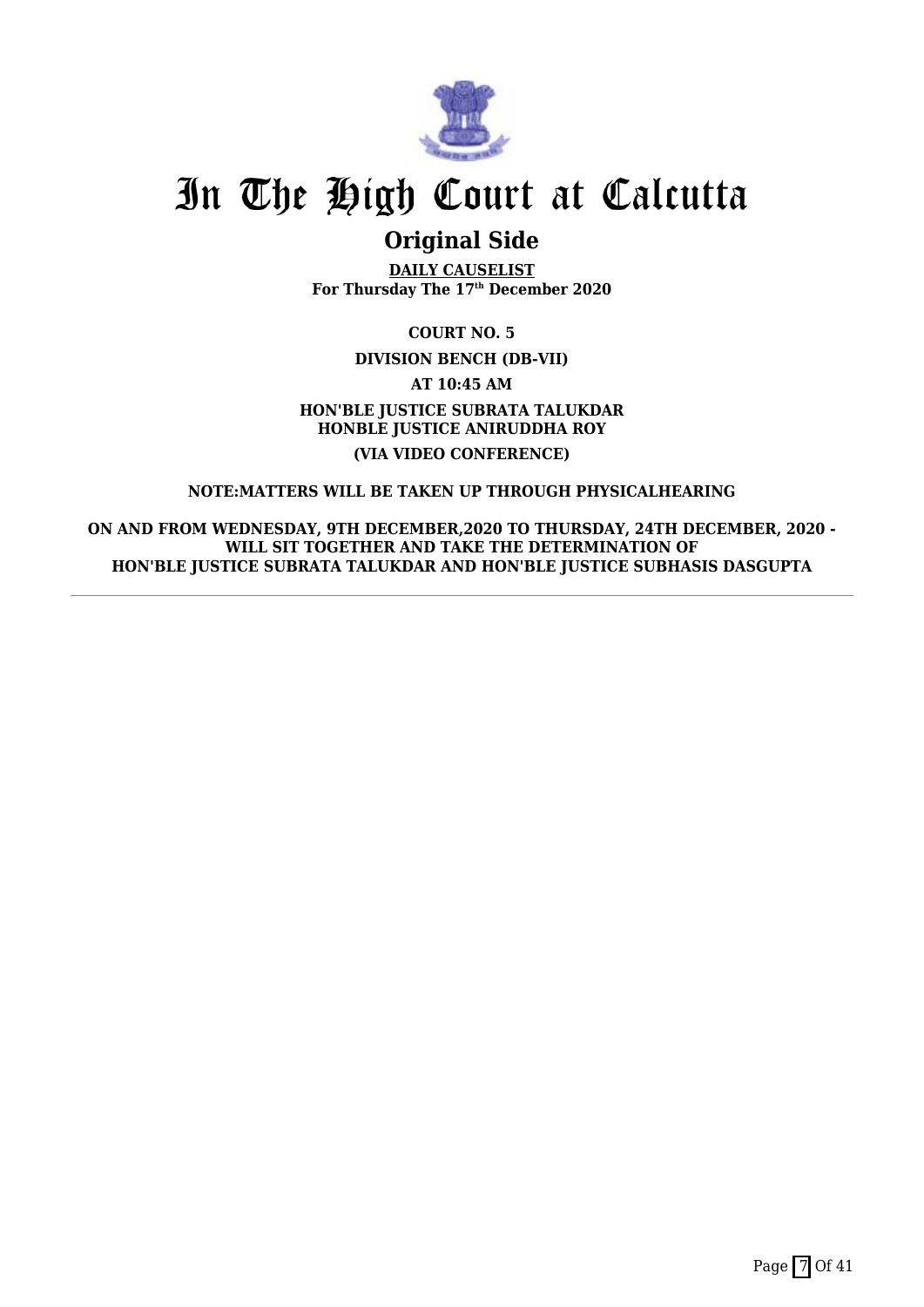

### **Original Side**

**DAILY CAUSELIST For Thursday The 17th December 2020**

**COURT NO. 25 SINGLE BENCH (SB-I) AT 2:00 PM HON'BLE JUSTICE TAPABRATA CHAKRABORTY (VIA VIDEO CONFERENCE)**

#### **NOTE:MATTERS WILL BE TAKEN UP THROUGH PHYSICAL HEARING ONLY WHEN BOTH PARTIES ARE AGREED**

#### **NOTE : ON EVERY THURSDAY ORIGINAL SIDE MATTERS WILL BE TAKEN UP AT 2:00 P.M**

#### **COURT APPLICATIONS UNDER ART.226**

| 1 | WPO/65/2020  | PRANATI MAHANTI<br><b>VS</b><br>THE STATE OF WEST<br><b>BENGAL AND 5 OTHERS</b>       | <b>SYED SHAMSUL</b><br><b>AREFIN</b> |
|---|--------------|---------------------------------------------------------------------------------------|--------------------------------------|
| 2 | WPO/72/2020  | MANJU ROY MAHAPATRA<br><b>VS</b><br>THE STATE OF WEST<br><b>BENGAL AND 5 OTHERS</b>   | <b>SYED SHAMSUL</b><br><b>AREFIN</b> |
| 3 | WPO/82/2020  | USHA DAS (MAHAPATRA)<br><b>VS</b><br>THE STATE OF WEST<br><b>BENGAL AND 5 ORS</b>     | <b>SYED SHAMSUL</b><br><b>AREFIN</b> |
| 4 | WPO/119/2020 | <b>SUSMITA GAYEN</b><br><b>VS</b><br>THE STATE OF WEST<br><b>BENGAL AND ORS</b>       | <b>ANJAN</b><br><b>BHATTACHARYA</b>  |
| 5 | WPO/135/2020 | KAMALA PRADHAN<br><b>VS</b><br>THE STATE OF WEST<br><b>BENGAL AND 5 OTHERS</b>        | <b>SYED SHAMSUL</b><br><b>AREFIN</b> |
| 6 | WPO/136/2020 | <b>HARIPRIYA GIRI</b><br><b>VS</b><br>THE STATE OF WEST<br><b>BENGAL AND 5 OTHERS</b> | <b>SYED SHAMSUL</b><br><b>AREFIN</b> |
| 7 | WPO/404/2020 | KANIKA PAIK MONDAL<br><b>VS</b><br>THE STATE OF WEST<br><b>BENGAL AND ORS</b>         | ANJAN<br><b>BHATTACHARYA</b>         |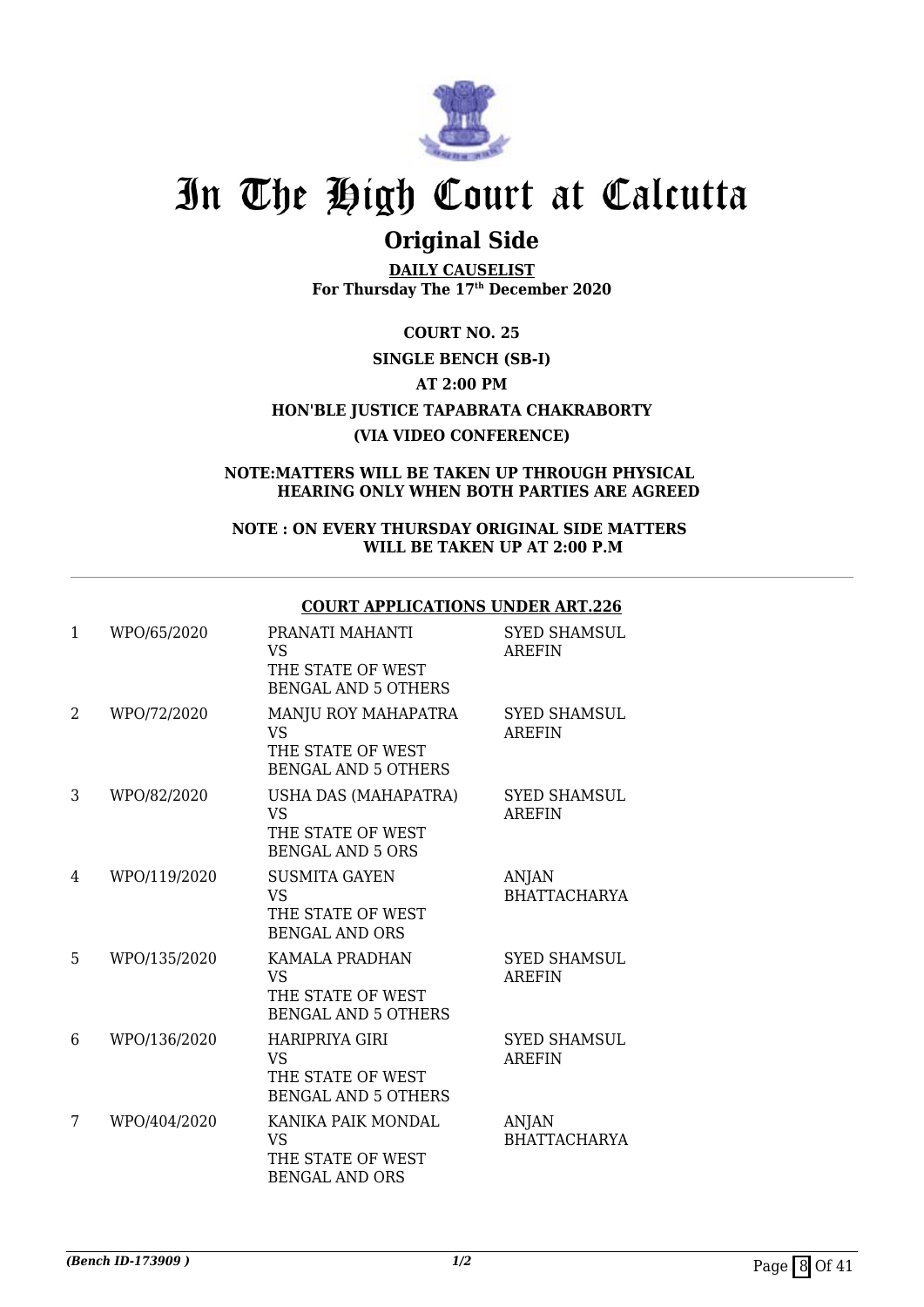| 8  | WPO/406/2020                                 | RIMPA GHOSH<br><b>VS</b><br>THE STATE OF WEST<br><b>BENGAL AND ORS</b>                   | <b>ANJAN</b><br><b>BHATTACHARYA</b>  |
|----|----------------------------------------------|------------------------------------------------------------------------------------------|--------------------------------------|
| 9  | WPO/410/2020                                 | RITA SURESH TIWARI<br><b>VS</b><br>THE STATE OF WEST<br><b>BENGAL AND ORS</b>            | <b>ANJAN</b><br><b>BHATTACHARYA</b>  |
| 10 | WPO/411/2020                                 | MALOY KUMAR DUTTA AND<br>ANR.<br><b>VS</b><br>THE STATE OF WEST<br><b>BENGAL AND ORS</b> | <b>ANJAN</b><br><b>BHATTACHARYA</b>  |
| 11 | WPO/412/2020                                 | <b>DEBI SAHA</b><br><b>VS</b><br>THE STATE OF WEST<br><b>BENGAL AND ORS</b>              | <b>ANJAN</b><br><b>BHATTACHARYA</b>  |
| 12 | WPO/433/2020                                 | <b>MINATI KOLEY</b><br><b>VS</b><br>THE STATE OF WEST<br><b>BENGAL AND ORS</b>           | <b>SYED SHAMSUL</b><br><b>AREFIN</b> |
|    |                                              | <b>FOR HEARING</b>                                                                       |                                      |
| 13 | WPO/152/2020                                 | <b>CHAITALI DE SARKAR</b><br><b>VS</b><br>THE STATE OF WEST<br><b>BENGAL AND ORS</b>     | <b>ANJAN</b><br><b>BHATTACHARYA</b>  |
|    | IA NO: GA/1/2020                             |                                                                                          |                                      |
|    |                                              | <b>RESTORATION APPLICATION</b>                                                           |                                      |
| 14 | IA NO. GA/1/2020<br>(Old No:<br>GA/642/2020) | KAMAL MAHESHWARI<br>Vs<br>STATE OF WEST BENGAL &<br><b>ORS</b>                           | SANTI DAS                            |
|    | In WPO/553/2018                              |                                                                                          |                                      |
| 15 | IA NO. GA/2/2020<br>(Old No:<br>GA/643/2020) | KAMAL MAHESHWARI<br>Vs<br>STATE OF WEST BENGAL &<br><b>ORS</b>                           | <b>SANTI DAS</b>                     |

In WPO/553/2018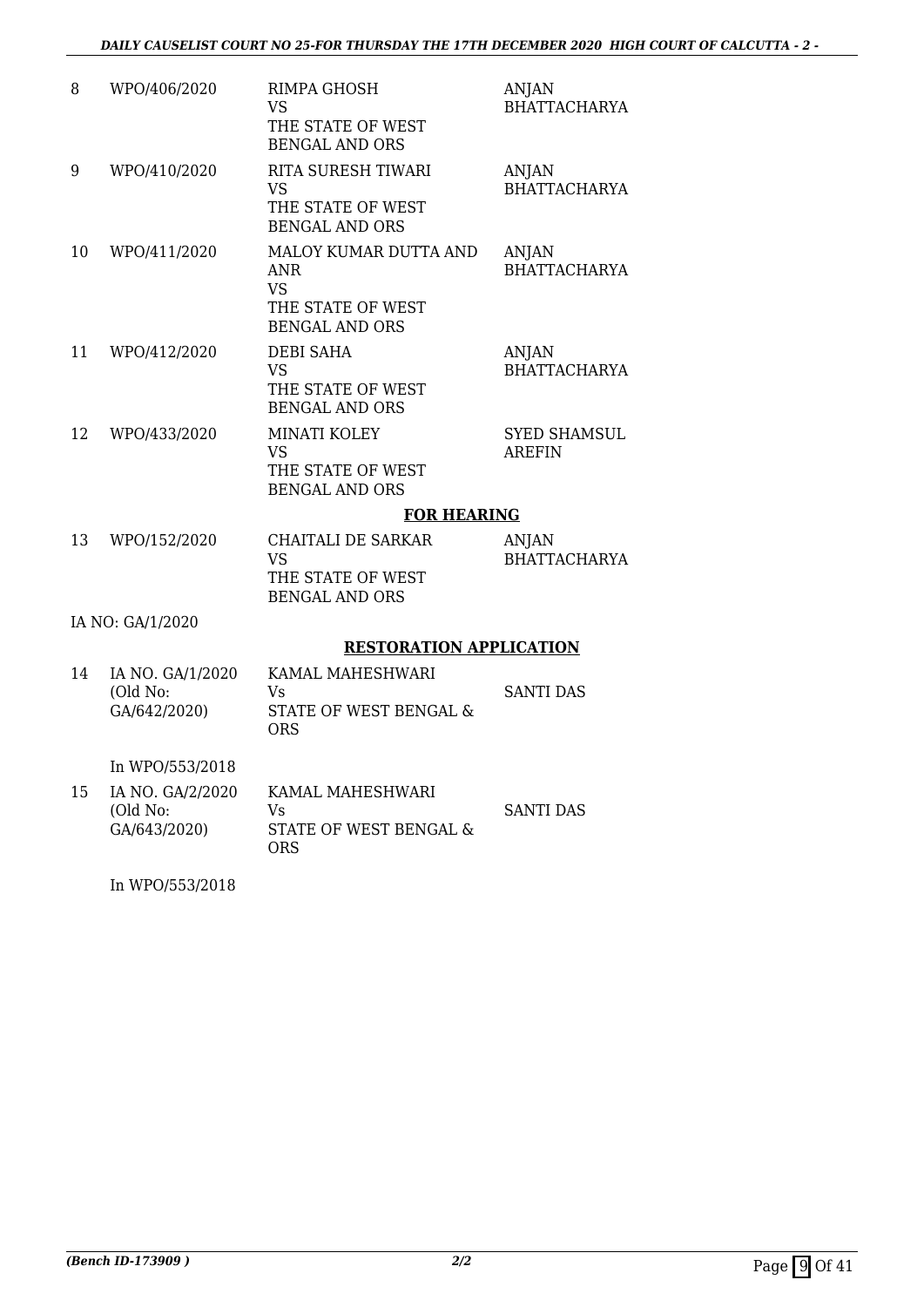

### **Original Side**

**DAILY CAUSELIST For Thursday The 17th December 2020**

**COURT NO. 4 SINGLE BENCH (SB-II) AT 3:00 PM HON'BLE JUSTICE ARINDAM SINHA (VIA VIDEO CONFERENCE)**

#### **NOTE:MATTERS WILL BE TAKEN UP THROUGH PHYSICAL HEARING ONLY WHEN BOTH THE PARTIES ARE AGREED.**

#### **NOTE : 1) ON MONDAY, TUESDAY AND THURSDAY ORIGINAL SIDE MATTERS WILL BE TAKEN UP FROM 3:00 P.M.**

**2) ON WEDNESDAY ORIGINAL SIDE MATTERS WILL BE TAKEN UP FROM 10:45 A.M.**

#### **FOR DISMISSAL**

1 CP/274/1967  $[S.A.]$ TURNER MORRISON & CO LTD VS HUNGERFORD

INVESTMENT TRUST LTD (IN LIQN)

IA NO: CA/1/2015(Old No:CA/250/2015), CA/2/2015(Old No:CA/252/2015), CA/3/2015(Old No:CA/253/2015), CA/4/2015(Old No:CA/274/2015), CA/5/2017(Old No:CA/355/2017), CA/6/2017(Old No:CA/356/2017), CA/7/2017(Old No:CA/415/2017), CA/8/2017(Old No:CA/417/2017)

| 2 | EC/144/2016<br>[S.A.] | HULASH CHAND JAIN &<br>ORS.<br>VS<br>SURESH KUMAR JAIN &<br>ORS.                                                   | <b>SANDERSONS &amp;</b><br><b>MORGANS</b> | NILANJAN PAL<br><b>CHOUDHURY</b> |
|---|-----------------------|--------------------------------------------------------------------------------------------------------------------|-------------------------------------------|----------------------------------|
| 3 | AS/11/2018<br>S.A.    | SOHAM SHIPPING PRIVATE<br>LIMITED<br>VS<br>THE O. & INT. PARTIES IN<br>THE VESSEL M.V.<br><b>VSEVOLOD BELETSKY</b> | R. K. KHANDELWAL &<br>CO.                 |                                  |
|   |                       |                                                                                                                    |                                           |                                  |

IA NO: GA/2/2019(Old No:GA/16/2019), GA/4/2019(Old No:GA/1262/2019), GA/5/2019(Old No:GA/1623/2019), GA/6/2019(Old No:GA/2156/2019), GA/7/2019(Old No:GA/2157/2019), GA/8/2019(Old No:GA/2838/2019)

#### **COURT APPLICATIONS UNDER ART.226**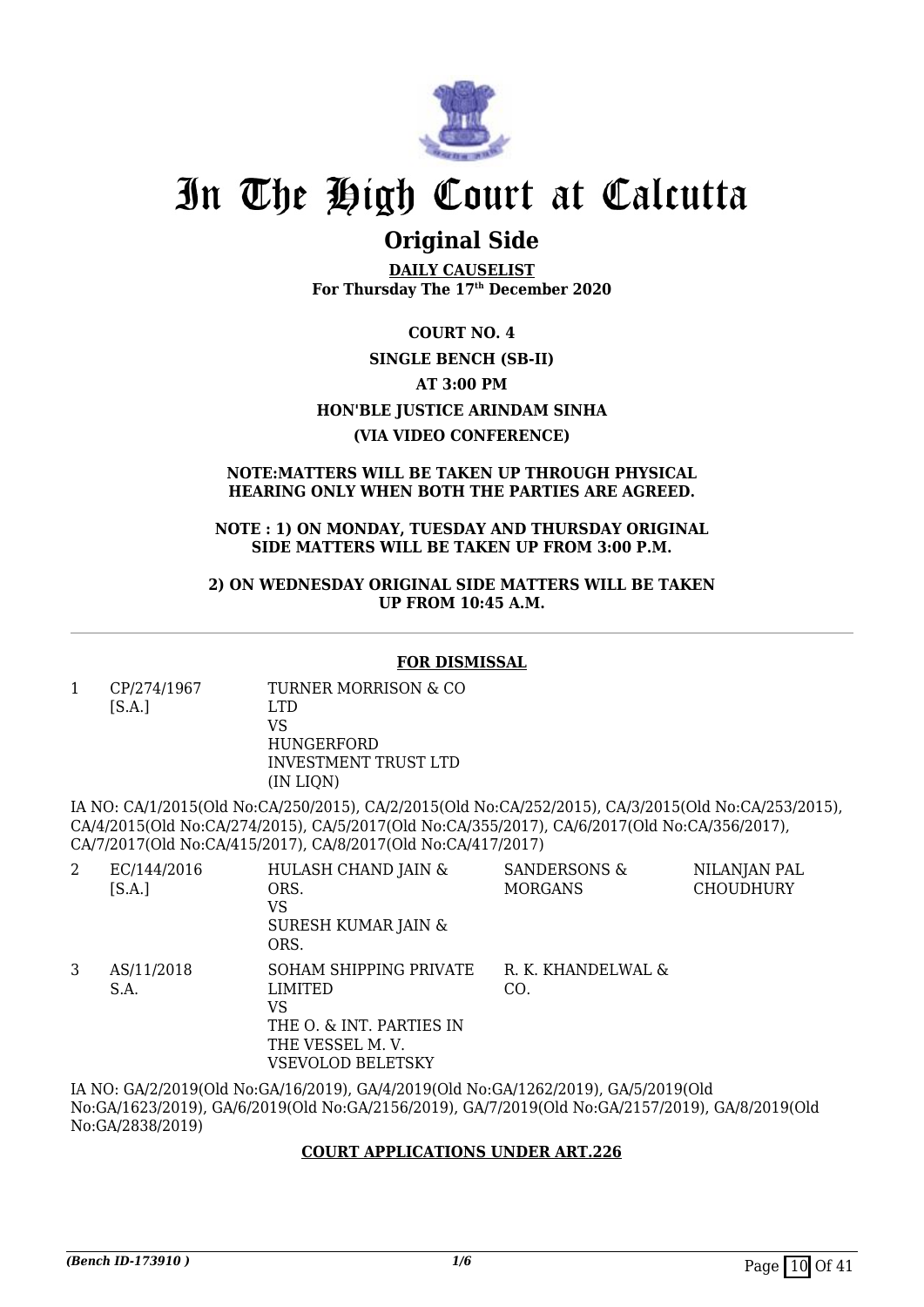| 4  | IA NO. GA/2/2020<br>(Old No:<br>GA/466/2020) | SHIROMANI FLAT OWNERS<br><b>ASSOCIATION &amp; ORS</b><br>Vs<br>KOLKATA MUNICIPAL<br><b>CORPORATION &amp; ORS</b> | <b>ATISH GHOSH</b><br><b>ATISH GHOSH</b> |
|----|----------------------------------------------|------------------------------------------------------------------------------------------------------------------|------------------------------------------|
|    | In WPO/45/2018                               |                                                                                                                  |                                          |
| 5  | WPO/80/2019                                  | <b>MAGNUM ENTERPRISES</b><br>AND ANR.<br><b>VS</b><br>THE KOLKATA MUNICIPAL<br>CORPORATION AND ORS.              | ABHIRUP<br><b>CHAKRABORTY</b>            |
|    | IA NO: GA/1/2019(Old No:GA/841/2019)         |                                                                                                                  |                                          |
| 6  | WPO/258/2019                                 | LAND AND BRICKS AND<br><b>ENTERTAINMENTS</b><br><b>LIMITED AND ANR</b><br><b>VS</b><br>THE STATE OF WEST         | DAS AND COMPANY                          |
|    |                                              | <b>BENGAL AND ORS</b>                                                                                            |                                          |
| 7  | WPO/302/2019                                 | PRADIP KUMAR GHOSH<br>AND ANR.<br><b>VS</b><br>KOLKATA MUNICIPAL<br>CORPORATION AND ORS.                         | <b>AMAR KUMAR</b><br><b>HALDAR</b>       |
| 8  | WPO/346/2019                                 | SMT. BINA DEBI BAGARIA<br>AND ORS<br><b>VS</b><br>KOLKATA MUNICIPAL<br><b>CORPORATION AND 2</b><br><b>OTHERS</b> | <b>MOUMITA DAS</b>                       |
|    | IA NO: GA/1/2020(Old No:GA/498/2020)         |                                                                                                                  |                                          |
|    | wt9 WPO/455/2019                             | SUSHIL KUMAR BAGARIA<br><b>AND ORS</b><br>VS<br>KOLKATA MUNICIPAL<br><b>CORPORATION AND 3</b><br><b>OTHERS</b>   | LAL MOHAN HAJRA                          |
|    | IA NO: GA/1/2020(Old No:GA/501/2020)         |                                                                                                                  |                                          |
| 10 | WPO/418/2019                                 | MAHBOOB ALAM<br><b>VS</b><br>THE KOLKATA MUNICIPAL<br><b>CORPORATION AND ORS.</b>                                | SWARVANU SAHA                            |
| 11 | WPO/433/2019                                 | <b>SUKHAMOY MALLICK</b><br><b>VS</b><br>THE KOLKATA MUNICIPAL<br><b>CORPORATION AND ORS</b>                      | MAHABOOB AHMED                           |
| 12 | WPO/435/2019                                 | JIBAN KUMAR SEN<br><b>VS</b><br>THE KOLKATA MUNICIPAL<br><b>CORPORATION AND 3</b><br><b>OTHERS</b>               | M/S. N.C. BOSE AND<br>CO.                |
| 13 | WPO/443/2019                                 | SANJOY DUTTA<br><b>VS</b><br>THE KOLKATA MUNICIPAL<br><b>CORPORATION AND ORS</b>                                 | <b>DEB KUMAR</b><br><b>CHANDRA</b>       |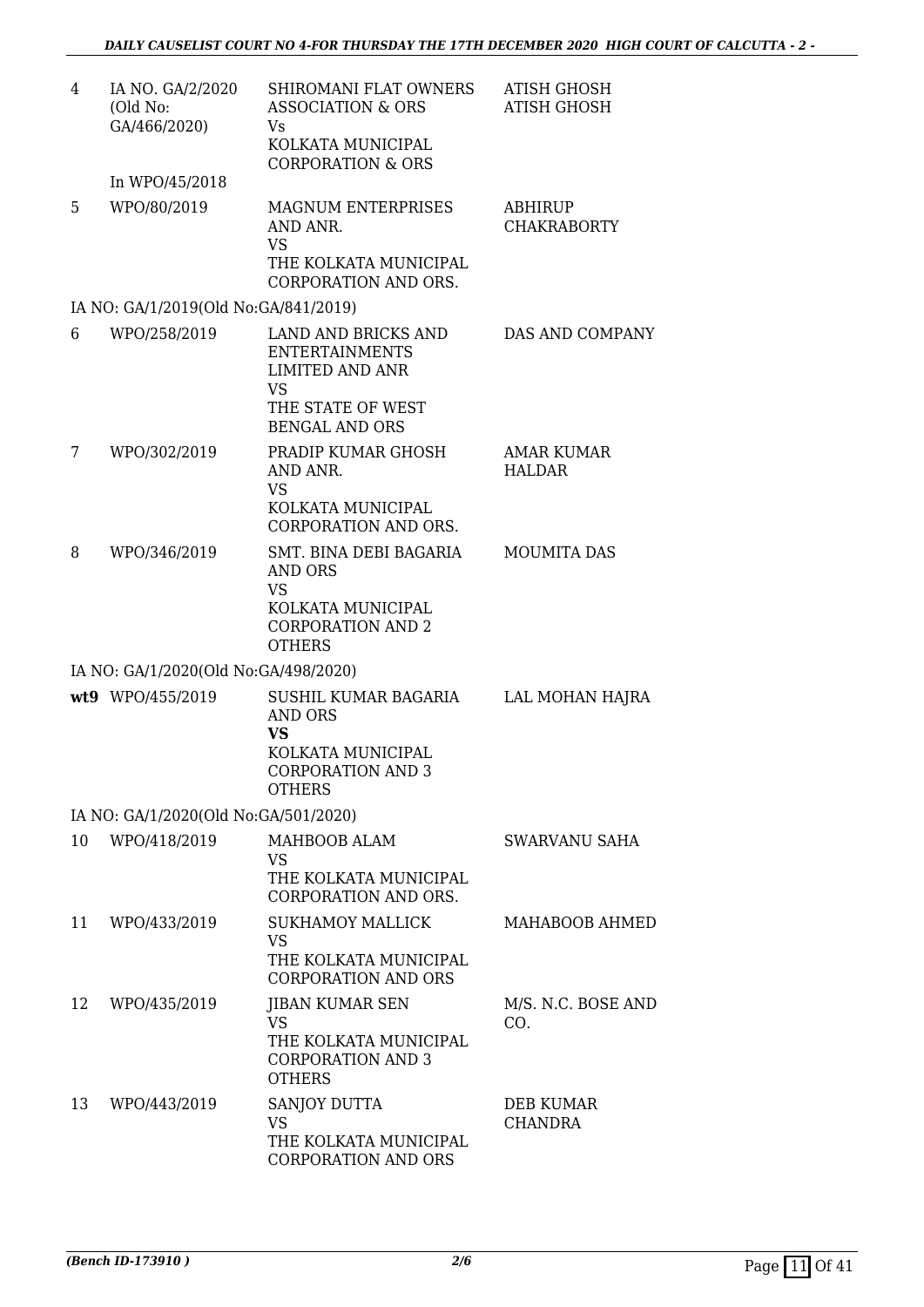| 14 | WPO/444/2019 | RAJKUMAR SINGH AND ANR<br><b>VS</b><br>THE KOLKATA MUNICIPAL<br><b>CORPORATION AND ORS</b>                                                       | ANJAN<br><b>BHATTACHARYA</b>         | <b>SOUNAK</b><br><b>BHATTACHARYA</b><br>(FOR RES.5, 6)                                |
|----|--------------|--------------------------------------------------------------------------------------------------------------------------------------------------|--------------------------------------|---------------------------------------------------------------------------------------|
| 15 | WPO/446/2019 | RAMPURIA INDUSTRIES<br>AND INVESTMENTS<br>LIMITED AND ANR.<br><b>VS</b><br>KOLKATA MUNICIPAL                                                     | MANNA AND CO.                        |                                                                                       |
| 16 | WPO/452/2019 | CORPORATION AND ORS.<br>PRABIR PALADHI AND 3<br><b>OTHERS</b><br><b>VS</b><br>THE KOLKATA MUNICIPAL<br><b>CORPORATION AND 8</b><br><b>OTHERS</b> | <b>SUTIRTHA DAS</b>                  | NITIN KR. DAS (FOR<br>RES.9                                                           |
| 17 | WPO/469/2019 | <b>BIPIN MEHTA AND ORS</b><br><b>VS</b><br>KOLKATA MUNICIPAL<br><b>CORPORATION AND ORS</b>                                                       | PRADEEP PANDEY                       |                                                                                       |
| 18 | WPO/470/2019 | SMT. SUHASINI LOHIA<br><b>VS</b><br>KOLKATA MUNICIPAL<br>CORPORATION AND ORS.                                                                    | S. KAKRANIA AND CO.                  | MUKHERJEE<br><b>PRASAD &amp;</b><br>ASSO.(FOR PRO.<br>RES.<br>16, 17, 18, 22, 24, 28) |
| 19 | WPO/473/2019 | KALLU BABU LALCHAND<br><b>HUF</b><br><b>VS</b><br>KOLKATA MUNICIPAL<br><b>CORPORATION AND 6</b><br><b>OTHERS</b>                                 | <b>VINAY KUMAR</b><br><b>PUROHIT</b> |                                                                                       |
| 20 | WPO/475/2019 | MOHANLAL KHEMKA AND<br><b>ANR</b><br><b>VS</b><br>KOLKATA MUNICIPAL<br><b>CORPORATION AND 7</b><br><b>OTHERS</b>                                 | PRADEEP KUMAR<br>JEWRAJKA            |                                                                                       |
| 21 | WPO/494/2019 | MD. MEHTAB<br><b>VS</b><br><b>KOLKATA</b><br>MUNICIPALCORPORATION<br>AND ORS.                                                                    | RAMPRAVESH SINGH                     | <b>IMTIYAZ ASLAM</b><br>LODHI (FOR RES.6)                                             |
| 22 | WPO/504/2019 | ADIBANSTALA MOHALLA<br>SEVA SAMITY AND ANR.<br><b>VS</b><br>KOLKATA MUNICIPAL<br>CORPORATION AND ORS.                                            | PRIYANKAR BASU<br><b>MALLICK</b>     |                                                                                       |
| 23 | WPO/505/2019 | HARIS CHANDRA DALEI<br><b>VS</b><br>THE KOLKATA MUNICIPAL<br>CORPORATION AND ORS.                                                                | <b>ALOTRIYA</b><br><b>MUKHERJEE</b>  |                                                                                       |
| 24 | WPO/519/2019 | PRASANTA SEN<br><b>VS</b><br>THE KOLKATA MUNICIPAL<br>CORPORATION AND ORS                                                                        | SHARMISTHA LAHA                      |                                                                                       |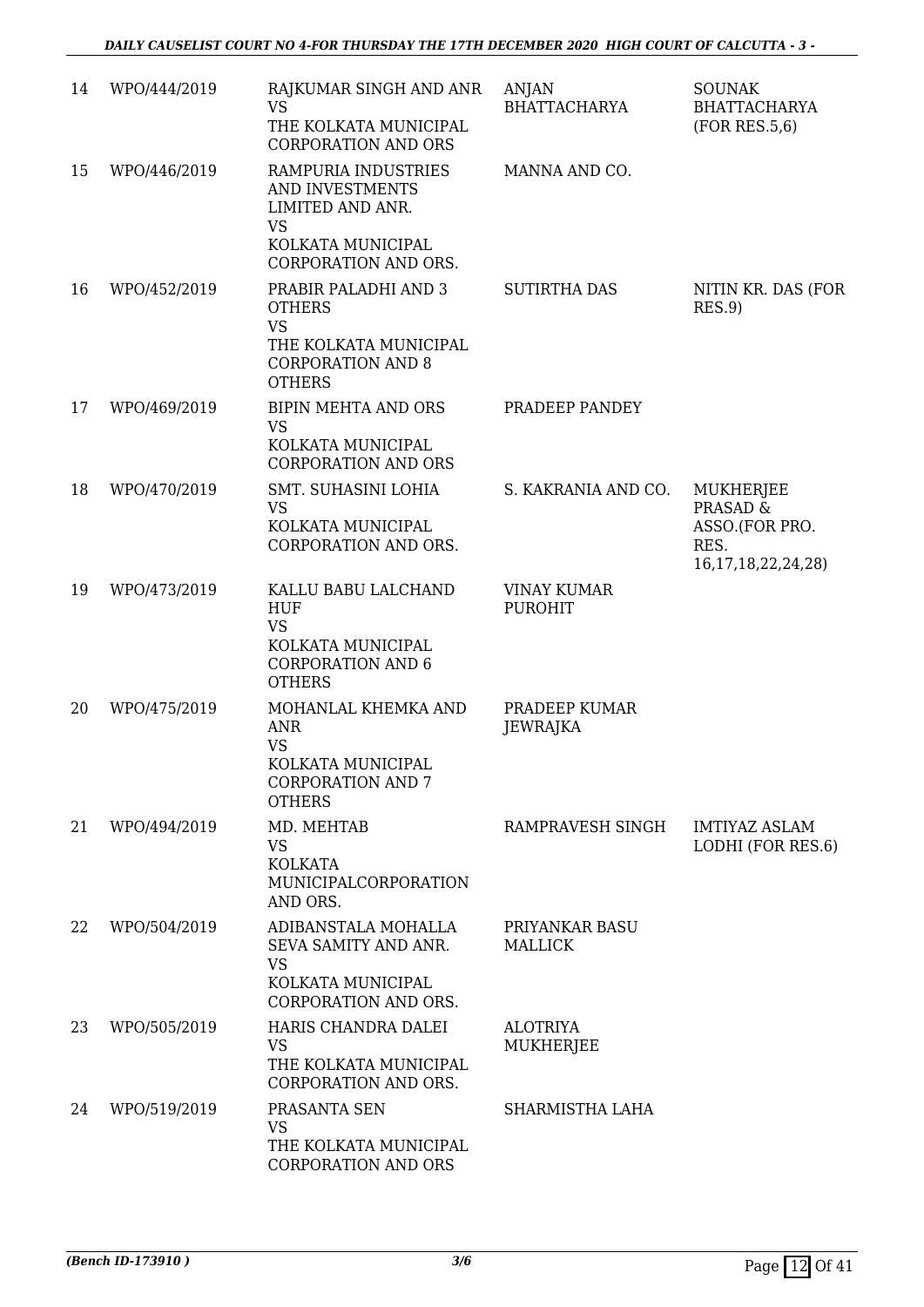| 25 | WPO/557/2019 | SUDIP KUSARYE AND ANR<br><b>VS</b><br>KOLKATA MUNICIPAL<br><b>CORPORATION AND 4</b><br><b>OTHERS</b> | <b>KOUSHIK</b><br><b>BHATTACHARYYA</b> |                                                          |
|----|--------------|------------------------------------------------------------------------------------------------------|----------------------------------------|----------------------------------------------------------|
| 26 | WPO/577/2019 | KRISHANA PRASAD SHAW<br><b>VS</b><br>THE KOLKATA MUNICIPAL<br><b>CORPORATION AND ORS</b>             | <b>SK SAMIM AKHTER</b>                 |                                                          |
| 27 | WPO/594/2019 | LAKHU DUBEY<br><b>VS</b><br>THE KOLKATA MUNICIPAL<br><b>CORPORATION AND ORS</b>                      | MAHABOOB AHMED                         |                                                          |
| 28 | WPO/600/2019 | MD. ALLAUDDIN AND ORS<br><b>VS</b><br>KOLKATA MUNICIPAL<br><b>CORPORATION AND ORS</b>                | <b>SANCHITA</b><br><b>CHAUDHURI</b>    |                                                          |
| 29 | WPO/606/2019 | ABDUL KADER AND ORS.<br><b>VS</b><br>KOLKATA MUNICIPAL<br>CORPORATION AND ORS.                       | SK. REAZUL ISLAM                       | <b>SABYASACHI</b><br><b>BHATTACHARJEE</b><br>(PVT. RES.) |
| 30 | WPO/633/2019 | RENU SHAW AND ANR.<br><b>VS</b><br>THE KOLKATA MUNICIPAL<br><b>CORPORATION AND ORS</b>               | <b>GAUTAM DAS</b>                      |                                                          |
| 31 | WPO/635/2019 | BIKASH KAMAL BANERJEE<br><b>VS</b><br>KOLKATA MUNICIPAL<br>CORPORATION AND ORS.                      | KHAITAN AND CO.                        |                                                          |
| 32 | WPO/643/2019 | RADHEYSHYAM KESHRI<br><b>VS</b><br>STATE OF WEST BENGAL<br><b>AND ORS</b>                            | NILAY SENGUPTA                         | <b>GARGI GOSWAMI</b><br>(FOR RES.6)                      |
| 33 | WPO/646/2019 | <b>RATAN SINGH</b><br><b>VS</b><br>THE KOLKATA MUNICIPAL<br>CORPORATION AND ORS.                     | <b>ARPITA BASU</b>                     |                                                          |
| 34 | WPO/6/2020   | AFSHA NADIM<br><b>VS</b><br>THE KOLKATA MUNICIPAL<br><b>CORPORATION AND 6</b><br><b>OTHERS</b>       | <b>RAMIJ MUNSI</b>                     |                                                          |
| 35 | WPO/7/2020   | OM PRAKASH BHARTIA<br><b>VS</b><br>THE KOLKATA MUNICIPAL<br>CORPORATION AND ORS.                     | TARUNJYOTI TEWARI                      |                                                          |
| 36 | WPO/17/2020  | SHAHID AHMED AND ORS<br><b>VS</b><br>KOLKATA MUNICIPAL<br><b>CORPORATION AND ORS</b>                 | NITIN KUMAR DAS                        |                                                          |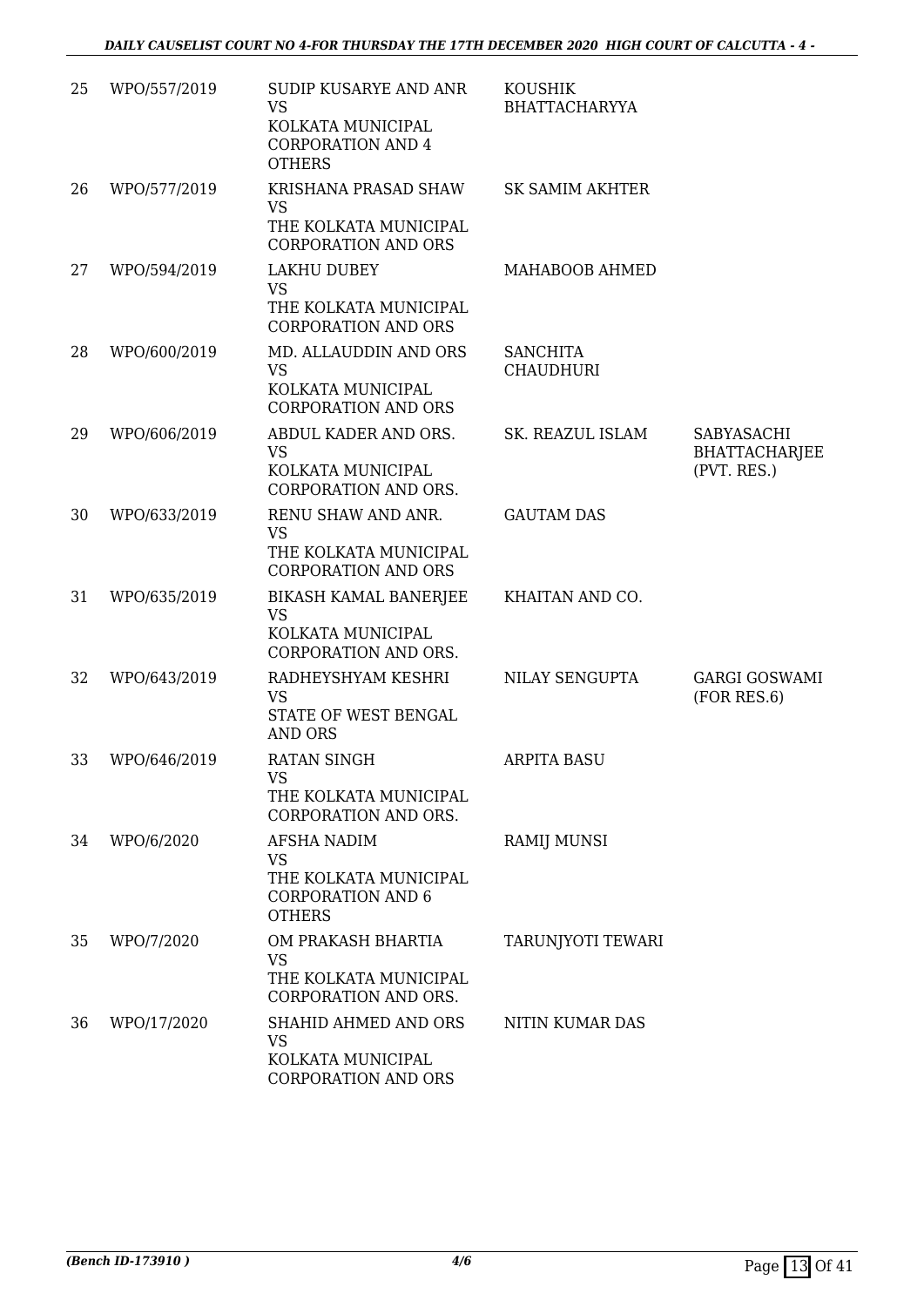| 37 | WPO/30/2020      | M/S. BRIJNATH<br>KHANDELWAL AND CO.<br><b>VS</b><br>KOLKATA MUNICIPAL<br>CORPORATION AND ORS.             | DIPENDRA NATH<br><b>CHUNDER</b>       |
|----|------------------|-----------------------------------------------------------------------------------------------------------|---------------------------------------|
| 38 | WPO/40/2020      | <b>RARVEZ AHMED</b><br><b>VS</b><br>KOLKATA MUNICIPAL<br>CORPORATION AND ORS.                             | RAMPRAVESH SINGH                      |
| 39 | WPO/62/2020      | <b>SMT USHA JAISWAL</b><br><b>VS</b><br>THE KOLKATA MUNICIPAL<br><b>CORPORATION AND ORS</b>               | PRODYOT KR. ROY                       |
| 40 | WPO/64/2020      | MD. MEHTAB<br><b>VS</b><br>KOLKATA MUNICIPAL<br><b>CORPORATION AND ORS.</b>                               | RAMPRAVESH SINGH                      |
| 41 | WPO/73/2020      | MIR MOHASIN ALI<br><b>VS</b><br>THE KOLKATA MUNICIPAL<br><b>CORPORATION AND 20</b><br><b>OTHERS</b>       | <b>RAMIJ MUNSI</b>                    |
| 42 | WPO/74/2020      | HILLMAN DEVELOPERS (P)<br>LTD AND ANR<br><b>VS</b><br>THE KOLKATA MUNICIPAL<br><b>CORPORATION AND ORS</b> | <b>SIMA CHAKRABORTY</b>               |
| 43 | WPO/76/2020      | <b>MANISH KOCHAR</b><br><b>VS</b><br>THE KOLKATA MUNICIPAL<br>CORPORATION AND ORS.                        | <b>EMON</b><br><b>BHATTACHARYA</b>    |
| 44 | WPO/91/2020      | SRI SANTOSH KUMAR<br>DALMIA<br><b>VS</b><br>THE KOLKATA MUNICIPAL<br><b>CORPORATION AND ORS</b>           | SAPTARSHI MAL                         |
| 45 | WPO/96/2020      | AJAY MADHOGARIA AND<br>ORS.<br><b>VS</b><br>KOLKATA MUNICIPAL<br>CORPORATION AND ORS.                     | NILAY SENGUPTA                        |
|    | IA NO: GA/1/2020 |                                                                                                           |                                       |
| 46 | WPO/97/2020      | <b>SAMPA DUTTA AND ANR</b><br><b>VS</b><br>THE STATE OF WEST<br><b>BENGAL AND ORS</b>                     | ANIRUDHA SARKAR                       |
| 47 | WPO/127/2020     | MR. HARSH VARDHAN RUIA<br><b>VS</b><br>KOLKATA MUNICIPAL<br>CORPORATION AND ORS.                          | <b>SANCHARI</b><br><b>CHAKRABORTY</b> |
| 48 | WPO/134/2020     | MD. QASIM<br><b>VS</b><br>THE KOLKATA MUNICIPAL<br><b>CORPORATION AND ORS</b>                             | SUNITI CHATTERJEE                     |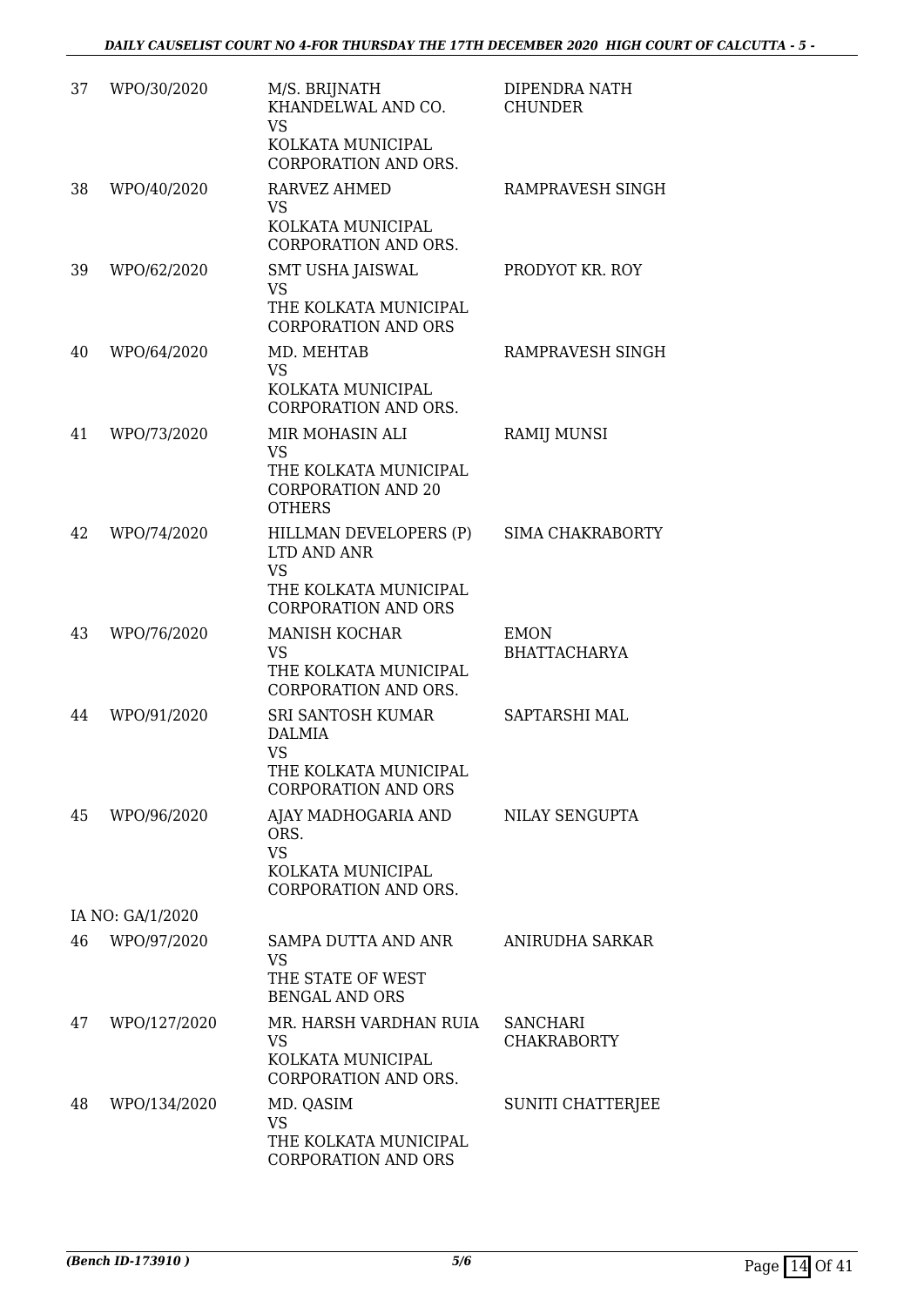| 49 | WPO/137/2020           | <b>GAYATRI GUPTA</b><br><b>VS</b><br>KOLKATA MUNICIPAL<br>CORPORATION AND ORS.                                              | MAHESH KUMAR<br>JOSHI         |
|----|------------------------|-----------------------------------------------------------------------------------------------------------------------------|-------------------------------|
| 50 | WPO/138/2020           | TAPAS KUMAR MAJUMDAR<br><b>VS</b><br>STATE OF WEST BENGAL<br>AND ORS.                                                       | CHIRANJIB SINHA               |
| 51 | WPO/150/2020           | MUSTARI BEGUM AND ORS.<br><b>VS</b><br>THE STATE OF WEST<br>BENGAL AND ORS.                                                 | <b>MAINAK SWARNOKAR</b>       |
| 52 | WPO/151/2020           | <b>SILICAL HOUSING</b><br>SYSTEMS LIMITED AND<br><b>ORS</b><br><b>VS</b><br>KOLKATA MUNICIPAL<br><b>CORPORATION AND ORS</b> | <b>VICTOR MOSES AND</b><br>CO |
| 53 | WPO/182/2020           | MR. ARTAK SARGSYAN<br><b>VS</b><br>STATE OF WEST BENGAL<br>AND ORS.                                                         | CHIRANJIB SINHA               |
| 54 | WPO/400/2020           | <b>ANIL GHOSH</b><br><b>VS</b><br>THE KOLKATA MUNICIPAL<br>CORPORATION AND ORS.                                             | MR. SUNNY NANDY               |
| 55 | WPO/407/2020           | <b>SMT NIHAR LAW AND ANR</b><br><b>VS</b><br>THE KOLKATA MUNICIPAL<br><b>CORPORATION AND ORS</b>                            | <b>SYANTAN BOSE</b>           |
| 56 | WPO/408/2020           | MD. NASIM<br><b>VS</b><br>THE KOLKATA MUNICIPAL<br>CORPORATION AND ORS.                                                     | <b>JAVED MAJID</b>            |
|    |                        | <b>FOR HEARING</b>                                                                                                          |                               |
| 57 | WPO/441/2012<br>[S.A.] | MCLEOD RUSSEL INDIA<br>LTD.& ANR.<br><b>VS</b><br>THE ASSISTANT DIRECTOR<br>OF INCOME TAX-2(1),<br>KOLKATA,                 | KHAITAN & CO.                 |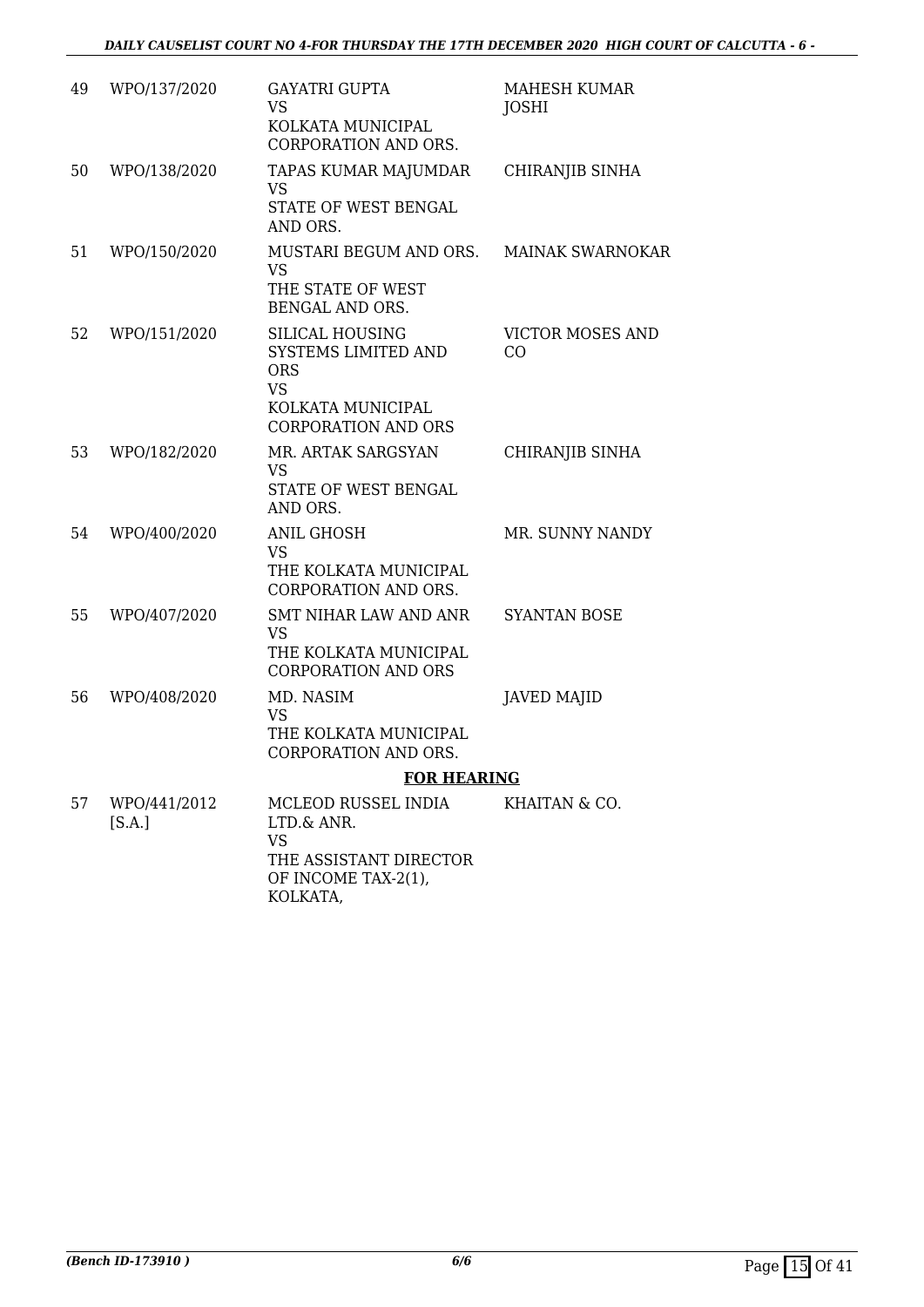

## **Original Side**

**DAILY CAUSELIST For Thursday The 17th December 2020**

**COURT NO. 36 SINGLE BENCH (SB-III,COMMERCIAL BENCH) AT 10:45 AM HON'BLE JUSTICE DEBANGSU BASAK (VIA VIDEO CONFERENCE)**

**NOTE:MATTERS WILL BE TAKEN UP THROUGH PHYSICAL HEARING ONLY WHEN BOTH THE PARTIES ARE AGREED.**

#### **PRESENTATION OF PLAINT**

| CS/147/2020 | SELVEL ADVERTISING PVT<br>LTD.<br>VS<br>APTO MEDIA SOLUTIONS<br>PV T LTD | SUNNY NANDY    |
|-------------|--------------------------------------------------------------------------|----------------|
| CS/148/2020 | RATNAJEET FINVEST PVT<br>LTD.<br>VS<br>VINLINE ENGINEERING PVT           | NILAY SENGUPTA |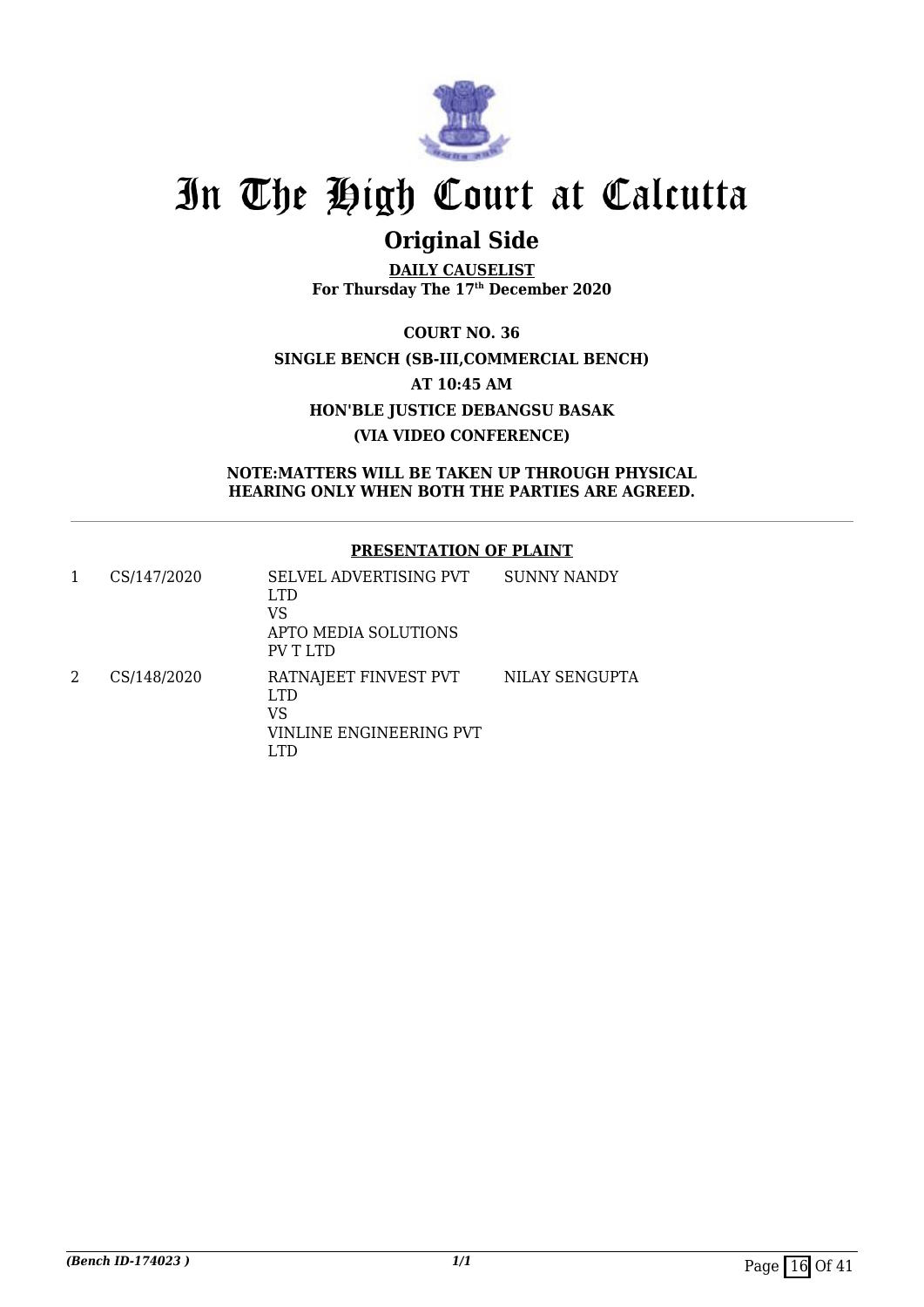

### **Original Side**

**DAILY CAUSELIST For Thursday The 17th December 2020**

### **COURT NO. 36 SINGLE BENCH (SB-III) AT 10:45 AM HON'BLE JUSTICE DEBANGSU BASAK (VIA VIDEO CONFERENCE)**

#### **NOTE:MATTERS WILL BE TAKEN UP THROUGH PHYSICAL HEARING ONLY WHEN BOTH THE PARTIES ARE AGREED.**

#### **TO BE MENTIONED**

| $\mathbf{1}$ | ATA/3/2020<br>[FOR CORRECTION                | RAMA RANI MOITRA<br><b>VS</b>                                                                                             | <b>SUCHITRA SUR</b>                        |
|--------------|----------------------------------------------|---------------------------------------------------------------------------------------------------------------------------|--------------------------------------------|
|              | IN ORDER]                                    | SULEKHA LAHIRI AND CO                                                                                                     |                                            |
|              |                                              | <b>NEW MOTIONS</b>                                                                                                        |                                            |
| 2            | IA NO. GA/1/2020                             | KANAK PROJECTS LIMITED<br>AND ANR.<br><b>Vs</b>                                                                           | <b>HSA</b><br><b>HSA</b>                   |
|              | In RVWO/10/2020                              | KOLKATA MUNICIPAL<br><b>CORPORATION AND ORS.</b>                                                                          |                                            |
| 3            | IA NO. GA/1/2020<br>(Old No:<br>GA/430/2020) | SABYASACHI BANERJEE<br>Vs<br>ASHA MIRCHANDANI AND<br><b>OTHERS</b>                                                        | ARNAB SARDAR<br><b>ARNAB SARDAR</b>        |
|              | In CS/24/2020                                |                                                                                                                           |                                            |
| 4            | IA NO. GA/2/2020<br>(Old No:<br>GA/540/2020) | SABYASACHI BANERJEE<br><b>V<sub>S</sub></b><br>ASHA MIRCHANDANI AND<br><b>OTHERS</b>                                      | <b>ARNAB SARDAR</b><br><b>ARNAB SARDAR</b> |
|              | In CS/24/2020                                |                                                                                                                           |                                            |
| 5            | IA NO. GA/1/2020                             | <b>SRI BIPLOB MANNA AND</b><br>ORS.<br><b>Vs</b>                                                                          | <b>SUNNY NANDY</b><br><b>SUNNY NANDY</b>   |
|              | In APO/152/2020                              | PRAHLAD HATI AND ORS.                                                                                                     |                                            |
| 6            | AP/174/2020                                  | SUNAINA RANI SHARMA<br><b>VS</b><br>DIVISIONAL RAILWAY<br>MANAGER (BUILDING),<br>EASTERN RAILWAY,<br><b>HOWRAH 711101</b> | SAPTARSHI DATTA                            |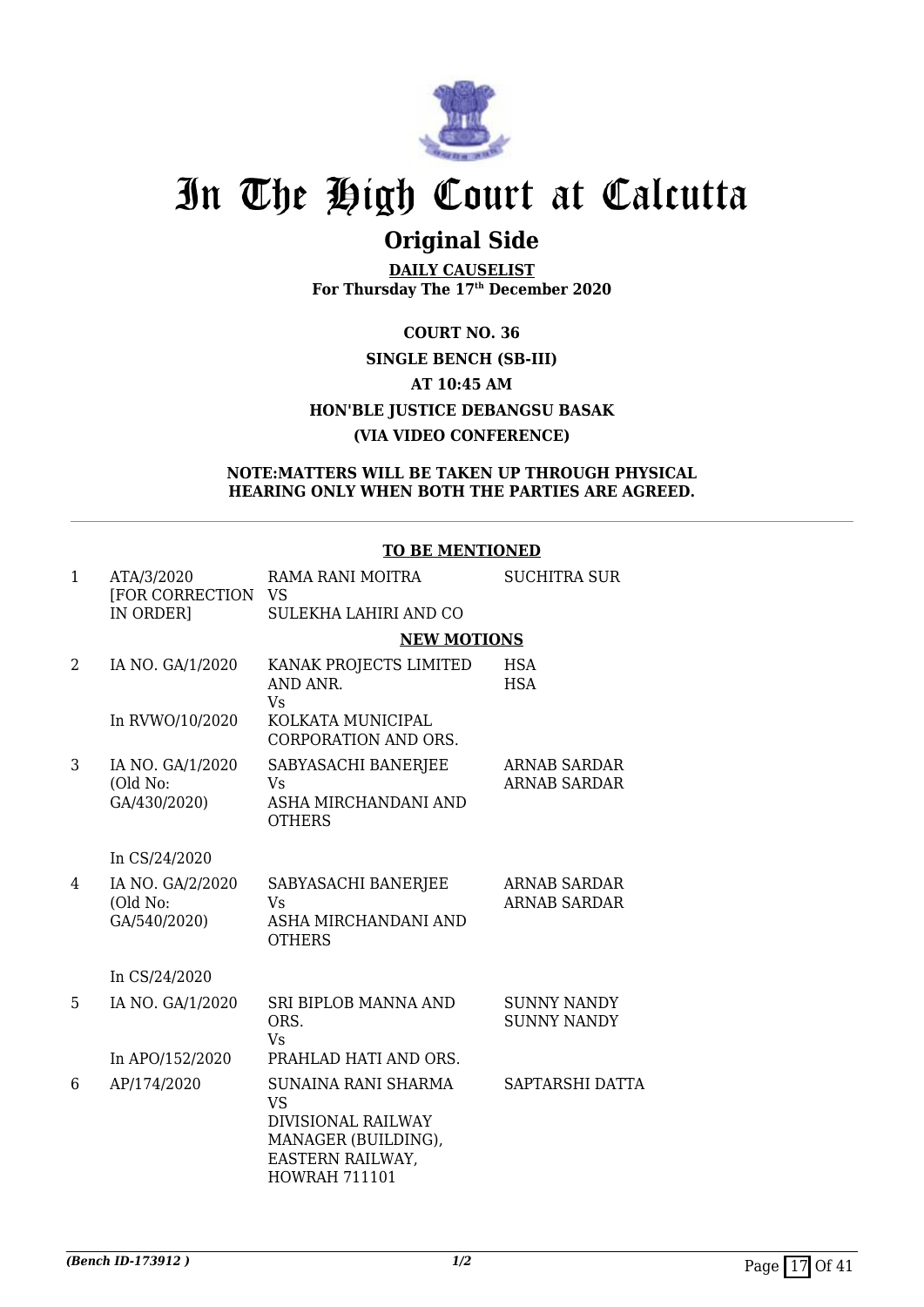| 7  | AP/382/2020                                   | FERTILIZER CORPORATION<br>OF INDIA LIMITED<br><b>VS</b><br>BALMER LAWRIE AND CO.          | FOX AND MANDAL                         |                              |
|----|-----------------------------------------------|-------------------------------------------------------------------------------------------|----------------------------------------|------------------------------|
|    |                                               | LTD.                                                                                      |                                        |                              |
|    |                                               | <b>NEW CHAMBER APPLICATIONS</b>                                                           |                                        |                              |
| 8  | CS/887/1965                                   | SM. MAYA RANI NAG &<br><b>OTHERS</b><br><b>VS</b><br>SM. NIHARBALA NAG &<br><b>OTHERS</b> | S.K. BHATTACHARJEE                     | <b>B.N. RUDRA</b>            |
|    |                                               | IA NO: GA/5/2020(Old No:GA/315/2020), GA/6/2020, GA/7/2020                                |                                        |                              |
| 9  | IA NO. GA/10/2020<br>(Old No:<br>GA/761/2020) | HEMANTA KUMAR BHOTICA<br>& ANR.<br>Vs<br>SATYANARAYAN BERLIA                              | G.P.LATH & CO                          | RAJESH KHAITAN &<br>CO       |
|    | In CS/905/1981                                |                                                                                           |                                        |                              |
| 10 | IA NO. GA/18/2020<br>(Old No:<br>GA/586/2020) | <b>KEDAR NATH SEN</b><br>Vs<br><b>SULEKHA SEN</b>                                         | T.C.DEY, S.MAITRA                      | M.AGARWALLA & CO             |
|    | In CS/2/1996                                  |                                                                                           |                                        |                              |
| 11 | IA NO. GA/2/2018<br>(Old No:<br>GA/1833/2018) | <b>FAIR DEAL SUPPLIES</b><br><b>LIMITED</b><br>Vs<br><b>ALLAHABAD BANK &amp; ANR</b>      | V. RAJA RAO<br>KAUSHIK BANERJEE        |                              |
|    | In CS/195/2017                                |                                                                                           |                                        |                              |
| 12 | IA NO. GA/2/2020                              | TALAT AHMED & ORS.<br>Vs                                                                  | <b>SINHA</b><br><b>SINHA &amp; CO</b>  | SANDIP KR.<br>DATTA(RES.4,5) |
|    | In EC/243/2017                                | PRABHADEEP<br>CONSTRUCTION PV T LTD &<br>ORS.                                             |                                        | SANDIP KR.<br>DATTA(RES.4,5) |
| 13 | IA NO. GA/3/2020                              | IN THE GOODS OF -<br>HIMANSHU DEBSHARMA                                                   | <b>RABI GHOSH</b><br><b>RABI GHOSH</b> |                              |
|    | In PLA/42/2019                                | (DEC.)<br><b>Vs</b><br><b>NA</b>                                                          |                                        |                              |
| 14 | EC/116/2020                                   | RAMESH CO.<br><b>VS</b><br><b>IMPERIAL TUBES PRIVATE</b><br><b>LIMITED</b>                | SOUMALYA GANGULI                       |                              |
|    | IA NO: GA/2/2020(Old No:GA/877/2020)          |                                                                                           |                                        |                              |
|    |                                               | <b>SPECIALLY ASSIGNED MATTERS</b>                                                         |                                        |                              |
| 15 | RVWO/6/2020<br>[S.A.]                         | IMPERIAL TUBES PRIVATE<br><b>LIMITED</b><br><b>VS</b><br>RAMESH CO.                       | KHAITAN AND CO.                        |                              |

IA NO: GA/1/2020(Old No:GA/901/2020), GA/2/2020(Old No:GA/902/2020)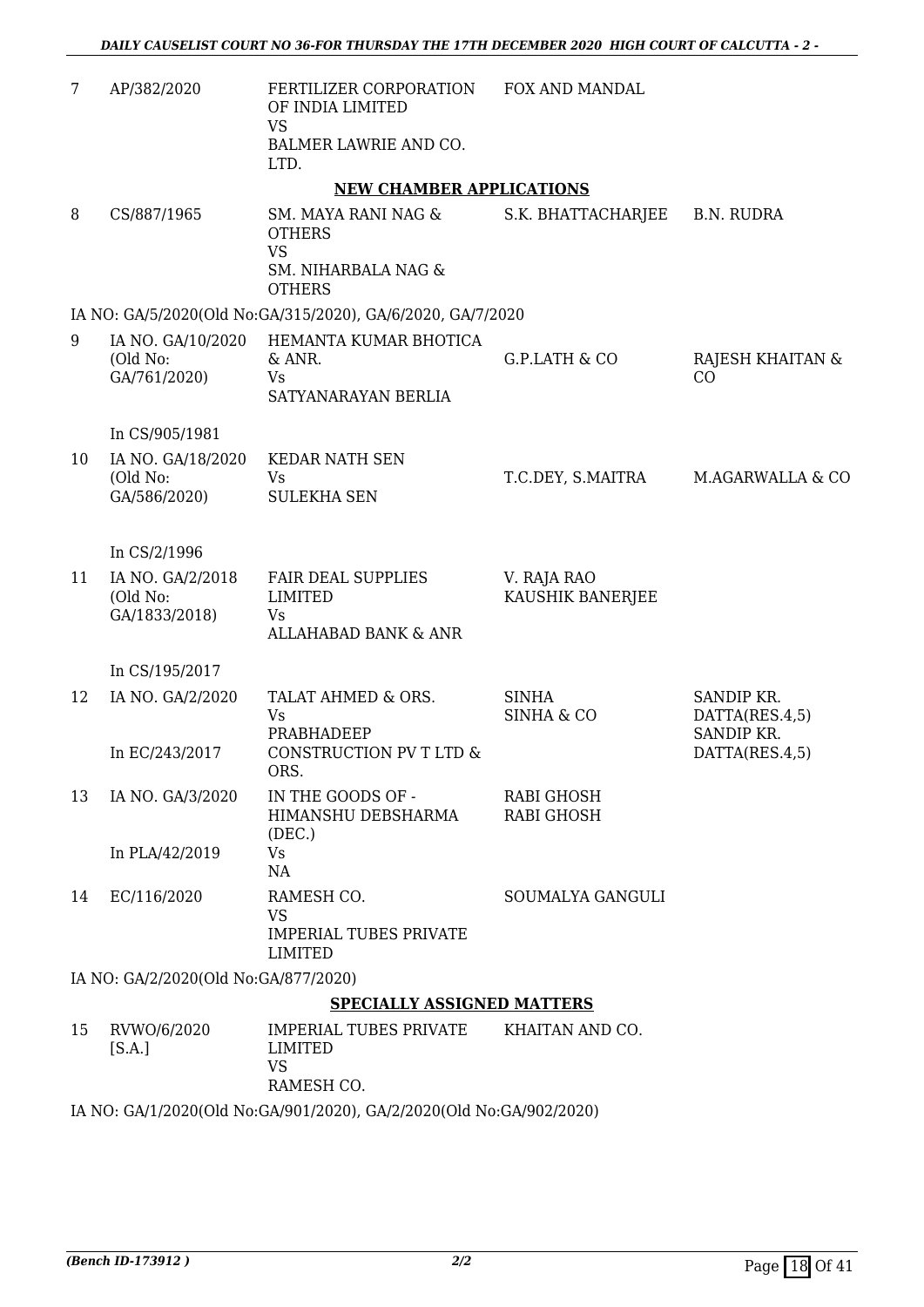

### **Original Side**

**DAILY CAUSELIST For Thursday The 17th December 2020**

**COURT NO. 38 SINGLE BENCH (SB-IV, COMMERCIAL BENCH) AT 2:00 PM HON'BLE JUSTICE ASHIS KUMAR CHAKRABORTY (VIA VIDEO CONFERENCE)**

**NOTE:MATTERS WILL BE TAKEN UP THROUGH PHYSICAL HEARING ONLY WHEN BOTH THE PARTIES ARE AGREED.**

**NOTE: ORIGINAL SIDE MATTERS WILL BE TAKEN UP FROM 2:00 P.M**

**NOTE: ROSTER FOR COMMERCIAL APPELLATE DIVISION AND COMMERCIAL DIVISION, CALCUTTA HIGH COURT ON AND FROM MONDAY, THE 7TH DECEMBER, 2020 ISSUED ON 1ST DECEMBER, 2020 IS MODIFIED TO THE FOLLOWING EXTENT - MATTERS UNDER SECTION 11 OF THE ARBITRATION AND CONCILIATION ACT, 1996 INCLUDING APPLICATION CONNECTED THERETO.**

**NOTE: MENTIONING WILL BE PERMITTED ONLY ON THE VIRTUAL MODE INDICATING GROUP(S) OR SECTION(S) ALONG WITH GROUND OF URGENCY.**

**NOTE: COMMERCIAL BENCH WILL BE TAKEN UP FIRST.**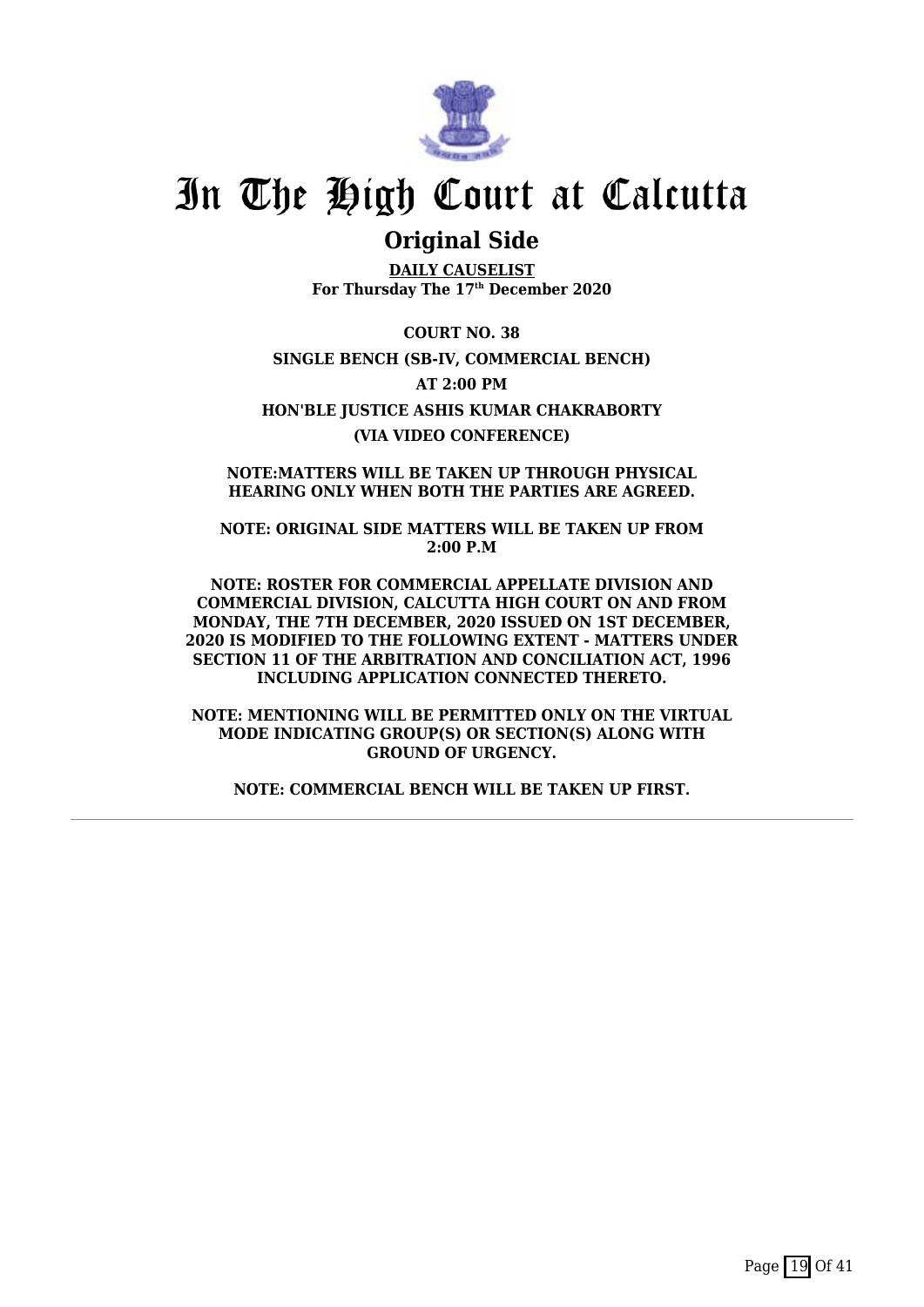

### **Original Side**

**DAILY CAUSELIST For Thursday The 17th December 2020**

**COURT NO. 38 SINGLE BENCH (SB-IV) AT 2:00 PM HON'BLE JUSTICE ASHIS KUMAR CHAKRABORTY (VIA VIDEO CONFERENCE)**

#### **NOTE:MATTERS WILL BE TAKEN UP THROUGH PHYSICAL HEARING ONLY WHEN BOTH THE PARTIES ARE AGREED.**

**NOTE: ORIGINAL SIDE MATTERS WILL BE TAKEN UP FROM 2:00 P.M**

**NOTE: ROSTER FOR COMMERCIAL APPELLATE DIVISION AND COMMERCIAL DIVISION, CALCUTTA HIGH COURT ON AND FROM MONDAY, THE 7TH DECEMBER, 2020 ISSUED ON 1ST DECEMBER, 2020 IS MODIFIED TO THE FOLLOWING EXTENT - MATTERS UNDER SECTION 11 OF THE ARBITRATION AND CONCILIATION ACT, 1996 INCLUDING APPLICATION CONNECTED THERETO.**

**NOTE: MENTIONING WILL BE PERMITTED ONLY ON THE VIRTUAL MODE INDICATING GROUP(S) OR SECTION(S) ALONG WITH GROUND OF URGENCY.**

**NOTE: COMMERCIAL BENCH WILL BE TAKEN UP FIRST.**

#### **TO BE MENTIONED**

1 IA NO. CA/10/2018 (Old No: CA/89/2018)

IN THE MATTER OF : BOSE INFRASTRUCTURE LTD (IN LIQN) Vs

O/L, HIGH COURT, CALCUTTA SOUMYADEEP BISWAS

In CP/184/2013

2 IA NO. CA/8/2017 (Old No: CA/161/2017) IN THE MATTER OF : BOSE INFRASTRUCTURE LTD (IN LIQN.) Vs **OFFICIAL** LIQUIDATOR SOUMYADEEP BISWAS

In CP/184/2013

#### **COMPANY MATTER (NEW)**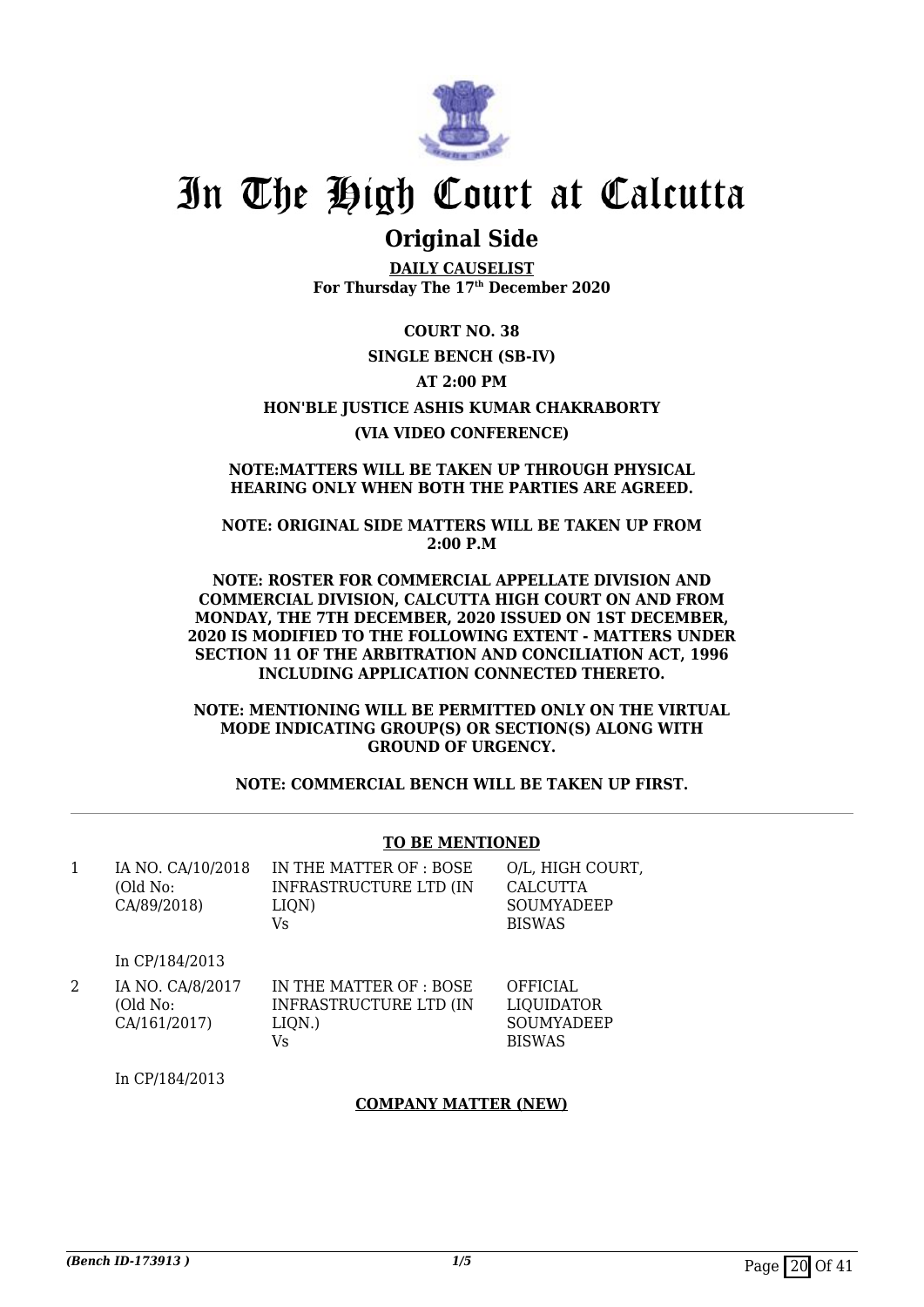| 3              | IA NO. CA/8/2020                              | IN THE MATTER OF :<br>DIELES FORGE LTD (IN<br>LIQN)                                                       | A.P.AGARWALLA                                                      |                       |
|----------------|-----------------------------------------------|-----------------------------------------------------------------------------------------------------------|--------------------------------------------------------------------|-----------------------|
|                | In BIFR/299/1998                              | <b>Vs</b><br>RAJ KASERA - VS- O/L                                                                         |                                                                    |                       |
| 4              | IA NO. CA/19/2018<br>(Old No:<br>CA/117/2018) | RE: RUBI STAR REAL<br><b>ESTATE &amp; HOUSING</b><br>DEVELOPMENT LTD (IN<br>LIQ)<br>Vs                    | O/L, HIGH COURT,<br><b>CALCUTTA</b><br><b>ANANTA KUMAR</b><br>LALA |                       |
|                | In CP/313/2012                                |                                                                                                           |                                                                    |                       |
| 5              | IA NO. CA/20/2020                             | RE: RUBI STAR REAL<br><b>ESTATE &amp; HOUSING</b><br>DEVELOPMENT LTD -AND-                                | <b>ANANTA KUMAR</b><br>LALA                                        |                       |
|                | In CP/313/2012                                | Vs.<br><b>SMT. REBA MANDAL AND</b><br>ORS.                                                                |                                                                    |                       |
|                |                                               | <b>NEW MOTIONS (SECTION 11)</b>                                                                           |                                                                    |                       |
| 6              | AP/159/2019                                   | WEST BENGAL GOLF<br>SOCIETY AND ANR.<br><b>VS</b><br>THE INDIAN GOLF UNION                                | R. GINODIA AND CO.                                                 | <b>ANURAG BAGARIA</b> |
|                |                                               | AND ORS.                                                                                                  |                                                                    |                       |
| $\overline{7}$ | AP/388/2019                                   | KIRAN PATRA AND ANR<br><b>VS</b><br>RATNA DEY AND ORS                                                     | <b>SOUMO CHAUDHURY</b>                                             |                       |
|                | IA NO: GA/1/2019(Old No:GA/2968/2019)         |                                                                                                           |                                                                    |                       |
| 8              | AP/355/2020                                   | SMARTWORKS COWORKING<br>SPACES PVT. LTD.<br><b>VS</b>                                                     | KANODIA AND CO.                                                    |                       |
|                |                                               | CODENATION SOLUTIONS<br><b>LLP</b>                                                                        |                                                                    |                       |
| 9              | AP/94/2020                                    | ASESH SANYAL AND 3<br><b>OTHERS</b><br><b>VS</b><br>RAM GOPAL MURARKA AND<br>ANR                          | ARPAN GUHA                                                         |                       |
| 10             | AP/102/2020                                   | SRI DURGA CONSTRUCTION                                                                                    | <b>BIJON MAJUMDAR</b>                                              |                       |
|                |                                               | <b>VS</b><br>UNION OF INDIA AND ORS                                                                       |                                                                    |                       |
| 11             | AP/112/2020                                   | SRI DURGA CONSTRUCTION<br><b>VS</b>                                                                       | <b>BIJON MAJUMDAR</b>                                              |                       |
|                |                                               | UNION OF INDIA AND ORS                                                                                    |                                                                    |                       |
| 12             | AP/139/2020                                   | SHIPRA COMMERCIAL PVT<br>LTD.<br><b>VS</b><br>THE NEW INDIA<br><b>ASSURANCE COMPANY</b><br><b>LIMITED</b> | <b>SUPREEM NASKAR</b>                                              |                       |
| 13             | AP/141/2020                                   | <b>TAPATI SAHA</b><br><b>VS</b><br>CHOWDHURY PROJECTS<br>PRIVATE LIMITED                                  | ASHIS KUMAR DUTTA                                                  |                       |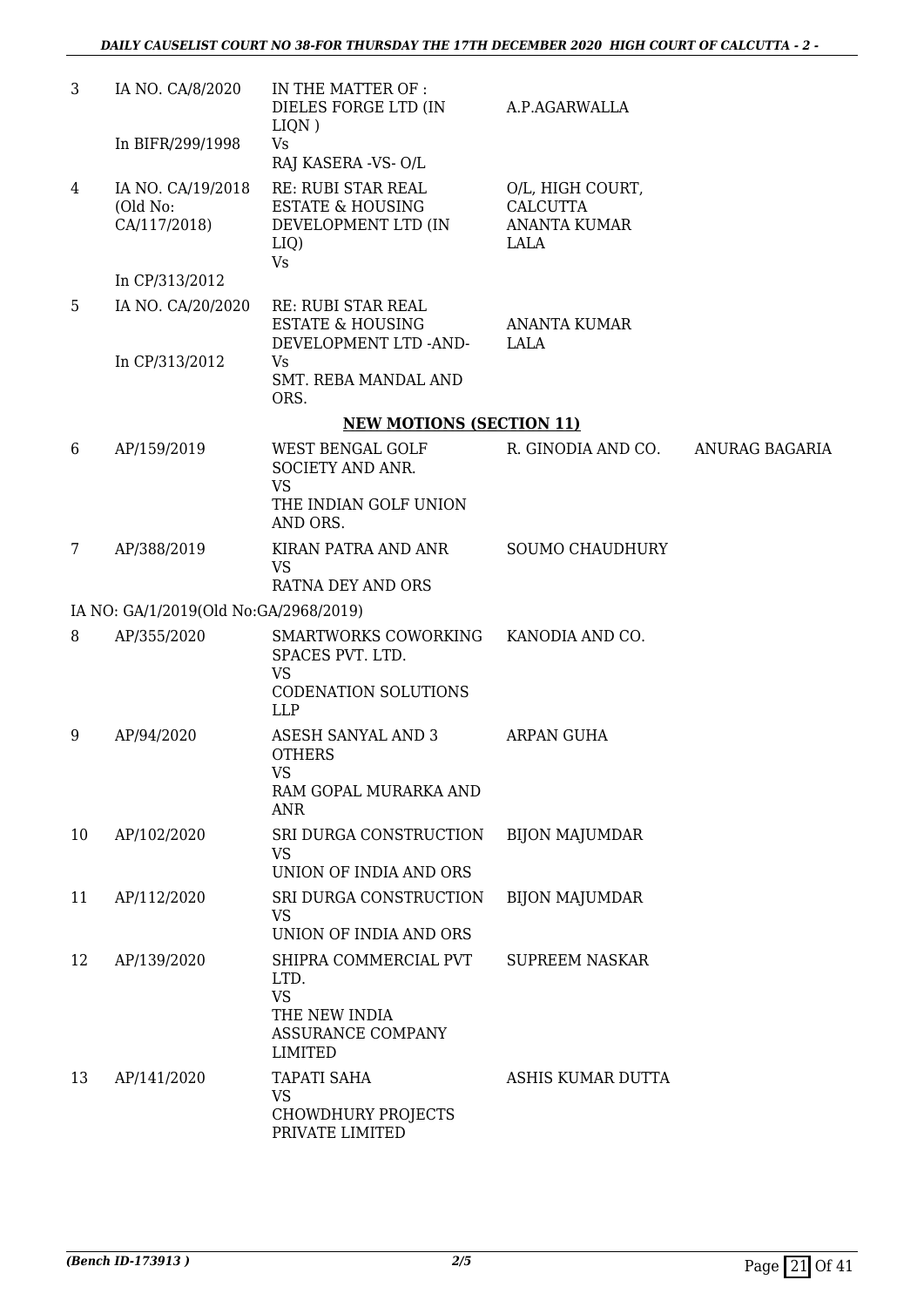| 14 | AP/177/2020                          | ACES INFOTECH (P)<br><b>LIMITED</b><br><b>VS</b><br>KOLKATA MUNICIPAL<br>CORPORATION                                                     | <b>BUDDHADEB GHOSH</b>                |
|----|--------------------------------------|------------------------------------------------------------------------------------------------------------------------------------------|---------------------------------------|
| 15 | AP/200/2020                          | M/S. REMCO AND CO.<br>VS<br>UNION OF INDIA AND ORS.                                                                                      | RAHUL SARKAR                          |
|    | IA NO: GA/1/2020(Old No:GA/878/2020) |                                                                                                                                          |                                       |
| 16 | AP/220/2020                          | SK. ANWAR HAQUE AND<br>ANR.<br><b>VS</b><br>AMINA BEGUM AND ORS.                                                                         | <b>SHUVANIL</b><br><b>CHAKRABORTY</b> |
| 17 | AP/303/2020                          | KAASHVI ESTATE<br><b>VS</b><br>RAMA NARAYANA<br><b>EDUCATION TRUST</b>                                                                   | <b>SANDIP AGARWAL</b><br>AND CO       |
| 18 | AP/304/2020                          | KAUSHIK MUKHERJEE<br><b>VS</b><br>THE STEEL AUTHORITY OF<br><b>INDIA LIMITED AND ANR</b>                                                 | SATRAJIT SINHA ROY                    |
| 19 | AP/312/2020                          | RIPLEY AND CO<br>STEVEDORING AND<br><b>HANDLING PRIVATE</b><br><b>LIMITED</b><br><b>VS</b><br>STEEL AUTHORITY OF<br><b>INDIA LIMITED</b> | <b>TIRTHANKAR DAS</b>                 |
| 20 | AP/316/2020                          | SHREE LAXMI IRON AND<br><b>STEEL WORKS PRIVATE</b><br><b>LIMITED</b><br><b>VS</b><br>THE EASTERN RAILWAY<br>AND ORS.                     | <b>AVIJIT DEY</b>                     |
| 21 | AP/319/2020                          | TARUN KANTI DAS<br>VS<br>UNION OF INDIA AND ANR.                                                                                         | SOURAV CHATTERJEE                     |
| 22 | AP/326/2020                          | M/S. BALAJEE EDUCATION<br>PRIVATE LIMITED<br><b>VS</b><br><b>BISHWAJIT BARNWAL</b>                                                       | <b>SOUMA SIL</b>                      |
| 23 | AP/329/2020                          | <b>GILLANDERS ARBUTHNOT</b><br>AND CO. LTD.<br><b>VS</b><br>STEEL AUTHORITY OF<br><b>INDIA LIMITED</b>                                   | <b>ABHIJIT RAY</b>                    |
| 24 | AP/332/2020                          | B. B. R. CONSTRUCTION<br><b>COMPANY</b><br><b>VS</b><br>UNION OF INDIA                                                                   | A. N.<br>BHATTACHARYYA<br>AND CO.     |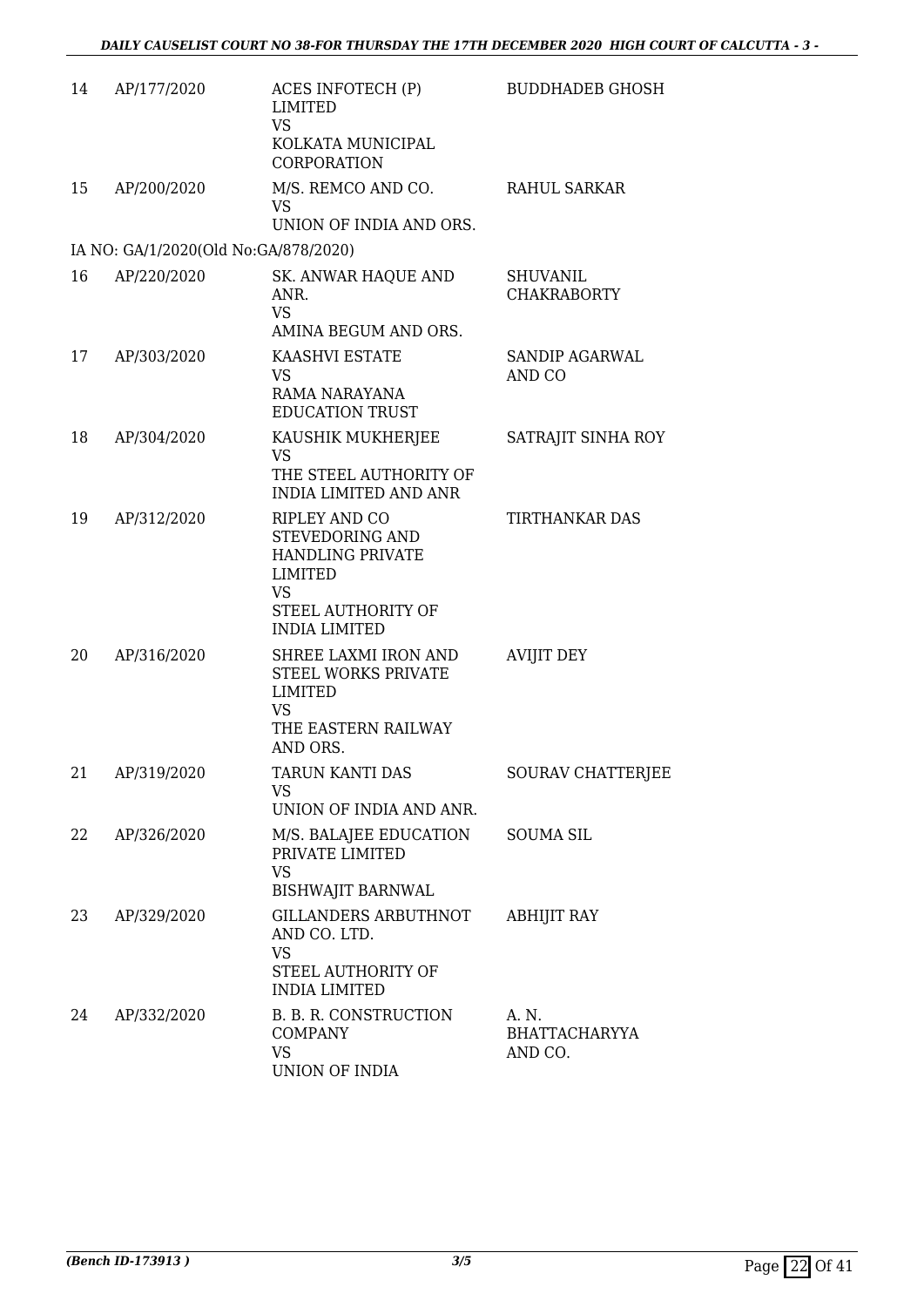| 25 | AP/335/2020 | <b>AIRCARE ENTERPRISES</b><br>AND ORS.<br><b>VS</b><br>LEVER FOUNDATION, WEST<br><b>BENGAL AND ANR.</b>                            | <b>AVIJIT DEY</b>                    |
|----|-------------|------------------------------------------------------------------------------------------------------------------------------------|--------------------------------------|
| 26 | AP/337/2020 | M/S. EASTMAN CRUSHER<br>CO. (P) LTD.<br><b>VS</b><br><b>LARSEN AND TOUBRO</b><br><b>LIMITED</b>                                    | <b>GOUTAM KUMAR</b><br><b>GOON</b>   |
| 27 | AP/345/2020 | <b>GYANESHWAR PRASAD</b><br><b>AGARWAL</b><br><b>VS</b><br><b>DISHNET WIRELESS</b><br><b>LIMITED</b>                               | <b>FARHAN GHAFFAR</b>                |
| 28 | AP/348/2020 | DOLLY CHAKRAVORTY<br><b>VS</b><br><b>SHYAMAL RAY</b>                                                                               | <b>SHABANA HASIN</b>                 |
| 29 | AP/349/2020 | <b>BHARAT PETROLEUM</b><br><b>CORPORATION LTD</b><br><b>VS</b><br>MAHESH SHAH                                                      | <b>SUMAN DEY</b>                     |
| 30 | AP/363/2020 | MCNROE CONSUMER<br>PRODUCTS PRIVATE<br><b>LIMITED</b><br><b>VS</b><br><b>ALLURE CONSUMER</b><br>PRODUCTS PRIVATE<br><b>LIMITED</b> | <b>SOBHAN KUMAR</b><br><b>PATHAK</b> |
| 31 | AP/365/2020 | NAUSHAD ALAM<br><b>VS</b><br>PARTHA CHAKRABORTY                                                                                    | <b>MAINAK SWARNOKAR</b>              |
| 32 | AP/366/2020 | NAUSHAD ALAM<br><b>VS</b><br>PARTHA CHAKRABORTY                                                                                    | <b>MAINAK SWARNOKAR</b>              |
| 33 | AP/371/2020 | RREPL-KIPL (JV)<br><b>VS</b><br>EASTERN COALFIELDS LTD                                                                             | RIJU GHOSH                           |
| 34 | AP/374/2020 | M/S HINDUSTHAN<br><b>BUILDERS</b><br><b>VS</b><br>IRCON INTERNATIONAL<br><b>LIMITED</b>                                            | SOMNATH SAHA                         |
| 35 | AP/375/2020 | KRISHANU SAHA<br><b>VS</b><br>SUDIP SATYAPRIYA<br><b>CHAKRABORTY</b>                                                               | PRASANTA KUMAR<br><b>BAGCHI</b>      |
| 36 | AP/376/2020 | M/S. ELGI EQUIPMENTS<br>LTD.<br><b>VS</b><br>M/S. HIRANMAYE ENERGY<br>LTD.                                                         | DIPANJAN DATTA                       |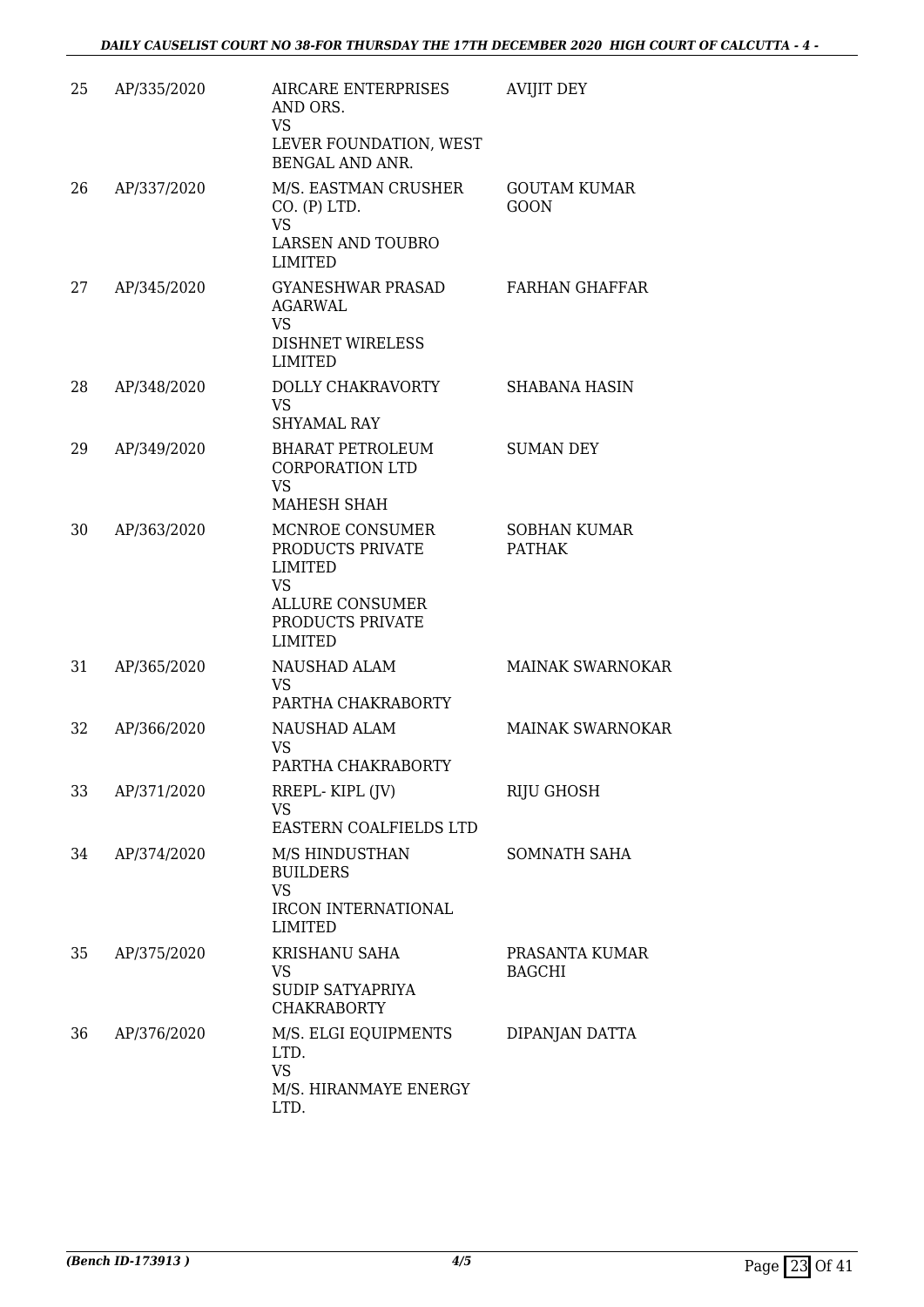| 37 | AP/378/2020 | INDWELL CONSTRUCTIONS<br>PVT. LIMITED<br>VS.<br><b>BHARAT HEAVY</b><br>ELECTRICALS LIMITED<br>(BHEL)                           | PAL CHOUDHURI<br>AND CO.      |                      |
|----|-------------|--------------------------------------------------------------------------------------------------------------------------------|-------------------------------|----------------------|
|    |             | <b>ADJOURNED MOTION (SECTION-11)</b>                                                                                           |                               |                      |
| 38 | AP/348/2019 | R.K.ASSOCIATES AND<br>HOTELIERS PVT LTD<br>VS.<br><b>EASTERN</b><br>RAILWAY, THROUGH ITS<br>DEPUTY CHIEF<br>COMMERCIAL MANAGER | M/S. L.P.AGARWALLA<br>AND CO. |                      |
| 39 | AP/361/2019 | RELIANCE COMMERCIAL<br><b>FINANCE LIMITED</b><br>VS.<br>AXIS BANK LIMITED                                                      | ABM ASSOCIATES                | <b>AMRIN KHATOON</b> |
|    |             | <b>SPECIALLY FIXED MATTERS</b>                                                                                                 |                               |                      |
| 40 | AP/829/2019 | KOLKATA METRO RAIL                                                                                                             | <b>FOX AND MANDAL</b>         |                      |

CORPORATION LTD VS SIMPLEX INFRASTRUCTURE LTD IA NO: GA/1/2020(Old No:GA/18/2020)

**wt41** AP/830/2019 KOLKATA METRO RAIL CORPORATION LTD **VS** SIMPLEX INFRASTRUCTURE LTD FOX AND MANDAL

IA NO: GA/1/2020(Old No:GA/19/2020)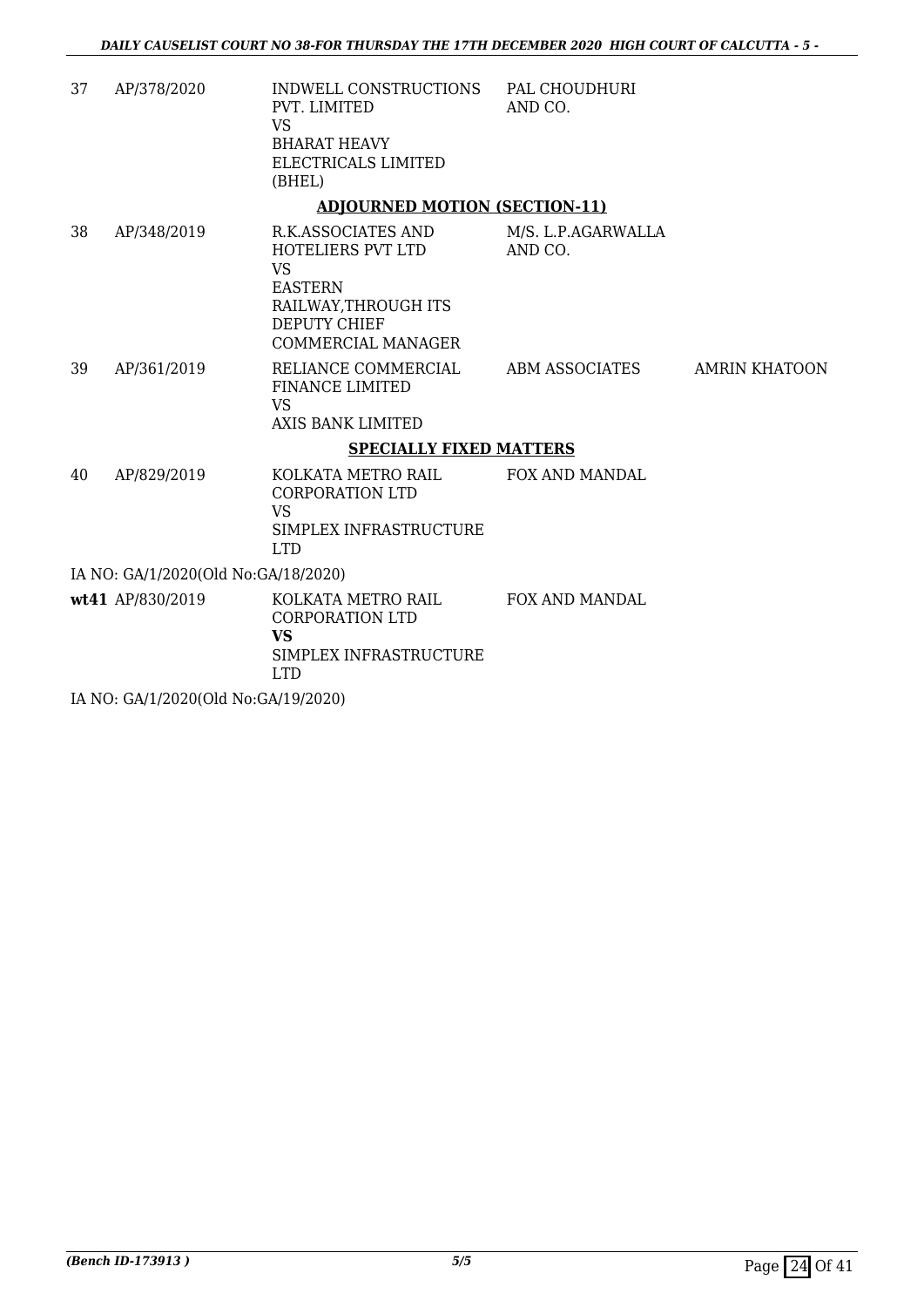

### **Original Side**

**DAILY CAUSELIST For Thursday The 17th December 2020**

**COURT NO. 13 SINGLE BENCH (SB-VI) AT 3:30 PM HON'BLE JUSTICE RAJASEKHAR MANTHA (VIA VIDEO CONFERENCE)**

**NOTE:MATTERS WILL BE TAKEN UP THROUGH PHYSICAL HEARING ONLY WHEN BOTH THE PARTIES ARE AGREED.**

**NOTE : 1. ORIGINAL SIDE MENTIONING WILL BE ALLOWED UPON BEING LISTED AS "TO BE MENTIONED" ON EVERY TUESDAY AT 3:30 P.M. ONLY IN THE VIRTUAL MODE AS PER NOTIFICATION NO. 4286-RG, DATED 27.11.2020 FOLLOWING THE PRESCRIBED PROCEDURE.**

**2. ORIGINAL SIDE MATTERS WILL BE TAKEN UP ON EVERY FRIDAY AT 3.30 P.M.**

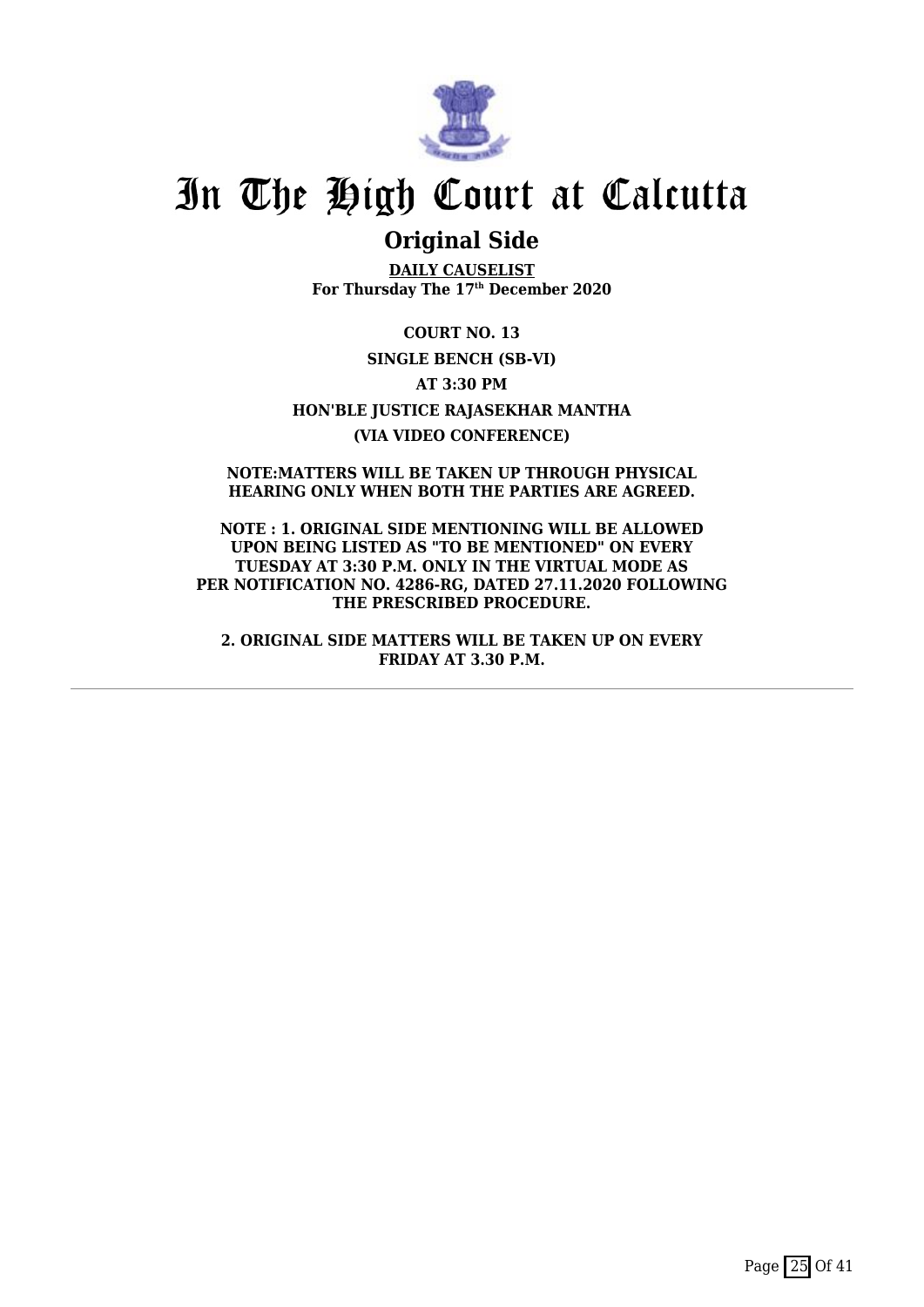

### **Original Side**

**DAILY CAUSELIST For Thursday The 17th December 2020**

#### **COURT NO. 8**

#### **SINGLE BENCH (SB-VII)**

#### **AT 10:45 AM**

#### **HON'BLE JUSTICE SABYASACHI BHATTACHARYYA (VIA VIDEO CONFERENCE)**

#### **NOTE:MATTERS WILL BE TAKEN UP THROUGH PHYSICAL HEARING ONLY WHEN BOTH THE PARTIES ARE AGREED.**

**NOTE: (I) ORIGINAL SIDE MATTERS WILL BE TAKEN UP FROM 10:45 A.M.TO 1:00 P.M. EVERYDAY.**

**(II) APPELLATE SIDE MATTERS WILL BE TAKEN FROM 2:00 P.M. TO 4:00 P.M. OR IMMEDIATELY AFTER COMPLETION OF ORIGINAL SIDE MATTERS, WHICHEVER IS EARLIER.**

**(III) MENTIONING WILL BE ALLOWED ONLY ON EVERY MONDAY AT THE FIRST SITTING.** 

**(IV) ORIGINAL SIDE MATTER FIXED AT 2:00 P.M. FOR THIS DAY WILL BE TAKEN UP BEFORE THE APPELLATE SIDE MATTERS TO BE CALLED ON FROM 2:00 P.M.**

#### **COURT APPLICATIONS UNDER ART.226**

| 1 | WPO/155/2020 | M/S. B. S. MEDICAL<br><b>INTERNATIONAL</b><br>VS<br>METRO RAILWAY, KOLKATA<br>AND ORS. | <b>SUPREEM NASKAR</b> |
|---|--------------|----------------------------------------------------------------------------------------|-----------------------|
| 2 | WPO/369/2020 | ASHA EXPO AND CO. LTD.<br>VS<br><b>UCO BANK</b>                                        | ANURAG BAGARIA        |
| 3 | WPO/424/2020 | DEBABRATA CHAKRABORTY<br>AND ORS<br>VS<br>TEH STATE BANK OF INDIA<br>AND ANR           | DEBASHIS SARKAR       |

#### **FOR HEARING**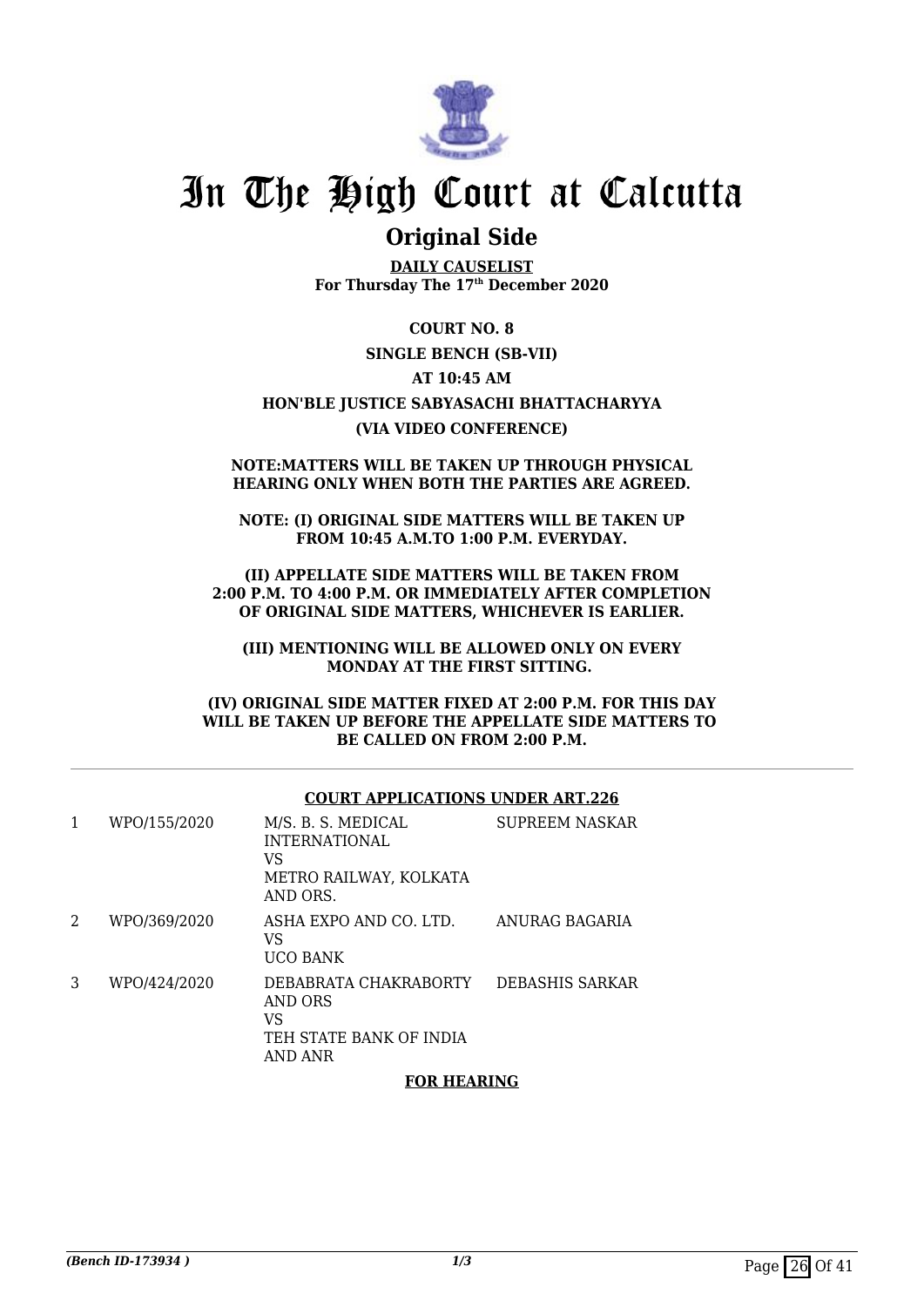| 4  | WPO/309/2020<br>[Pt.Hd.]       | THE NORTH WESTERN<br><b>CACHAR TEA COMPANY</b><br><b>LIMITED AND ANR</b><br><b>VS</b>                                        | <b>SHIVANGI THARD</b>    |
|----|--------------------------------|------------------------------------------------------------------------------------------------------------------------------|--------------------------|
|    |                                | RESERVE BANK OF INDIA<br><b>AND ORS</b>                                                                                      |                          |
| 5  | WPO/466/2019<br>[Pt.Hd.]       | MINA BEGUM PROP OF M/S<br>M N SULTANA ENTERPRISE<br>VS<br>THE KOLKATA PORT TRUST<br><b>AND ANR</b>                           | <b>SUPREEM NASKAR</b>    |
|    | wt6 WPO/559/2019               | MINA BEGUM, PROPRITOR<br>OF M/S. M N SULTANA<br><b>ENTERPRISE</b><br>VS<br>THE KOLKATA PORT TRUST<br>AND ANR.                | <b>SUPREEM NASKAR</b>    |
| 7  | WPO/493/2019<br>[AT 2:00 P.M.] | NARESH KUMAR PODDAR<br><b>VS</b><br>UNION OF INDIA,<br>THROUGH SECRETARY,<br>MINISTRY OF CORPORATE<br><b>AFFAIRS AND ANR</b> | <b>MAINAK SWARNOKAR</b>  |
| 8  | WPO/398/2019                   | <b>HOOGHLY EXTRUSIONS</b><br>LTD AND ANR<br><b>VS</b><br>THE GOVERNMENT OF<br><b>WEST BENGAL AND 3</b><br><b>OTHERS</b>      | SAMRAT DEY PAUL          |
| 9  | WPO/502/2019                   | MAHABALI TECHNO<br><b>ENGINEERS</b><br><b>VS</b><br><b>EASTERN COALFIELDS</b><br>LIMITED AND ORS.                            | SUBRATA MUKHERJEE        |
| 10 | WPO/503/2019                   | MAHESHWARI FUELS AND<br>ALLIED INDUSTRIES<br>VS<br><b>EASTERN COALFIELDS</b><br>LIMITED AND ORS.                             | <b>SUBRATA MUKHERJEE</b> |
| 11 | WPO/508/2019                   | NAND LAL SHAW<br>VS<br>UNION OF INDIA AND ORS                                                                                | PROTYUSHCHATTERJEE       |
| 12 | WPO/512/2019                   | ATMA RAM SARAF<br><b>VS</b><br>THE STATE OF WEST<br><b>BENGAL AND 4 OTHERS</b>                                               | ARINDAM LAHIRI           |
| 13 | WPO/524/2019                   | GLACIER ENGINEERING CO SINTHIA BALA<br>AND ORS<br><b>VS</b><br>STATE OF WEST BENGAL<br><b>AND ORS</b>                        |                          |
| 14 | WPO/537/2019                   | CHAMPA IMPEX PRIVATE<br><b>LIMITED AND ORS</b><br>VS<br>THE KARUR VYSYA BANK<br>LIMITED AND ANR                              | ANUJIT MOOKHERJI         |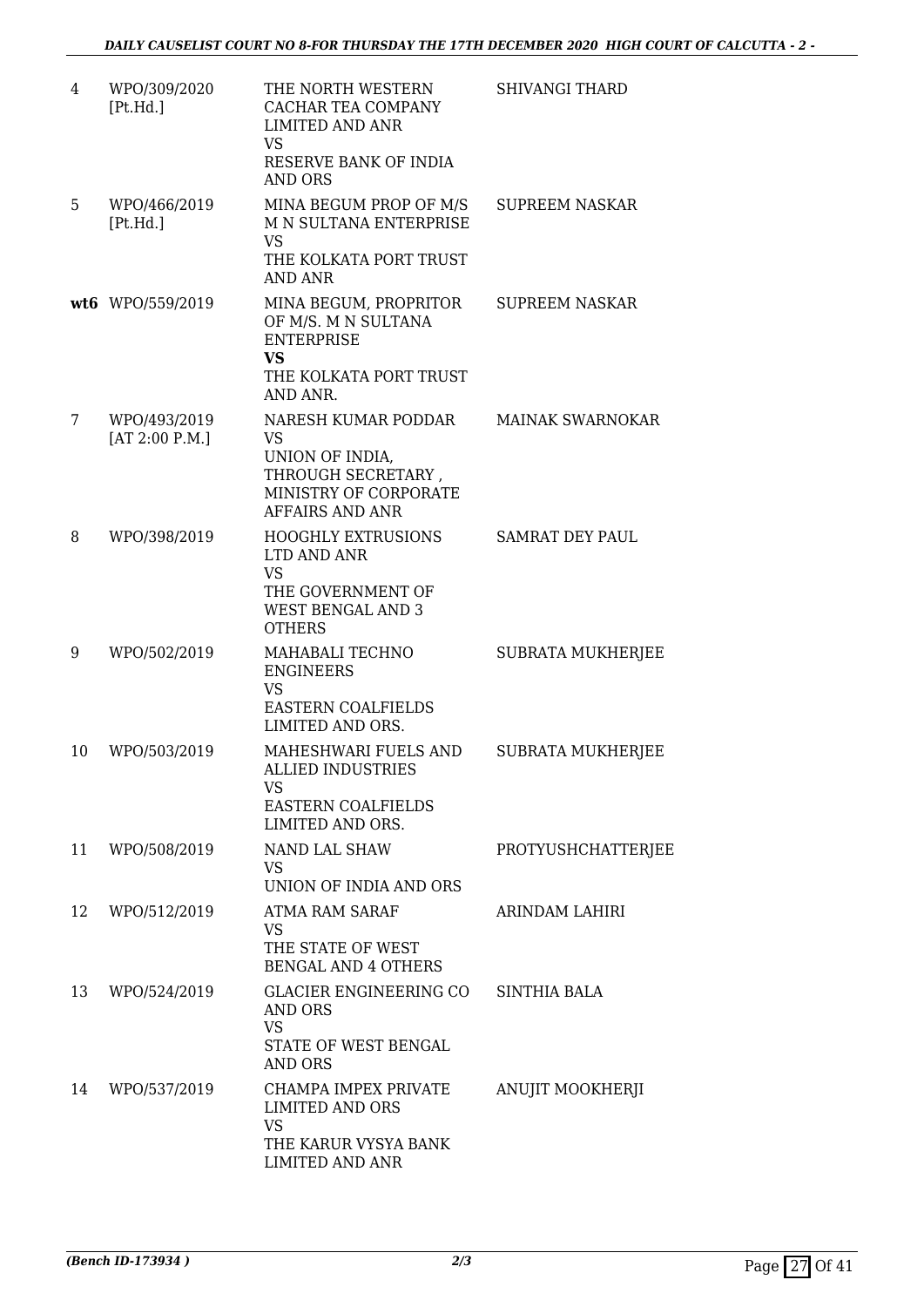| 15 | WPO/541/2019     | JAJU BROTHERS<br>VS.<br>THE BOARD OF TRUSTEES<br>FOR KOLKATA PORT TRUST<br><b>AND ORS</b>     | SHREYASI SANYAL                  |
|----|------------------|-----------------------------------------------------------------------------------------------|----------------------------------|
| 16 | WPO/563/2019     | DINESH DINDA<br>VS.<br>THE STATE OF WEST<br><b>BENGAL AND 4 OTHERS</b>                        | DEBDUTTA BASU                    |
| 17 | WPO/587/2019     | CITY DEVCON PVT. LTD.<br>AND ANR<br>VS.<br>THE HOWRAH MUNICIPAL<br><b>CORPORATION AND ORS</b> | ANJAN BHATTACHARYA               |
| 18 | WPO/105/2020     | MRITUNJAY SINGH<br>VS.<br>THE UNION OF INDIA AND<br>ORS.                                      | DIPAK RANJAN<br><b>MUKHERJEE</b> |
| 19 | WPO/278/2020     | <b>MONISHA GROVER</b><br>VS<br>UNION OF INDIA AND ANR                                         | AMALAKSHA JANA                   |
|    | IA NO: GA/1/2020 |                                                                                               |                                  |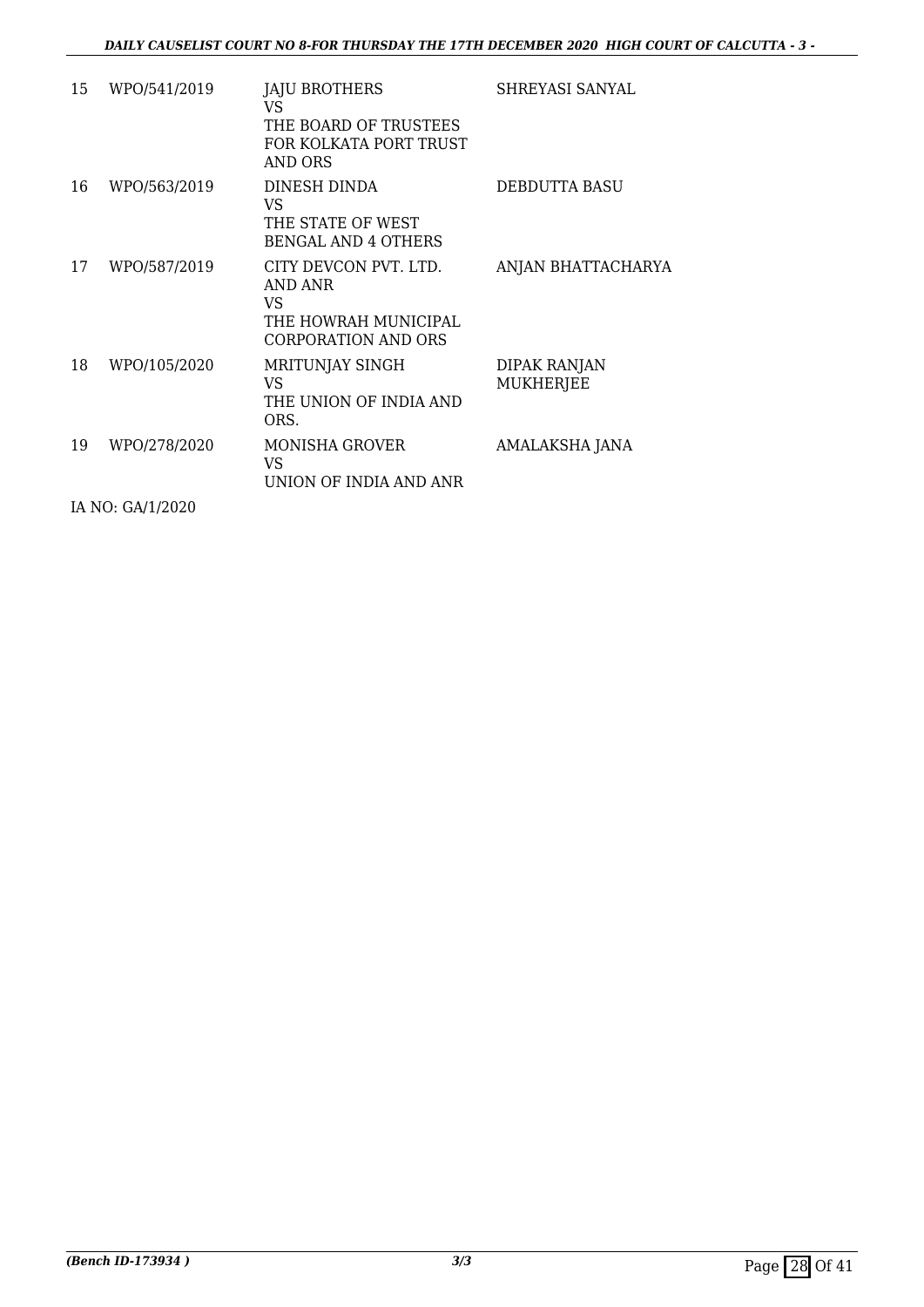

## **Original Side**

**DAILY CAUSELIST For Thursday The 17th December 2020**

**COURT NO. 39**

**SINGLE BENCH (SB-VIII, COMMERCIAL BENCH)**

**AT 10:45 AM**

**HON'BLE JUSTICE MOUSHUMI BHATTACHARYA**

**(VIA VIDEO CONFERENCE) NOTE: MATTERS WILL BE TAKEN UP THROUGH PHYSICAL HEARING ONLY WHEN BOTH THE PARTIES ARE AGREED**

#### **ADJOURNED MOTION**

KHAITAN AND CO

1 AP/206/2020 [S.A.]

ADITYA KHAITAN AND ORS VS IL AND FS FINANCIAL SERVICES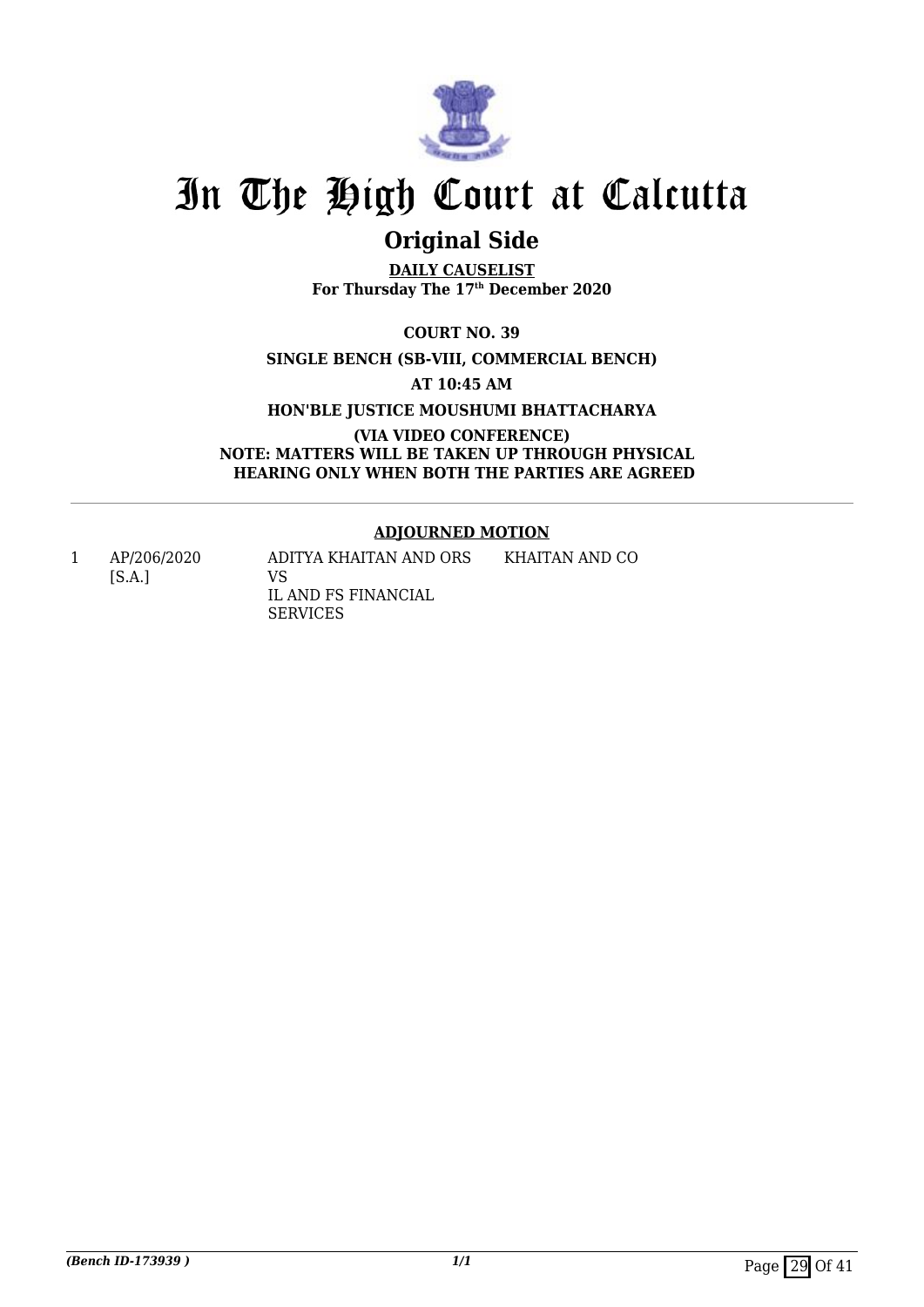

### **Original Side**

**DAILY CAUSELIST For Thursday The 17th December 2020**

### **COURT NO. 39**

#### **SINGLE BENCH (SB-VIII)**

#### **AT 10:45 AM**

#### **HON'BLE JUSTICE MOUSHUMI BHATTACHARYA**

#### **(VIA VIDEO CONFERENCE)**

#### **NOTE:MATTERS WILL BE TAKEN UP THROUGH PHYSICAL HEARING ONLY WHEN BOTH THE PARTIES ARE AGREED.**

#### **NOTE : AFTER COMMERCIAL DIVISION MATTERS**

#### **TO BE MENTIONED**

1 AP/322/2019 MANOJ KUMAR BHAGAT AND ORS VS HIRALAL PANDEY JOYJIT DUTTA

IA NO: GA/1/2019, GA/2/2020(Old No:GA/73/2020), GA/3/2020(Old No:GA/602/2020), GA/4/2020(Old No:GA/603/2020), GA/5/2020(Old No:GA/672/2020)

#### **COURT APPLICATIONS UNDER ART.226**

| 2 | WPO/313/2020<br>[S.A.] | SHIW KUMAR DALMIA<br>VS<br>THE KOLKATA MUNICIPAL<br>CORPORATION AND ORS.                    | M/S. CHATTERJEE,<br>SIL AND CO. |
|---|------------------------|---------------------------------------------------------------------------------------------|---------------------------------|
|   |                        | <b>APPLICATION FOR RULE IN CONTEMPT</b>                                                     |                                 |
| 3 | CC/43/2020             | TIRUPATI VESSEL PRIVATE<br><b>LIMITED</b><br><b>VS</b><br>ANKUSH RAJHANS AND<br>ORS.        | <b>RUNA PALIT</b>               |
| 4 | CC/44/2020             | TIRUPATI VESSEL PRIVATE<br><b>LIMITED</b><br><b>VS</b><br>PRAKASH CHANDRA YADAV<br>AND ANR. | <b>RUNA PALIT</b>               |

#### **NEW MOTIONS**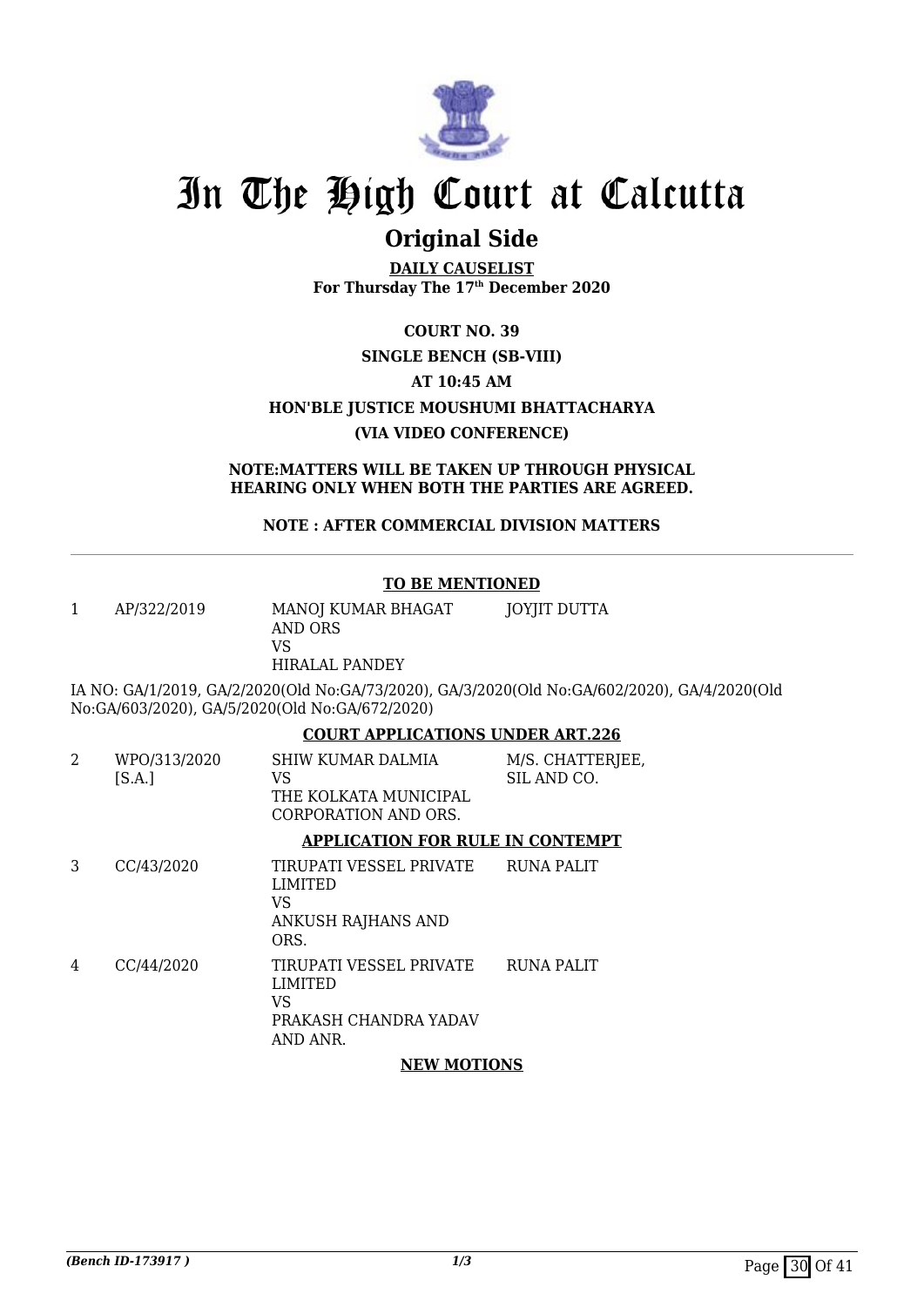| 5  | AP/377/2020      | SMT. MADHABI MONDAL<br>AND ANR.<br><b>VS</b><br>CHOLAMANDALAM<br><b>INVESTMENT AND</b><br>FINANCE COMPANY<br><b>LIMITED</b> | MUKHERJE<br><b>ASSOCIATES</b>              |                  |
|----|------------------|-----------------------------------------------------------------------------------------------------------------------------|--------------------------------------------|------------------|
| 6  | AP/380/2020      | SK MD ARIF HOSSAIN AND<br>ANR<br><b>VS</b><br><b>SHRIRAM TRANSPORT</b><br>FINANCE CO LTD                                    | <b>RAJKUMAR SAIN</b>                       |                  |
| 7  | AP/381/2020      | NATIONAL INSURANCE<br><b>COMPANY LIMITED</b><br><b>VS</b><br>DARJEELING ORGANIC TEA<br><b>ESTATES PRIVATE LIMITED</b>       | <b>ARIJEET DOSS</b><br><b>MULLICK</b>      |                  |
|    | IA NO: GA/1/2020 |                                                                                                                             |                                            |                  |
| 8  | AP/383/2020      | M/S SOUTH CITY PROJECTS<br>KOLKATA LIMITED AND<br><b>ANR</b><br><b>VS</b><br>KOLKATA MUNICIPAL<br>DEVELOPMENT AUTHORITY     | SAPTARSHI DATTA                            |                  |
|    |                  | <b>ARBITRATION MOTION (ADJ.) SEC. 34</b>                                                                                    |                                            |                  |
| 9  | AP/579/2008      | STATE OF WEST BENGAL<br><b>VS</b><br>PAM DEVELOPMENTS<br>PRIVATE LIMITED                                                    | PARITOSH SINHA                             | MADAN MOHAN ROY  |
| 10 | AP/965/2013      | DIGHA SHANKARPUR<br>DEVELOPMENT AUTHORITY<br><b>VS</b><br>A. K. ENTERPRISE                                                  | <b>INDUBHUSHAN DAS</b>                     |                  |
| 11 | AP/1097/2013     | STEEL AUTHORITY OF<br>INDIA LTD -IISCO STEEL<br><b>PLANT</b><br><b>VS</b><br><b>BALAJI INDUSTRIAL</b><br>PRODUCTS LTD.      | <b>SUPRIYA DUBEY</b>                       |                  |
| 12 | AP/147/2016      | MARMAGOA STEELS LTD.<br><b>VS</b><br>MSTC LTD.                                                                              | A. N.<br><b>BHATTACHARYYA &amp;</b><br>CO. | DEY & ASSOCIATES |
| 13 | AP/532/2016      | UNION OF INDIA<br><b>VS</b><br>NATIONAL CONSTRUCTION<br>& TRADING COMPANY                                                   | APARNA BANERJEE                            |                  |
| 14 | AP/648/2016      | <b>IBRAHIM FATEHPURI &amp;</b><br>ANR.<br><b>VS</b><br>AXIS BANK LTD.                                                       | PRADEEP KUMAR                              |                  |
| 15 | AP/981/2016      | PAM DEVELOPMENTS PVT.<br>LTD.<br><b>VS</b><br>UNION OF INDIA & ANR                                                          | <b>AMRITAM MANDAL</b>                      |                  |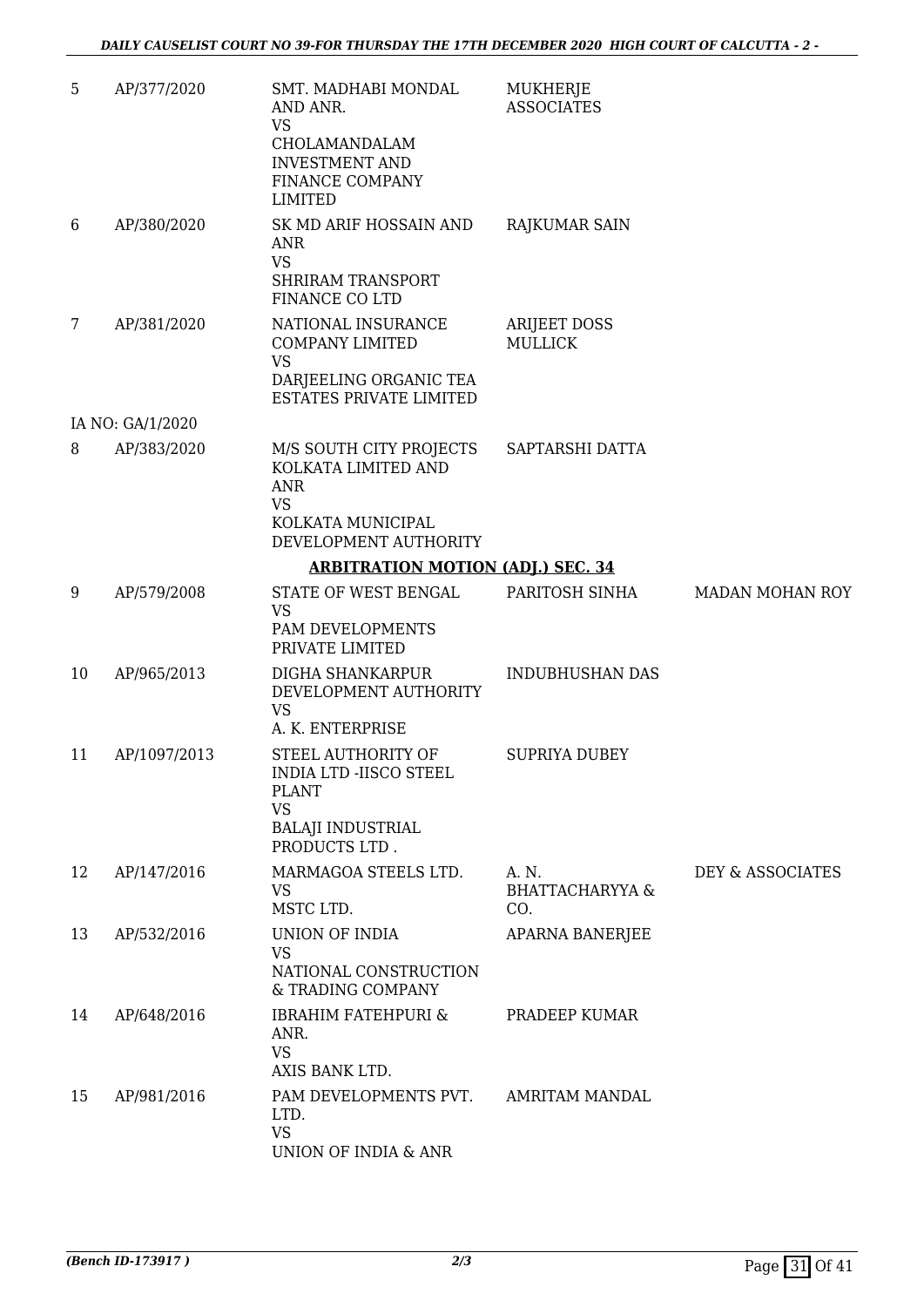| 16 | AP/146/2017           | MD. AFSAR FATEHPURI &<br><b>ANR</b><br><b>VS</b><br>SREI EQUIPMENT FINANCE<br><b>LTD</b>    | <b>MUKHERJE</b><br><b>ASSOCIATES</b> |                                     |
|----|-----------------------|---------------------------------------------------------------------------------------------|--------------------------------------|-------------------------------------|
| 17 | AP/207/2017           | SURESH KUMAR AGARWAL<br><b>VS</b><br>L & T FINANCE LTD                                      | <b>SUBIR SABUD</b>                   |                                     |
|    | wt18 AP/214/2017      | SURESH KUMAR AGARWAL<br><b>VS</b><br>L & T. FINANCE LTD.                                    | <b>SUBIR SABUD</b>                   |                                     |
| 19 | AP/377/2017           | THE ORIENTAL INSURANCE<br>CO. LTD<br><b>VS</b><br><b>MADHYA BHARAT PAPERS</b><br><b>LTD</b> | RAJESH SINGH                         | R. GINODIA & CO.                    |
| 20 | AP/195/2018           | M/S CAPITAL CEMENT<br><b>AGENCY</b><br><b>VS</b><br>UNION OF INDIA                          | H.N.DATTA & CO                       |                                     |
| 21 | AP/797/2018           | MOOKHERJEE, BISWAS AND ANS ASSOCIATES<br>PATHAK & ORS.<br><b>VS</b><br>KANCHAN DUTTA & ORS. |                                      | <b>SIDDHANT</b><br>GHOSH(RES.1,2,3) |
| 22 | AP/625/2019<br>[S.A.] | LINDSAY INTERNATIONAL<br>PRIVATE LIMITED<br><b>VS</b><br>IFGL REFRACTORIES LTD.             | S KAKRANIA AND CO.                   | <b>ARUNABHA DEB</b>                 |
| 23 | AP/627/2019<br>[S.A.] | LINDSAY INTERNATIONAL<br>PRIVATE LIMITED<br><b>VS</b><br>IFGL REFRACTORIES LTD.             | S KAKRANIA AND CO. ARUNABHA DEB      |                                     |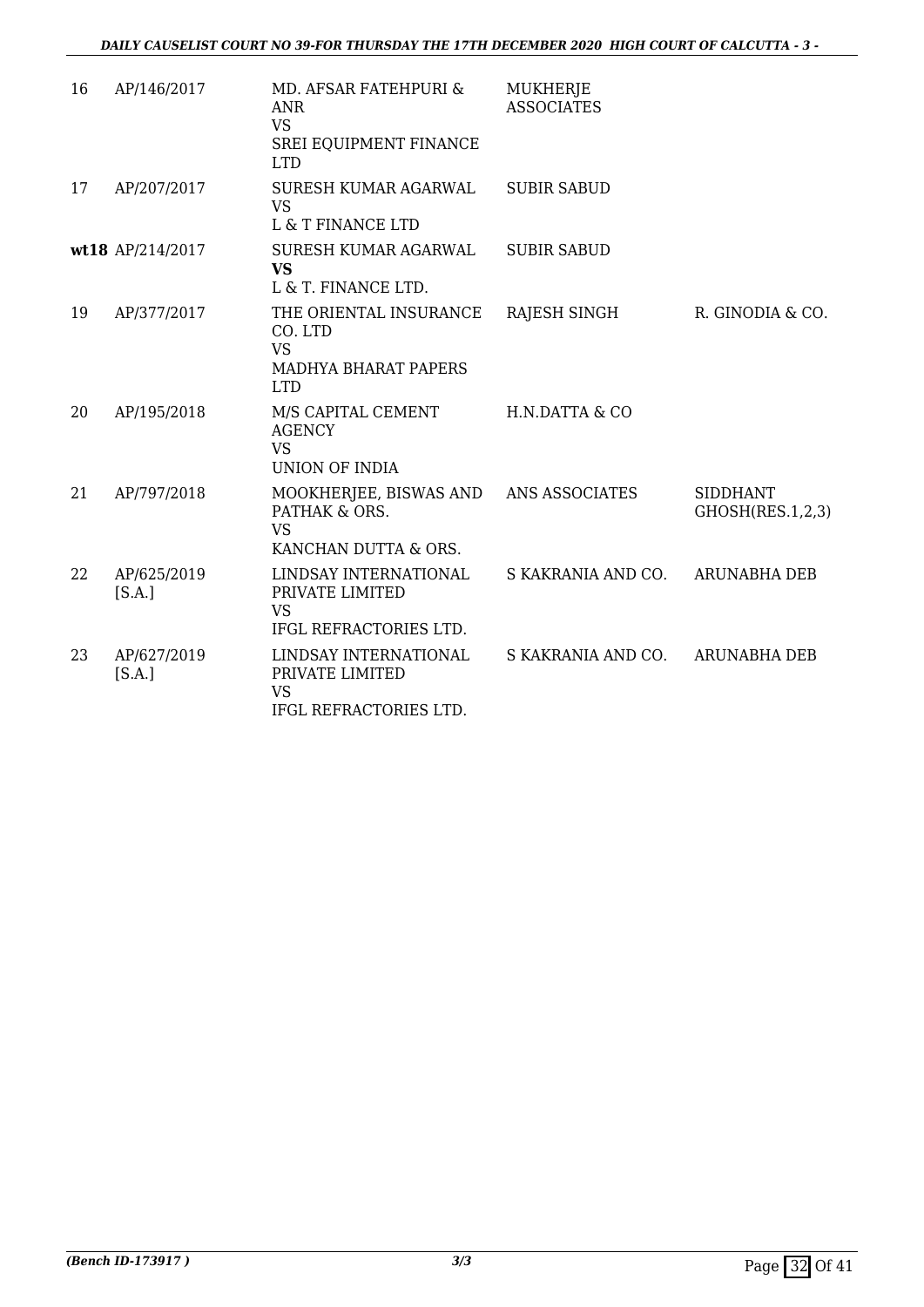

### **Original Side**

**DAILY CAUSELIST For Thursday The 17th December 2020**

**COURT NO. 26 SINGLE BENCH (SB-IX) AT 3:00 PM HON'BLE JUSTICE SHEKHAR B. SARAF (VIA VIDEO CONFERENCE)** 

#### **NOTE:MATTERS WILL BE TAKEN UP THROUGH PHYSICAL HEARING ONLY WHEN BOTH THE PARTIES ARE AGREED.**

**NOTE : 1) EVERYDAY ORIGINAL SIDE MATTERS WILL BE TAKEN UP IMMEDIATELY AFTER THE COMPLETION OF THE APPELLATE SIDE MATTERS OR AT 3:00 P.M. WHICHEVER IS EARLIER.**

**2) ORIGINAL SIDE MENTIONING WILL BE ALLOWED IMMEDIATELY BEFORE THE ORIGINAL SIDE MATTERS ARE TAKEN UP.**

**3) MENTIONING FOR INCLUSION IN THE LIST SHALL BE ENTERTAINED ONLY UPON PROPER NOTICE**

#### **ON THURSDAY, THE 17TH DECEMBER, 2020 AND FRIDAY, THE 18TH DECEMBER, 2020 - WILL TAKE, IN ADDITION TO HIS OWN LIST AND DETERMINATION, URGENT MATTERS RELATING TO THE LIST OF HON'BLE JUSTICE RAJARSHI BHARADWAJ.**

#### **COURT APPLICATIONS UNDER ART.226**

| WPO/403/2020 | NIRAJ KUMAR SHARMA<br>VS<br>UNION OF INDIA AND ANR.                 | VICTOR CHATTERJEE |
|--------------|---------------------------------------------------------------------|-------------------|
| WPO/425/2020 | M/S. ABIS EXPORTS (I) PVT.<br>LTD.<br>VS<br>UNION OF INDIA AND ORS. | ABHISEK BARAN DAS |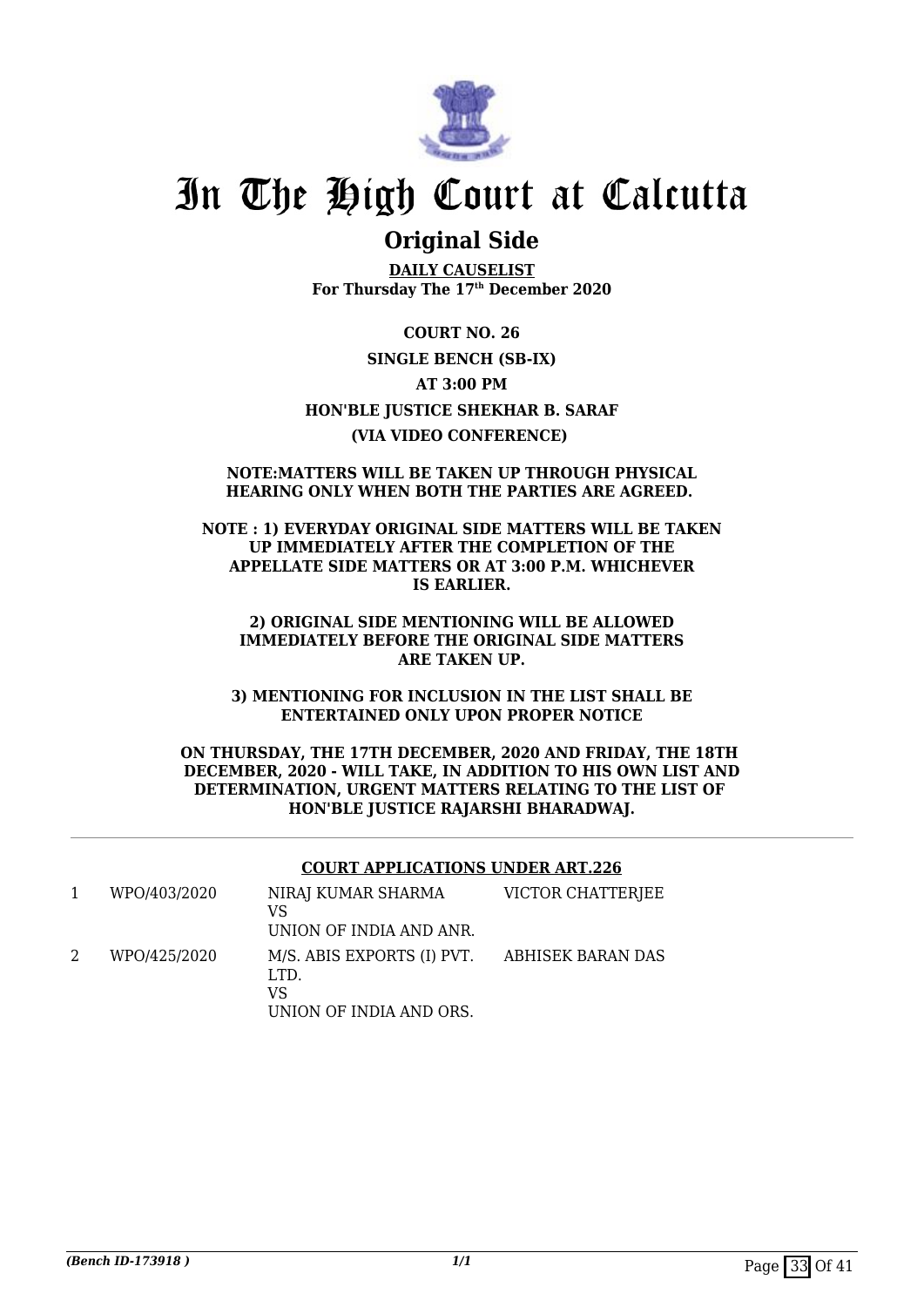

### **Original Side**

**DAILY CAUSELIST For Thursday The 17th December 2020**

**COURT NO. 10 SINGLE BENCH (SB-XII) AT 10:45 AM HON'BLE JUSTICE RAVI KRISHAN KAPUR (VIA VIDEO CONFERENCE)**

#### **NOTE:MATTERS WILL BE TAKEN UP THROUGH PHYSICAL HEARING ONLY WHEN BOTH THE PARTIES ARE AGREED.**

#### **NOTE: (I) ORIGINAL SIDE MENTIONING EVERY WEDNESDAY AND THURSDAY AT 10:45 A.M.**

#### **(II) ORIGINAL SIDE MATTERS WILL BE TAKEN UP EVERY WEDNESDAY AND THURSDAY AT 10:45 A.M. BEFORE APPELLATE SIDE MATTERS. AFTER COMPLETION OF ORIGINAL SIDE MATTERS, APPELLATE SIDE MATTERS WILL BE TAKEN UP.**

#### **TO BE MENTIONED**

| 1 | WPO/362/2020                                  | M/S SONAI FOOD<br>MARKETING PVT LTD AND<br>ANR<br>VS<br>THE STATE OF WEST<br><b>BENGAL AND ORS</b> | NIBEDITA PAL |       |
|---|-----------------------------------------------|----------------------------------------------------------------------------------------------------|--------------|-------|
|   |                                               | <b>FOR HEARING (OLD MATTER)</b>                                                                    |              |       |
| 2 | IA NO. GA/1/2006<br>(Old No:<br>GA/3842/2006) | THE INDIAN RAYON &<br>INDUSTRIES LTD. & ANR<br>Vs.<br>THE UNION OF INDIA                           | DUBE & CO.   | N.Y.A |
|   |                                               |                                                                                                    |              |       |

In WPO/3015/1987

| IA NO. GA/1/2006 | M/S.NAPANI & SONS & ANR |            |              |
|------------------|-------------------------|------------|--------------|
| (Old No:         | Vs.                     | R.L.GAGGAR | FOX & MANDAL |
| GA/1886/2006)    | THE BOARD OF TRUSTEES   |            |              |
|                  | FOR THE PORT CAL        |            |              |

In WPO/5306/1988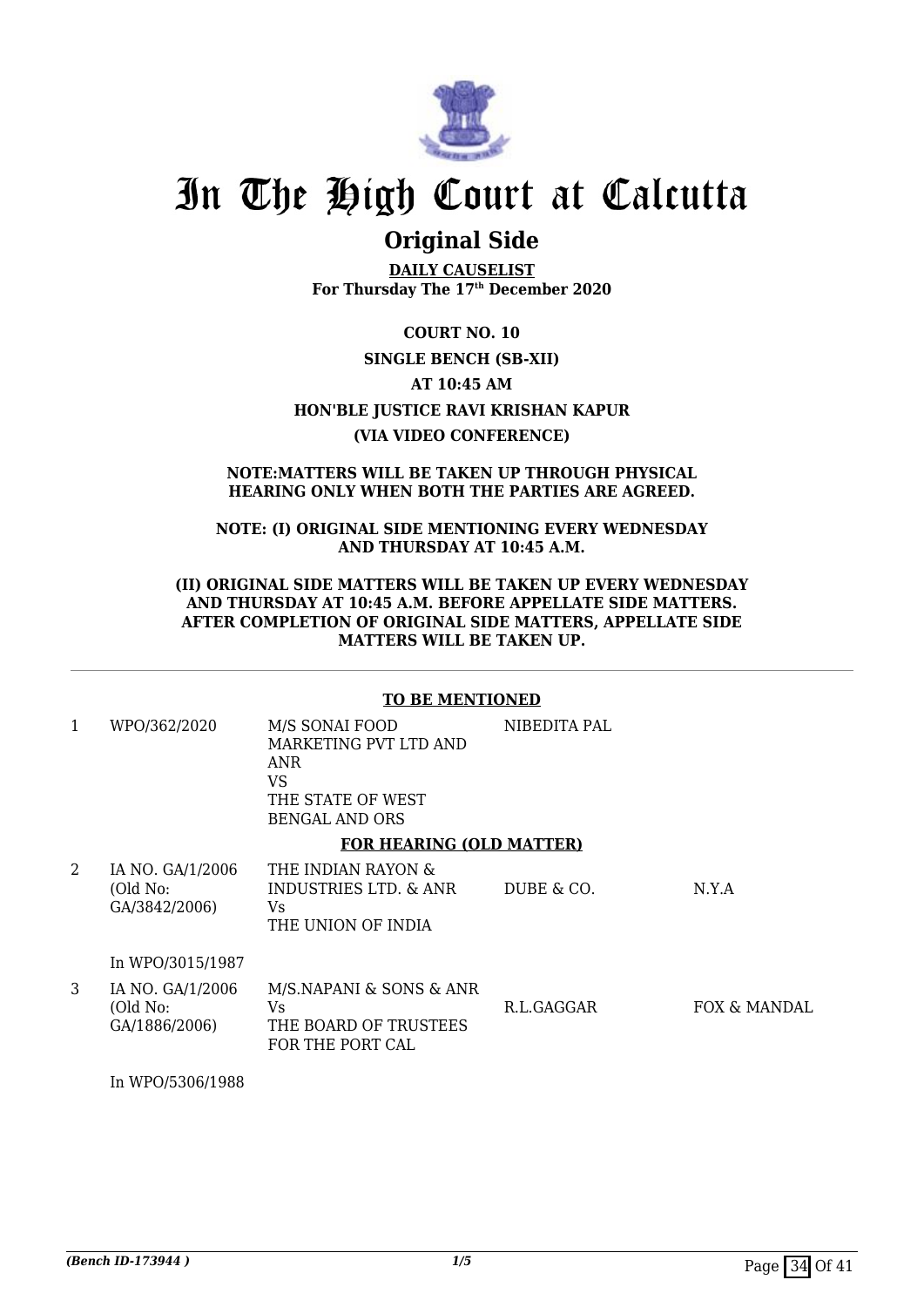| 4              | IA NO. GA/2/2006<br>(Old No:<br>GA/1744/2006) | KAJAL KANTI DASGUPTA<br>Vs<br>UNIOIN OF INDIA                                                    | N.MUKHOPADHYAY                       | N.Y.A.       |
|----------------|-----------------------------------------------|--------------------------------------------------------------------------------------------------|--------------------------------------|--------------|
|                | In WPO/824/1990                               |                                                                                                  |                                      |              |
| 5              | IA NO. GA/2/2006<br>(Old No:<br>GA/1742/2006) | KAJAL KANTI DASGUPTA<br><b>Vs</b><br>UNION OF INDIA                                              | N.MUKHOPADHYAY                       | N.Y.A.       |
|                | In WPO/826/1990                               |                                                                                                  |                                      |              |
| 6              | IA NO. GA/2/2006<br>(Old No:<br>GA/1525/2006) | <b>G.B.TIMBER INDUSTRIES &amp;</b><br><b>ORS</b><br>Vs<br>THE CHAIRMAN CAL. PORT<br><b>TRUST</b> | A.B. MUKHERJEE                       | FOX & MONDAL |
|                | In WPO/2232/1990                              |                                                                                                  |                                      |              |
| $7\phantom{.}$ | IA NO. GA/2/2005<br>(Old No:<br>GA/2822/2005) | SRI CHANDRADIP RAI<br>Vs<br>UNION OF INDIA                                                       | <b>B.GHOSH</b>                       |              |
|                | In WPO/1862/1998                              |                                                                                                  |                                      |              |
| 8              | IA NO. GA/1/2006<br>(Old No:<br>GA/3593/2006) | <b>SYED SALAHUDDIN</b><br>Vs<br>C. E. S. C. LTD.                                                 | <b>BACKBONE &amp; CO.</b>            |              |
|                | In WPO/890/2003                               |                                                                                                  |                                      |              |
| 9              | IA NO. GA/1/2005<br>(Old No:<br>GA/3551/2005) | HALL & ANDERSON LTD. &<br><b>ANR</b><br>Vs<br><b>UNION OF INDIA</b>                              | DUBE & CO.                           |              |
|                | In WPO/1829/2004                              |                                                                                                  |                                      |              |
| 10             | IA NO. GA/1/2006<br>(Old No:<br>GA/2355/2006) | CELICA DEVELOPING (P)<br>LTD.<br><b>Vs</b><br>KMC                                                | N C BEHANI                           |              |
|                | In WPO/1887/2004                              |                                                                                                  |                                      |              |
| 11             | IA NO. GA/1/2006<br>(Old No:<br>GA/1861/2006) | MD. IDRIS ALAM<br>Vs<br>STATE OF WEST BENGAL                                                     | <b>SYED SHAMSUL</b><br><b>AREFIN</b> |              |
|                | In WPO/2118/2004                              |                                                                                                  |                                      |              |
| 12             | IA NO. GA/3/2006<br>(Old No:<br>GA/1707/2006) | ANUP KUMAR BHADURI &<br><b>COR</b><br>Vs<br>REGISTRAR OF SOCIETIES                               | <b>ANIMESH DAS</b>                   |              |

In WPO/1646/2005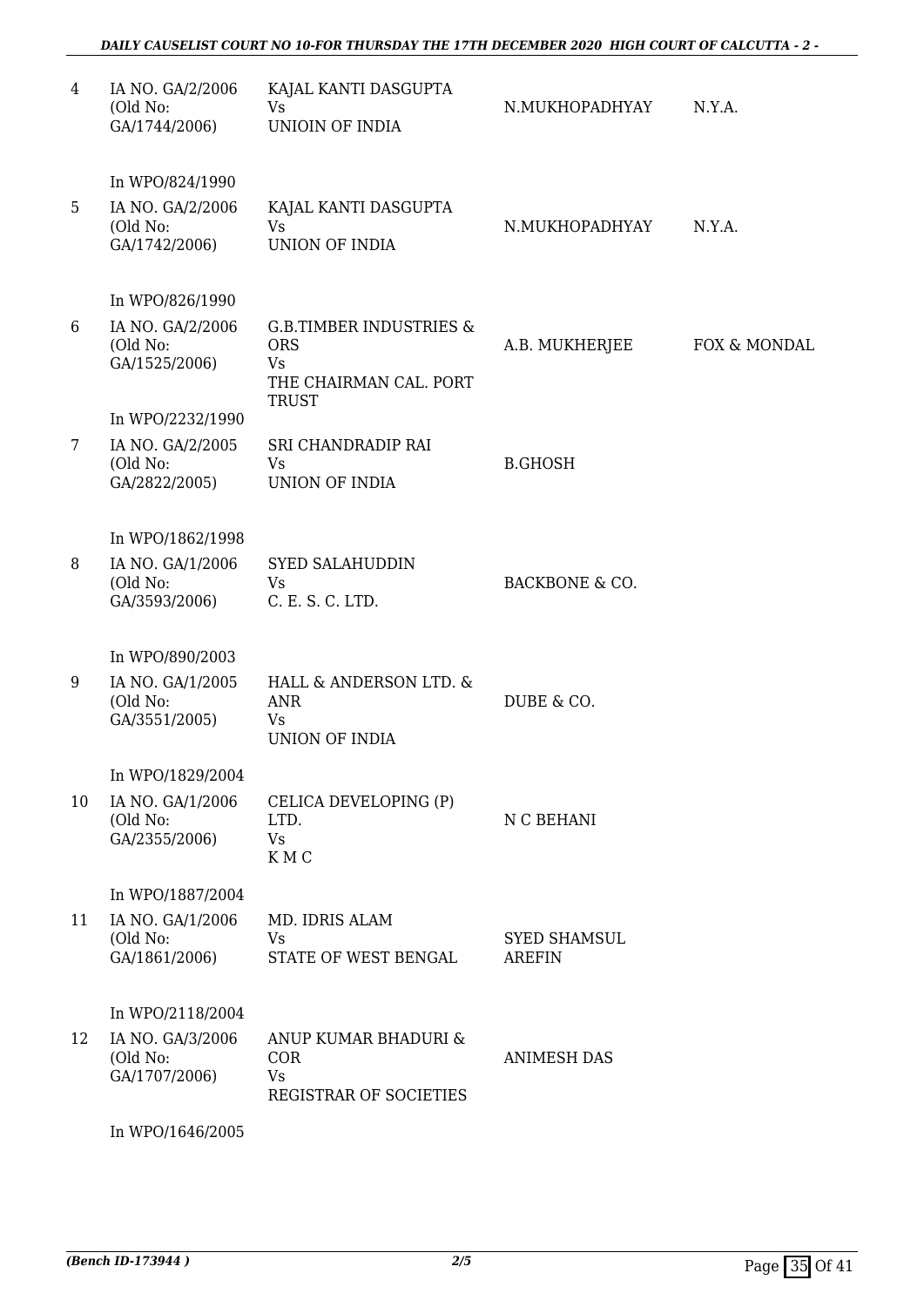| 13 | IA NO. GA/1/2006<br>(Old No:<br>GA/1814/2006)                     | <b>SAMAR KUMAR NATH &amp;</b><br>ORS.<br>Vs<br>W.B. LABOUR WELFARE<br><b>BOARD</b>           | SK. REAZUL ISLAM                         |           |
|----|-------------------------------------------------------------------|----------------------------------------------------------------------------------------------|------------------------------------------|-----------|
|    | In WPO/1901/2005                                                  |                                                                                              |                                          |           |
| 14 | IA NO. GA/1/2006<br>(Old No:<br>GA/1782/2006)                     | JUTHIKA GHOSH.<br><b>Vs</b><br><b>STATE OF WB</b>                                            | <b>SOMAKAR GHOSH</b>                     | A K MANNA |
|    | In WPO/328/2006                                                   |                                                                                              |                                          |           |
| 15 | IA NO. GA/1/2006<br>(Old No:<br>GA/1517/2006)                     | MULTIPLE RESORTS P LTD<br>& ANR.<br><b>Vs</b><br><b>W B FINANCIAL</b><br><b>CORPORATION</b>  | <b>SANDERSON &amp;</b><br><b>MORGANS</b> |           |
|    | In WPO/482/2006                                                   |                                                                                              |                                          |           |
| 16 | IA NO. GA/1/2006<br>(Old No:<br>GA/1542/2006)                     | <b>FORT GLOSTER</b><br><b>INDUSTRIES LTD. &amp; ANR.</b><br>Vs<br><b>APPELLATE AUTHORITY</b> | RATNESH KUMAR RAI                        |           |
|    | In WPO/583/2006                                                   | FOR INDUSTRIAL FINAN                                                                         |                                          |           |
| 17 | IA NO. GA/1/2006<br>(Old No:<br>GA/3647/2006)                     | VINAYAK CONCLAVE PVT.<br>LTD.<br>Vs<br>STATE OF W.B.                                         | VICTOR MOSES & CO.                       |           |
|    | In WPO/729/2006                                                   |                                                                                              |                                          |           |
| 18 | IA NO. GA/1/2006<br>(Old No:<br>GA/1920/2006)                     | A-ONE ENTERPRISE & ANR.<br>Vs<br>STATE OF W.B.                                               | <b>SUDARSAN HALDER</b>                   |           |
|    |                                                                   |                                                                                              |                                          |           |
| 19 | In WPO/827/2006<br>IA NO. GA/1/2006<br>(Old No:<br>GA/3189/2006)  | MD. HAMZA<br>Vs<br>STATE OF W.B.                                                             | ABHAY CHARAN JANA                        |           |
|    | In WPO/1153/2006                                                  |                                                                                              |                                          |           |
| 20 | IA NO. GA/1/2006<br>(Old No:<br>GA/3301/2006)                     | MD. SALAUDDIN<br>Vs<br>THE K.M.C.                                                            | <b>AJOY SANKAR</b><br><b>SANYAL</b>      |           |
| 21 | In WPO/1170/2006<br>IA NO. GA/1/2006<br>(Old No:<br>GA/3275/2006) | MAHENDRA SINGH & ORS.<br>Vs<br>STATE OF W.B. & ORS.                                          | ARUN KANTI BERA                          |           |

In WPO/1348/2006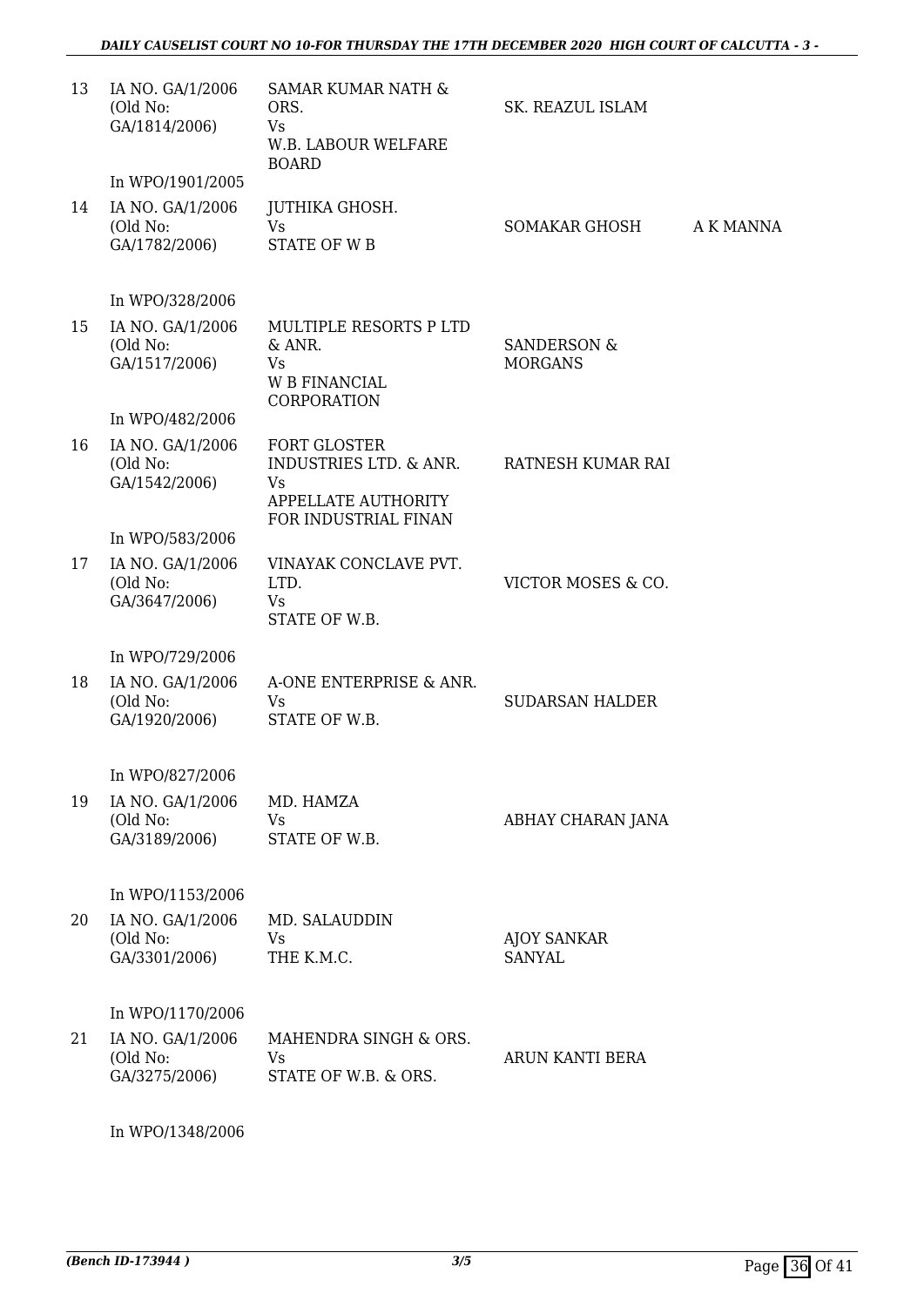| 22 | IA NO. GA/1/2006 | GLENCON INTERNATIONAL |              |
|----|------------------|-----------------------|--------------|
|    | (Old No:         | Vs.                   | S. S. SHROFF |
|    | GA/3328/2006)    | UNION OF INDIA        |              |

In WPO/1621/2006

#### **FOR HEARING**

| 23 | WPO/100060/1995                              | LIFE INSURANCE<br><b>CORPORATION OF INDIA</b><br><b>VS</b><br>1ST LAND AQUISITION<br>COLLECTOR, L.R.DEPT   | SANJUKTA RAY                         |
|----|----------------------------------------------|------------------------------------------------------------------------------------------------------------|--------------------------------------|
| 24 | WPO/2176/2004                                | <b>EXIDE INDUSTRIES LTD.</b><br><b>VS</b><br><b>COMMISSIONER OF</b><br><b>INCOME TAX - I, KOLKATA</b>      | NILANJANA PAL                        |
| 25 | WPO/1127/2005                                | <b>HINDUSTAN PETROLEUM</b><br>CORPORATION LTD.<br><b>VS</b><br>THE BOARD OF DIRECTORS<br>KOLKATA PORT TRUS | SATYABRATA<br><b>CHAKRABORTY</b>     |
| 26 | IA NO. GA/2/2020<br>(Old No:<br>GA/268/2020) | M/S THE ROY BROS.<br>Vs<br><b>STATE</b>                                                                    | S.S. AREFIN<br><b>S.S. AREFIN</b>    |
|    | In WPO/1948/2006                             |                                                                                                            |                                      |
| 27 | WPO/757/2016                                 | PHANI BHUSHAN DAS<br><b>VS</b><br>LIFE INSURANCE<br><b>CORPORATION OF INDIA &amp;</b><br><b>ORS</b>        | <b>TAPAN SARKAR</b>                  |
|    |                                              | IA NO: GA/1/2016(Old No:GA/3048/2016), GA/2/2017(Old No:GA/227/2017)                                       |                                      |
| 28 | WPO/998/2016                                 | DILIP KUMAR GHOSH<br><b>VS</b><br>STATE OF WEST BENGAL &<br><b>ORS</b>                                     | <b>SYED SHAMSUL</b><br><b>AREFIN</b> |
| 29 | IA NO. GA/1/2020<br>(Old No:<br>GA/543/2020) | <b>ASHIM MALLICK</b><br>Vs<br>THE STATE OF WEST<br><b>BENGAL &amp; ORS.</b>                                | A.V. ASSOCIATES<br>A. V. ASSOCIATES  |
|    | In WPO/1004/2016                             |                                                                                                            |                                      |
| 30 | WPO/59/2017                                  | PRANAB KUMAR ROY<br><b>VS</b><br>UNITED BANK OF INDIA &<br>ORS.                                            | TIRTHANKAR DEY                       |
| 31 | WPO/613/2017                                 | <b>BHARAT PODDAR &amp; ORS.</b><br><b>VS</b><br>THE KOLKATA MUNICIPAL<br><b>CORPORATION &amp; ORS.</b>     | J.P.TIBREWAL & CO.                   |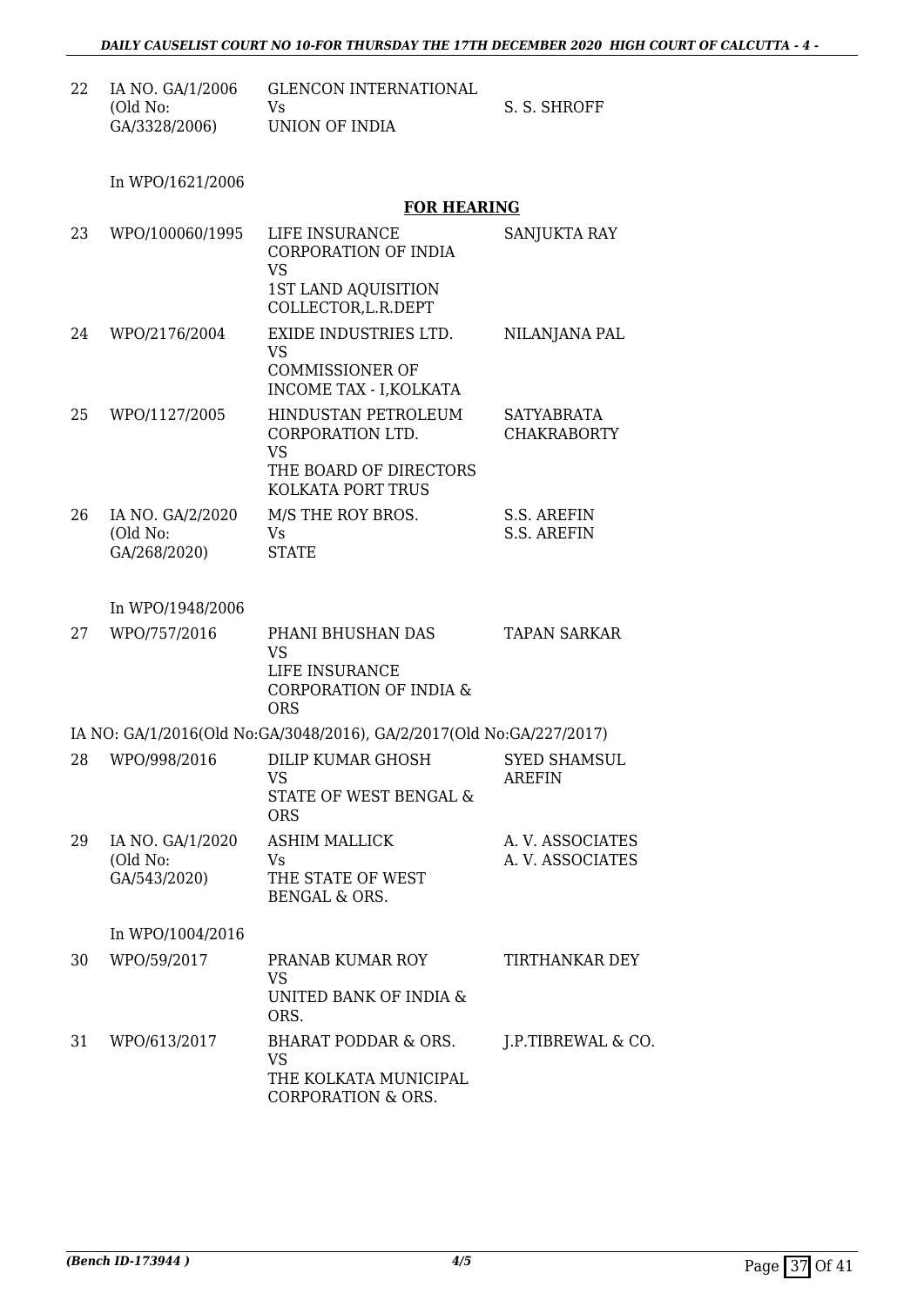| 32 | WPO/2/2018   | BARUN DEB GHOSH & ORS.<br>VS<br>THE STATE OF WEST<br><b>BENGAL &amp; ORS.</b>             | <b>SUSANTA PAL</b>                  |                                             |
|----|--------------|-------------------------------------------------------------------------------------------|-------------------------------------|---------------------------------------------|
| 33 | WPO/165/2018 | SRI BISWAJIT SANTRA<br><b>VS</b><br>THE KOLKATA MUNICIPAL<br><b>CORPORATION &amp; ORS</b> | MAHABOOB AHMED                      | MRINAL DAS (RES.<br>7,8)                    |
| 34 | WPO/416/2018 | <b>KARUNA DAS</b><br><b>VS</b><br>THE STATE OF WEST<br><b>BENGAL &amp; ORS</b>            | <b>ANJAN</b><br><b>BHATTACHARYA</b> |                                             |
| 35 | WPO/471/2018 | KALYAN BISWAS & ORS<br>VS<br>KOLKATA MUNICIPAL<br><b>CORPORATION &amp; ORS</b>            | MAHABOOB AHMED                      |                                             |
| 36 | WPO/9/2019   | <b>AMIT SHAW</b><br><b>VS</b><br>THE STATE OF WEST<br><b>BENGAL &amp; ORS</b>             | SAKTI PADA JANA                     |                                             |
| 37 | WPO/48/2019  | ABHIK KUSARI<br><b>VS</b><br>THE UNIVERSITY OF<br>CALCUTTA AND ORS.                       | <b>SOUVIK SEN</b>                   | <b>FOX AND MANDAL</b><br>(RES. NO. 1 AND 4) |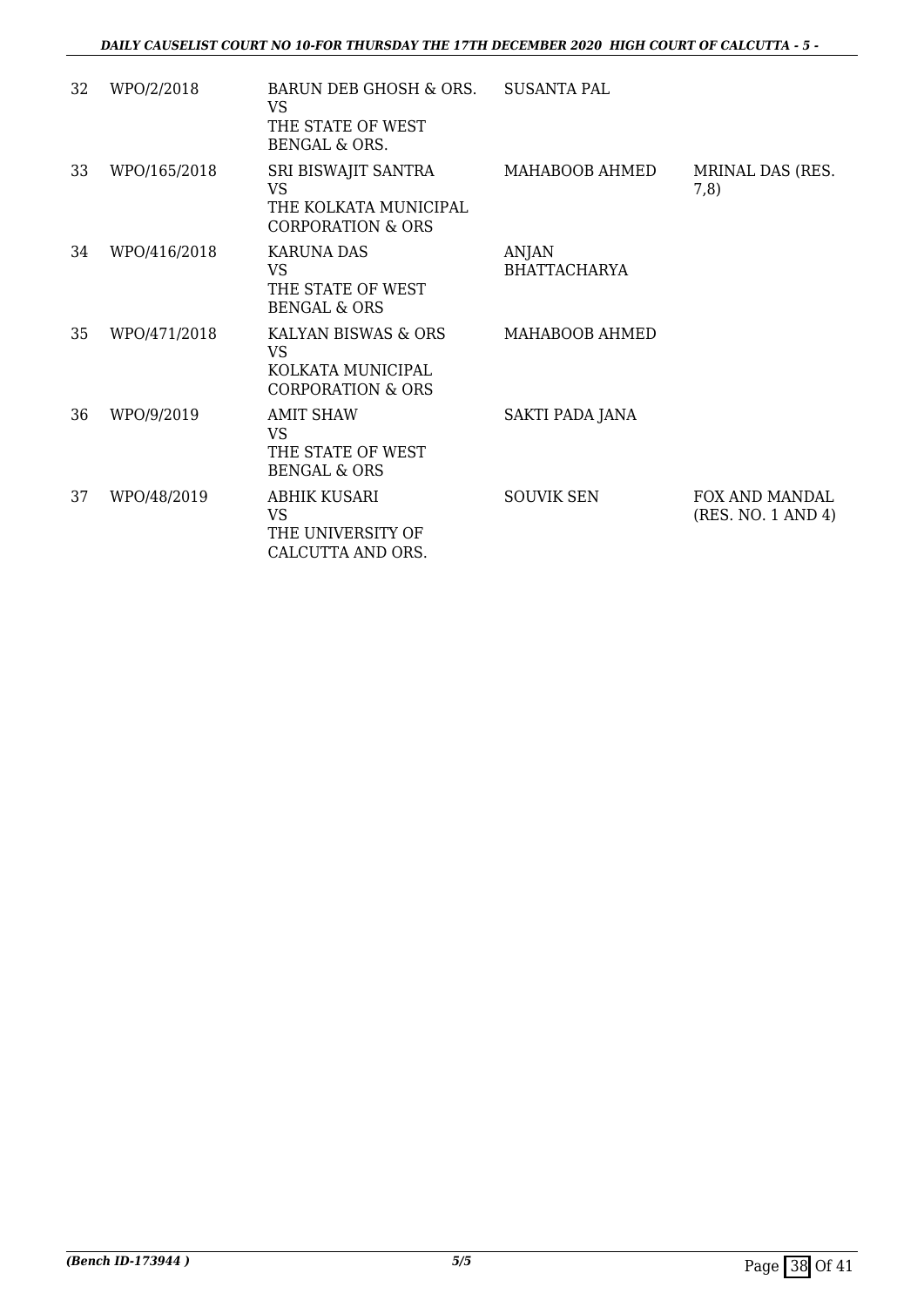

### **Original Side**

**DAILY CAUSELIST For Thursday The 17th December 2020**

**COURT NO. 23 SINGLE BENCH (SB-XIII) AT 2:00 PM HON'BLE JUSTICE ARINDAM MUKHERJEE (VIA VIDEO CONFERENCE)**

#### **NOTE:MATTERS WILL BE TAKEN UP THROUGH PHYSICAL HEARING ONLY WHEN BOTH THE PARTIES ARE AGREED.**

**NOTE: 1) ORIGINAL SIDE MATTERS SHALL BE TAKEN UP EVERYDAY AT 2:00 P.M.**

**2) ORDINARILY, SPECIALLY ASSIGNED MATTERS SHALL BE TAKEN UP ON FRIDAY AT 2:00 P.M.**

**3) AFTER COMPLETION OF ORIGINAL SIDE MATTERS, APPELLATE SIDE MATTERS SHALL BE AGAIN TAKEN UP.**

#### **FOR JUDGEMENT**

1 IA NO. GA/4/2015 (Old No: GA/2592/2015)

RAJEEV MAHESHWARI & ORS. Vs SHASHANK KOCHER & ORS.

PARAS KUHAD & ASSOCIATES KHAITAN & CO.

In CS/195/2010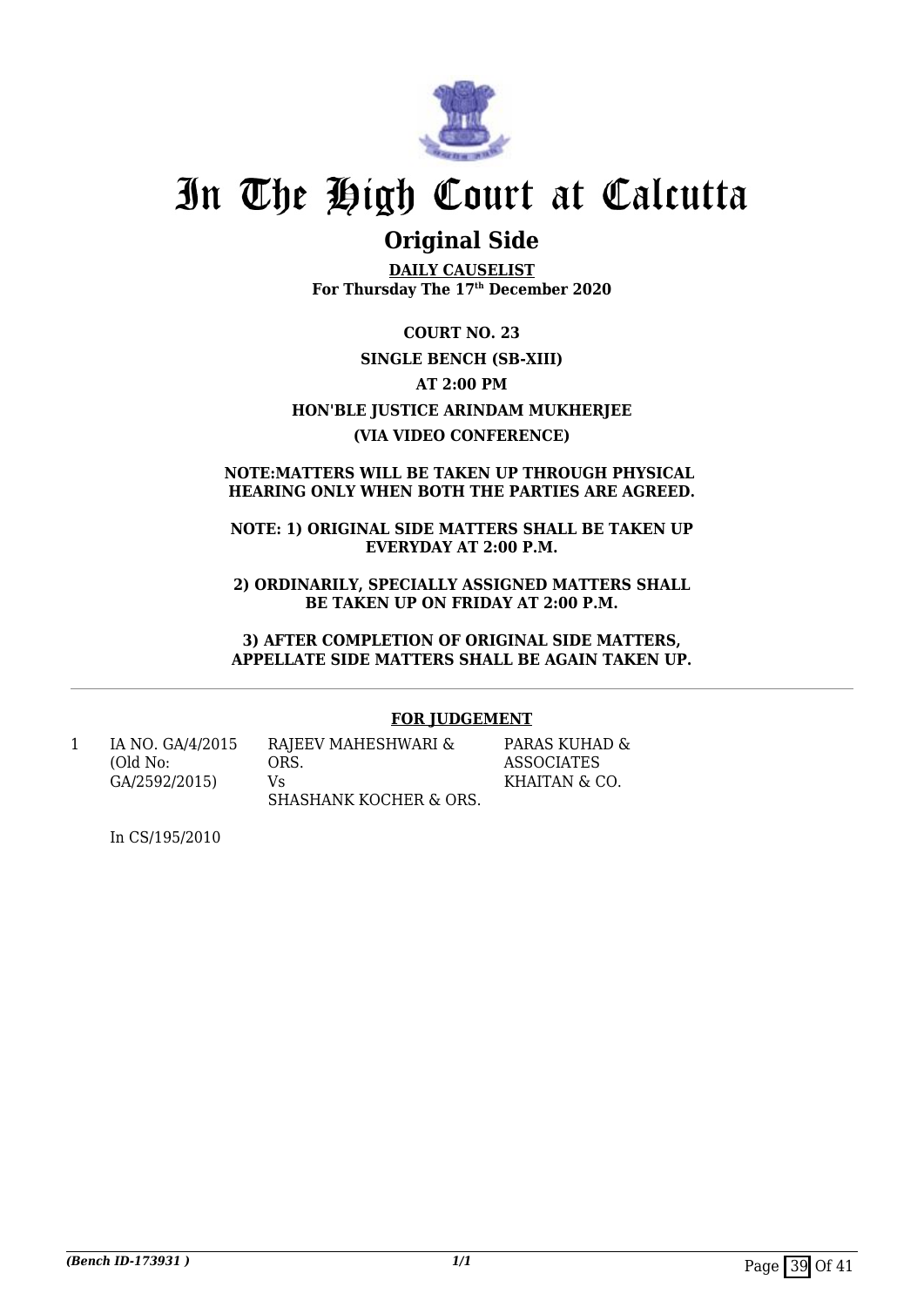

### **Original Side**

**DAILY CAUSELIST For Thursday The 17th December 2020**

**COURT NO. 24 SINGLE BENCH (SB-XV) AT 10:45 AM HON'BLE JUSTICE AMRITA SINHA (VIA VIDEO CONFERENCE)**

#### **NOTE:MATTERS WILL BE TAKEN UP THROUGH PHYSICAL HEARING ONLY WHEN BOTH THE PARTIES ARE AGREED.**

#### **NOTE: ORIGINAL SIDE MATTERS WILL BE TAKEN UP AT THE FIRST SITTING OF THE COURT.**

**AFTER COMPLETION OF ORIGINAL SIDE MATTERS, APPELLATE SIDE MATTERS WILL BE TAKEN UP.**

#### **CONTEMPT MATTERS**

1 CC/6/2020 WITH WPO/479/2017 YUSUF KHAN VS KHALIL AHMED MUNICIPAL COMMISSIONER KMC AND ORS SUBIR PAL

#### **COURT APPLICATIONS UNDER ART.226**

2 WPO/179/2020 PARTHA PRATIM MAITY AND 17 ORS VS BORAD OF TRUSTEES FOR THE PORT OF KOLKATA AND ORS SAMRAT DEY PAUL